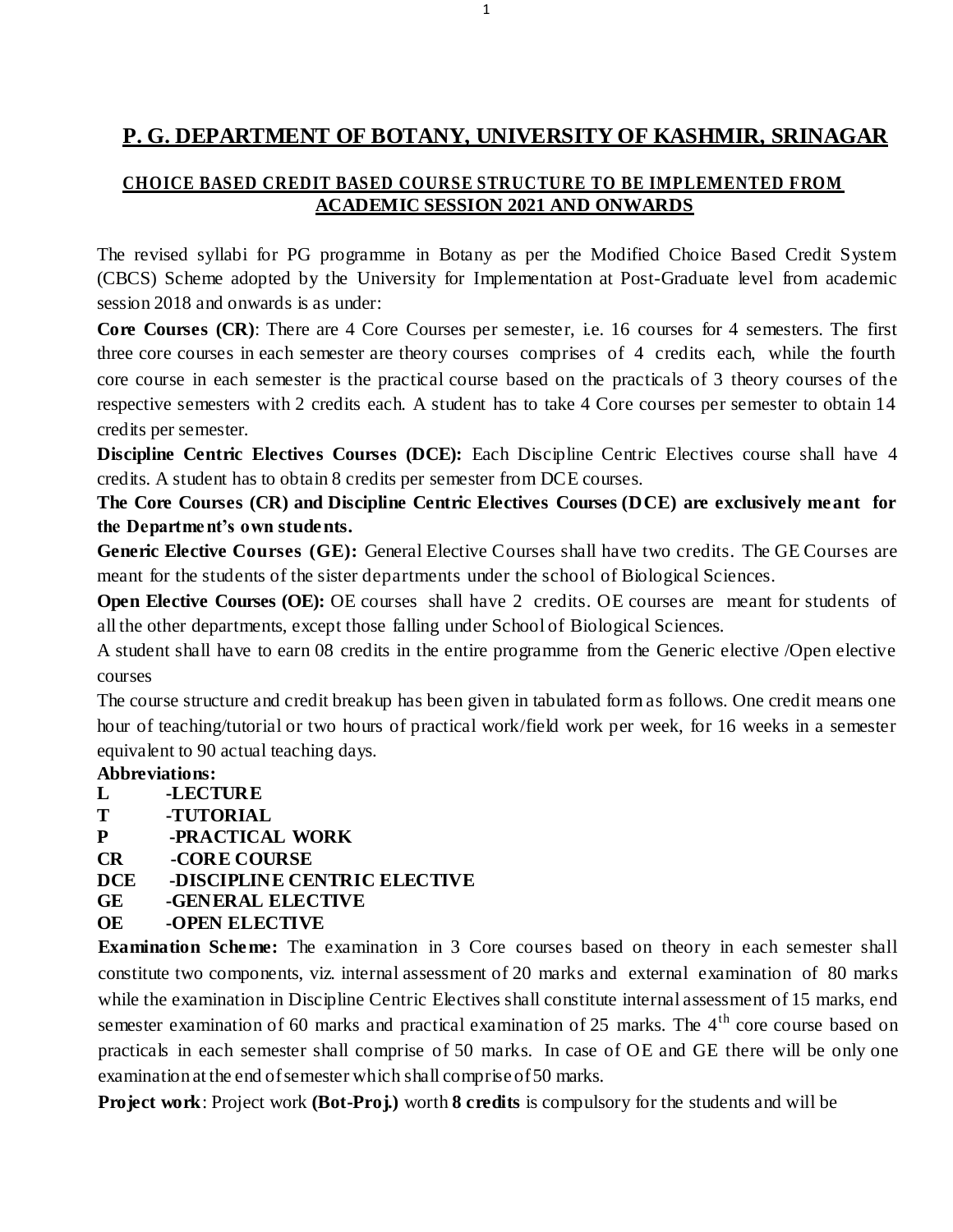allotted in  $4<sup>th</sup>$  semester based on choice of the student and space availability in relation to his/her choice. The project has to be submitted prior to the conduct of  $4<sup>th</sup>$  semester examination so that it can be evaluated and open viva voce be conducted prior to declaration of the results. The students for project work will be evenly distributed among faculty members of the Department.

**Botanical Trips**: To make on-field observations and impart on-site training in the subject botany, the Department will ensure that a minimum of one field trip is organized during each semester to

acquaint the students with the flora of the region and also to collect, properly preserve, and prepare at least 50 plant specimens following standard herbarium techniques. The students will, however, avoid collection of rare and threatened plant species. The herbarium will have to be submitted at the end of the semester wherein Taxonomy is a core course.

| <b>CORE COURSES</b> |                                                                |                |                  |                |                |  |  |
|---------------------|----------------------------------------------------------------|----------------|------------------|----------------|----------------|--|--|
| <b>COURSE CODE</b>  | <b>COURSE NAME</b>                                             | <b>HOURS</b>   |                  |                | <b>CREDITS</b> |  |  |
|                     |                                                                | L              | T                | $\mathbf{P}$   |                |  |  |
|                     | <b>SEMESTER 1ST</b>                                            |                |                  |                |                |  |  |
| <b>BOT-21101CR</b>  | Plant Taxonomy                                                 | $\overline{4}$ | $\boldsymbol{0}$ | $\overline{0}$ | $\overline{4}$ |  |  |
| <b>BOT-21102CR</b>  | Microbiology, Fungi<br>and Plant Pathology                     | $\overline{4}$ | $\theta$         | $\theta$       | $\overline{4}$ |  |  |
| <b>BOT-21103CR</b>  | Algae and Bryophyta                                            | $\overline{4}$ | $\overline{0}$   | $\overline{0}$ | $\overline{4}$ |  |  |
| <b>BOT-21104CR</b>  | Practical-1                                                    | $\theta$       | $\theta$         | 6              | $\overline{2}$ |  |  |
| <b>SEMESTER 2nd</b> |                                                                |                |                  |                |                |  |  |
| <b>BOT-21201CR</b>  | Pteridophyta and<br>Gymnosperms                                | $\overline{4}$ | $\overline{0}$   | $\overline{0}$ | $\overline{4}$ |  |  |
| <b>BOT-21202CR</b>  | Ecology                                                        | $\overline{4}$ | $\overline{0}$   | $\overline{0}$ | $\overline{4}$ |  |  |
| <b>BOT-21203CR</b>  | Cell and Molecular<br><b>Biology</b>                           | $\overline{4}$ | $\theta$         | $\theta$       | $\overline{4}$ |  |  |
| <b>BOT-21204CR</b>  | Practical-2                                                    | $\overline{0}$ | $\overline{0}$   | 6              | $\overline{2}$ |  |  |
| <b>SEMESTER 3rd</b> |                                                                |                |                  |                |                |  |  |
| <b>BOT-21301CR</b>  | Reproductive and<br>Developmental<br>Biology of<br>Angiosperms | $\overline{4}$ | $\overline{0}$   | $\theta$       | $\overline{4}$ |  |  |
| <b>BOT-21302CR</b>  | Cytogenetics and<br>Genetics                                   | $\overline{4}$ | $\theta$         | $\theta$       | $\overline{4}$ |  |  |
| <b>BOT-21303CR</b>  | Plant Metabolism                                               | $\overline{4}$ | $\theta$         | $\theta$       | $\overline{4}$ |  |  |
| <b>BOT-21304CR</b>  | Practical-3                                                    | $\theta$       | $\theta$         | 6              | $\overline{2}$ |  |  |
| <b>SEMESTER 4th</b> |                                                                |                |                  |                |                |  |  |
| <b>BOT-21401CR</b>  | Plant Physiology                                               | $\overline{4}$ | $\overline{0}$   | $\overline{0}$ | $\overline{4}$ |  |  |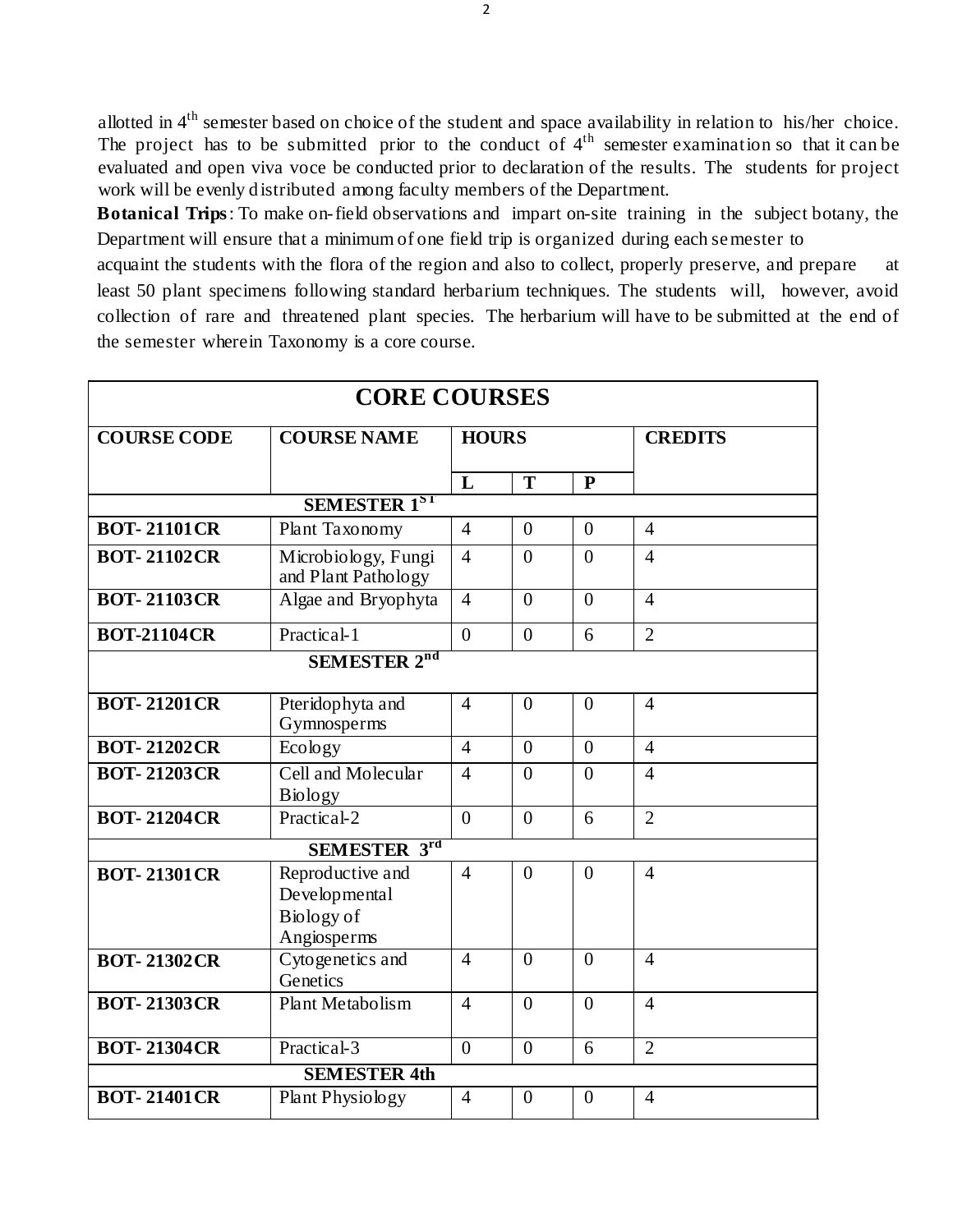| <b>BOT-21402CR</b> | <b>Plant Tissue Culture</b><br>and Genetic<br>Engineering |   |  |  |
|--------------------|-----------------------------------------------------------|---|--|--|
| <b>BOT-21403CR</b> | <b>Plant Resource</b><br>Utilization                      |   |  |  |
| <b>BOT-21404CR</b> | Practical-4                                               | U |  |  |

| <b>Discipline Centric Elective Courses (DCE)</b> |                                                        |   |                |                |         |  |
|--------------------------------------------------|--------------------------------------------------------|---|----------------|----------------|---------|--|
|                                                  |                                                        |   |                |                |         |  |
| <b>BOT-21105-DCE</b>                             | Biostatistics and Biotechniques                        | 3 | $\theta$       | $\overline{2}$ | $3+1=4$ |  |
|                                                  |                                                        |   |                |                |         |  |
| <b>BOT-21106-DCE</b>                             | Mushroom Cultivation Technology                        | 3 | $\mathbf{0}$   | $\overline{2}$ | $3+1=4$ |  |
| <b>BOT-21107-DCE</b>                             | Medicinal Plants and Herbal<br>Resource Management     | 3 | $\mathbf{0}$   | $\overline{2}$ | $3+1=4$ |  |
| <b>BOT-21205-DCE</b>                             | <b>Biodiversity and Conservation</b><br><b>Biology</b> | 3 | $\overline{0}$ | $\overline{2}$ | $3+1=4$ |  |
| <b>BOT-21206-DCE</b>                             | Applied Phycology                                      | 3 | $\theta$       | $\overline{2}$ | $3+1=4$ |  |
| <b>BOT-21207-DCE</b>                             | Applied Plant Pathology                                | 3 | $\Omega$       | $\overline{2}$ | $3+1=4$ |  |
| <b>BOT-21305-DCE</b>                             | Applied Ecology                                        | 3 | $\overline{0}$ | $\overline{2}$ | $3+1=4$ |  |
| <b>BOT-21306-DCE</b>                             | <b>Invasion Biology</b>                                | 3 | $\theta$       | $\overline{2}$ | $3+1=4$ |  |
| <b>BOT-21307-DCE</b>                             | Plant Stress Biology and Molecular<br>Genetics         | 3 | $\theta$       | $\overline{2}$ | $3+1=4$ |  |
| <b>BOT-21308-DCE</b>                             | Crop Genetics and Molecular Breeding                   | 3 | $\overline{0}$ | $\overline{2}$ | $3+1=4$ |  |
| <b>BOT-21309-DCE</b>                             | <b>Applied Crop Pyhsiology</b>                         | 3 | $\overline{0}$ | $\overline{2}$ | $3+1=4$ |  |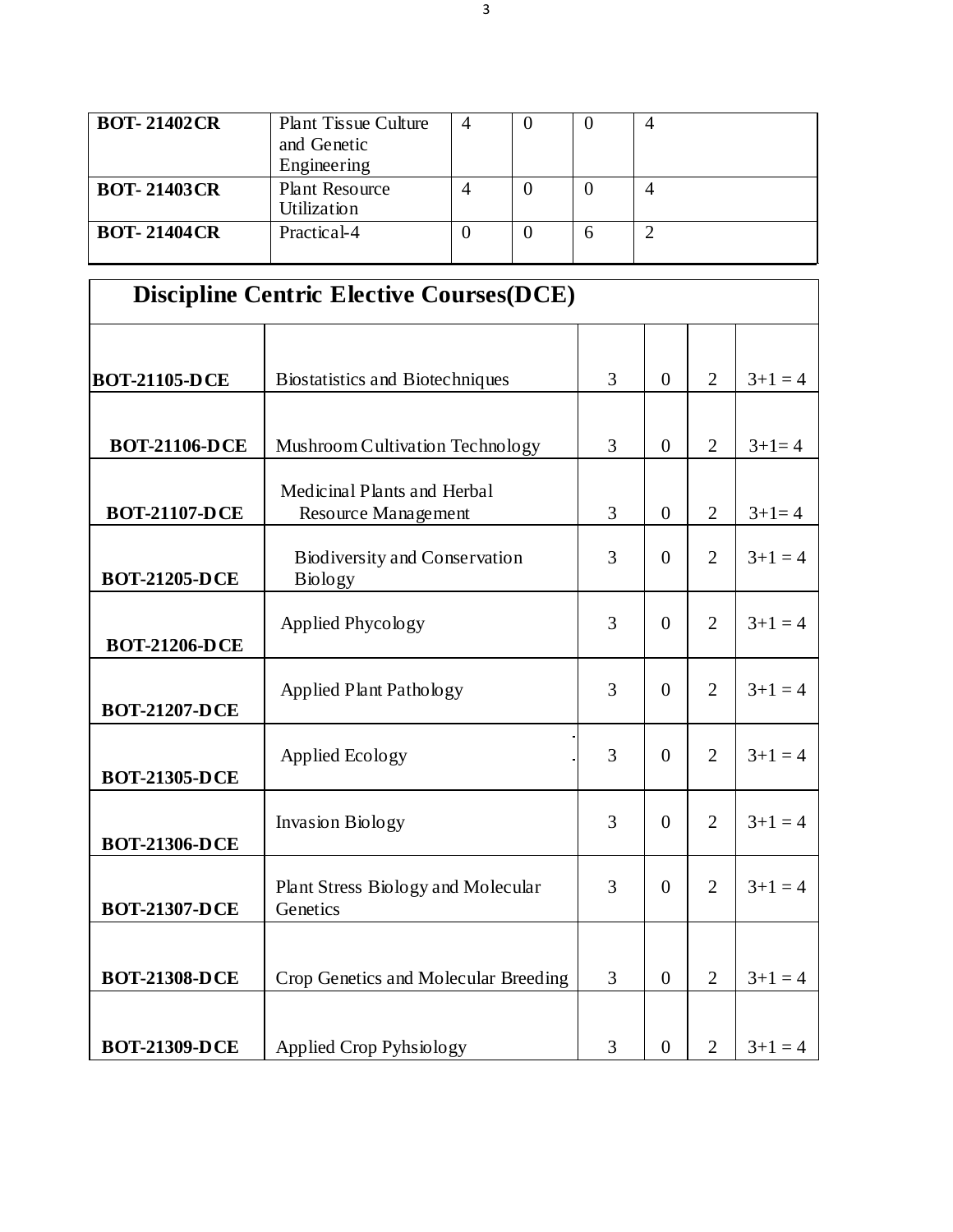| <b>BOT-21310-DCE</b>          | Soil Science and Plant Nutrition                                     | 3              | $\overline{0}$   | $\overline{2}$   | $3+1=4$          |  |  |
|-------------------------------|----------------------------------------------------------------------|----------------|------------------|------------------|------------------|--|--|
| <b>General Electives (GE)</b> |                                                                      |                |                  |                  |                  |  |  |
| <b>BOT-21001GE</b>            | Principles of Genetics                                               | $\overline{2}$ | $\overline{0}$   | $\overline{0}$   | $\overline{2}$   |  |  |
| <b>BOT-21002GE</b>            | Urban Ecology                                                        | $\overline{2}$ | $\overline{0}$   | $\overline{0}$   | $\overline{2}$   |  |  |
| <b>BOT-21003GE</b>            | Basics in Plant Biology                                              | $\overline{2}$ | $\theta$         | $\boldsymbol{0}$ | $\overline{2}$   |  |  |
| <b>BOT-21004GE</b>            | Commercial Plant Propagation                                         | $\overline{2}$ | $\theta$         | $\boldsymbol{0}$ | $\overline{2}$   |  |  |
| <b>BOT-21005GE</b>            | Weed Management                                                      | $\overline{2}$ | $\theta$         | $\boldsymbol{0}$ | $\boldsymbol{2}$ |  |  |
| <b>BOT-21006GE</b>            | Aquatic Ecosystem Management                                         | $\overline{2}$ | $\boldsymbol{0}$ | $\boldsymbol{0}$ | $\boldsymbol{2}$ |  |  |
| <b>BOT-21407GE</b>            | Techniques in Life Science                                           | $\overline{2}$ | $\theta$         | $\overline{0}$   | $\overline{2}$   |  |  |
| <b>BOT-21408GE</b>            | Biological Systematics and<br>Biodiversity                           | $\overline{2}$ | $\theta$         | $\overline{0}$   | $\overline{2}$   |  |  |
| <b>BOT-21409GE</b>            | Biofertilizers and Organic<br>Farming for Sustainable<br>Agriculture | $\overline{2}$ | $\mathbf{0}$     | $\mathbf{0}$     | 2                |  |  |
| <b>Open Elective Courses</b>  |                                                                      |                |                  |                  |                  |  |  |
| <b>BOT-21001OE</b>            | <b>Basics of Biodiversity</b>                                        | $\overline{2}$ | $\theta$         | $\boldsymbol{0}$ | $\overline{2}$   |  |  |
| <b>BOT-21002OE</b>            | Commercial Floriculture                                              | $\overline{2}$ | $\theta$         | $\boldsymbol{0}$ | $\overline{2}$   |  |  |
| <b>BOT-21003OE</b>            | Bioenergy                                                            | $\overline{2}$ | $\boldsymbol{0}$ | $\boldsymbol{0}$ | $\overline{2}$   |  |  |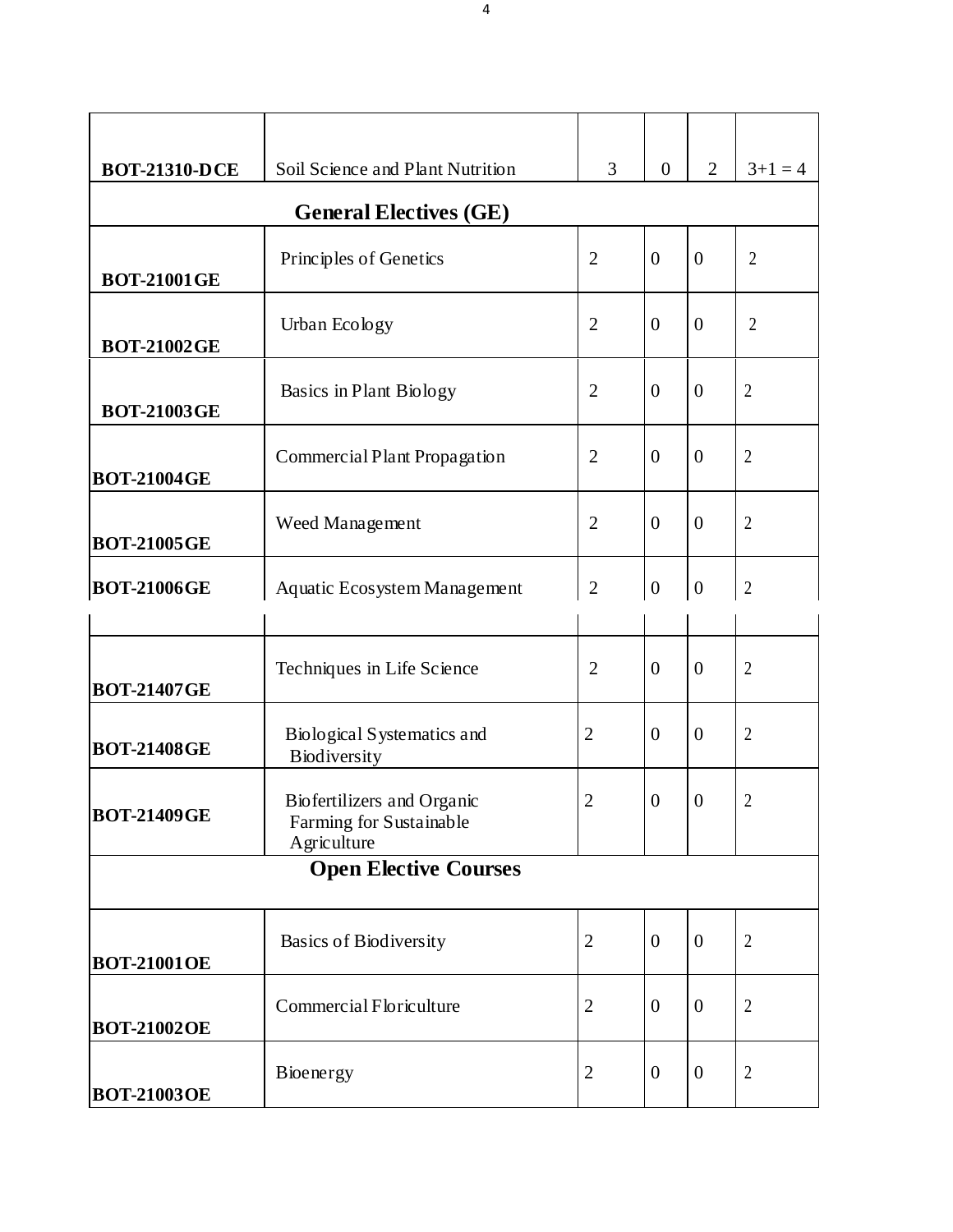| <b>BOT-21004OE</b> | Basics in Life Science                          |  |  |
|--------------------|-------------------------------------------------|--|--|
| <b>BOT-21005OE</b> | Biopesticides and Integrated Pest<br>Management |  |  |

# **Examination Scheme**

### **4 Credit Courses based on theory (100 Marks)**

- i. Internal Assessment : 20 Marks
- ii. Semester Examination: 80 Marks

# **2 Credit Courses based on Practicals (50 Marks)**

- i. Internal Assessment: 10 Marks,
- ii. Practical examination: 40 Marks

# **4 Credit courses of DCE (100 Marks)**

- i. Internal Assessment- 15 Marks
- ii. Semester Examination: 60 Marks and
- iii. Practical Examination: 25 Marks.

# **2 Credit Course (GE and OE) (50 Marks)**

- i. Internal Assessment: 10 Marks,
- ii. Semester Examination: 40 Marks

# **Examination with Max. Marks = 80**

Section A: Question carrying two mark each- 08 objectives questions=16 marks Section B: Question carrying 08 mark each- 4 questions= 32marks Section C: Question carrying 16 marks each- 04 questions –only two to be attempted=32 marks

# **Examination with Max. Marks = 60**

Section A: Question carrying 1.5 marks each- 08 objectives questions=12 marks Section B: Question carrying 06 mark each- 4 questions= 24marks Section C: Question carrying 12 marks each- 02 questions –only two to be attempted=24 marks **Examination with Max. Marks = 40** Section A: Question carrying 2 mark each- 04 questions=08marks Section B: Question carrying 8 marks each- 02 questions=16 marks Section C: Question carrying 16 mark each- 02 questions –only 01 to be attempted=16 marks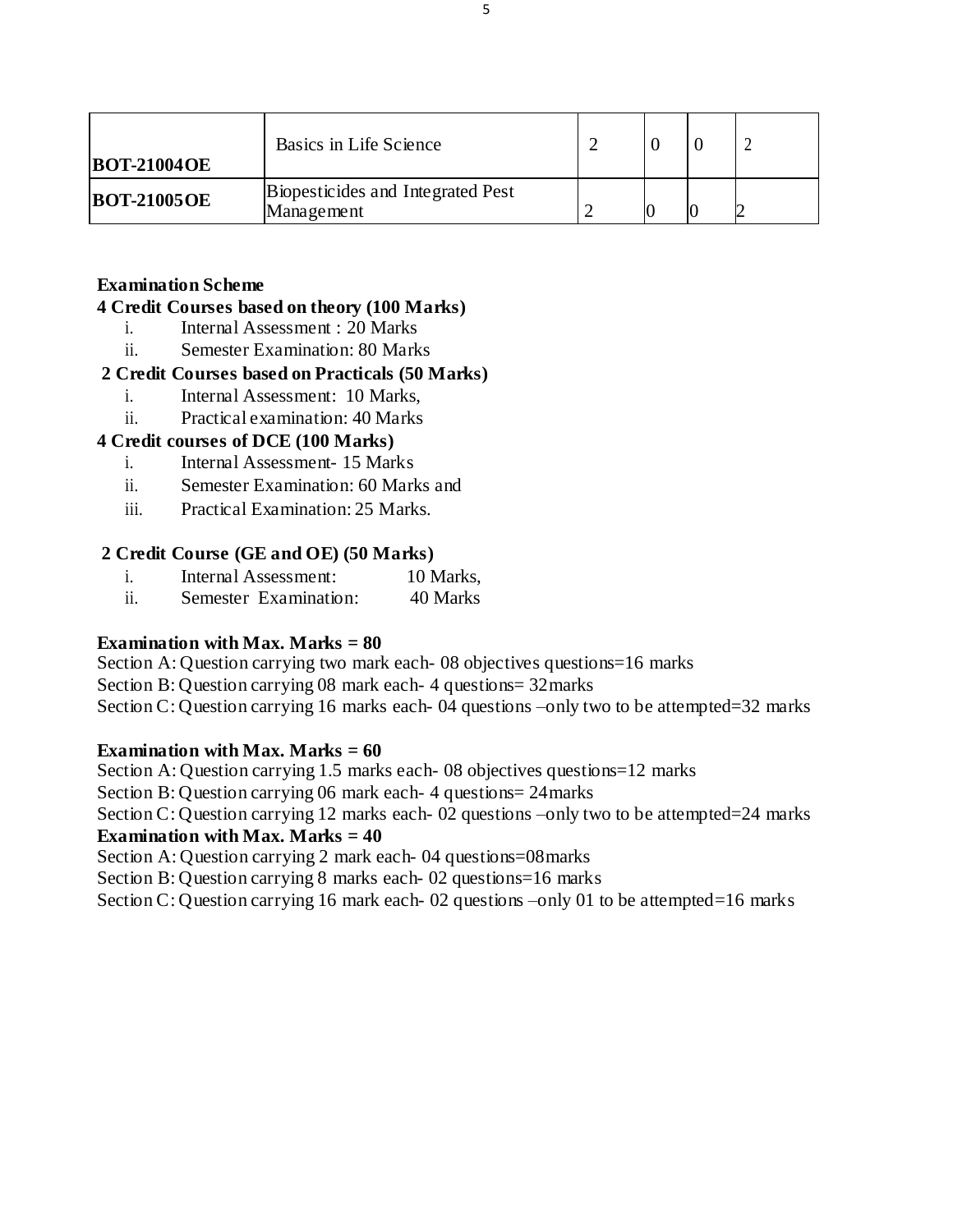#### **SEMESTER 1st**

# **Name of the course/Code: BOT-21101CR: PLANT TAXONOMY**

- **Learning objectives**: To acquaint the students with theoretical and practical knowledge about the principles, and methods of plant taxonomy including botanical classification, nomenclature and identification; and to also inculcate understanding about the flora at regional, national and global scales.
- **Learning outcome**: The students will know the history of plant exploration in Kashmir Himalaya and get familiarized with local flora, will be trained in important skills: how to use plant classification systems, how to scientifically identify plants, how to apply correct scientific nomenclature, how to prepare herbarium, and how to design a botanical garden

#### **Unit: I**

**Introduction to taxonomy**: taxonomy, systematics, classification; relevance of taxonomy to human society; role of taxonomy in biodiversity science; history of plant exploration in Kashmir Himalaya

**Approaches to plant classification**: artificial, natural and evolutionary (historical account); phenetics (principles, selection of characters, character x taxon matrix, similarity matrix, phenogram construction and classification); cladistics (concept, terminology, taxon and character selection, character analysis, cladogram construction and classification)

#### **Unit: II**

**Taxonomic characters and sources**: characters (kinds and criteria); sources- morphology, cytology, palynology, phytochemistry, molecular biology

**Taxonomic categories and hierarchy**: taxonomic categories; taxonomic hierarchy (structure & properties) species concepts; speciation (allopatric and sympatric)

#### **Unit: III**

**Taxonomic tools and institutions**: herbarium (collection, preparation, preservation and role); botanic garden (concept, sections & importance); taxonomic literature (an overview); Botanical Survey of India (organization & role).

**Plant identification**: methods of identification; dichotomous keys (kinds and construction); cybertaxonomy (concept and scope)

### **Unit: IV**

**Scientific nomenclature** : International Code for Nomenclature of algae, fungi and plants (ICN); principles of ICN; brief overview of nomenclature codes - Viral, Bacteriological, International Code for Nomenclature of Cultivated Plants (ICNCP)

**Practice of nomenclature**: type method (concept and kinds); author citation; effective and valid publication; basionyms and synonyms; homonyms; autonyms and tautonyms.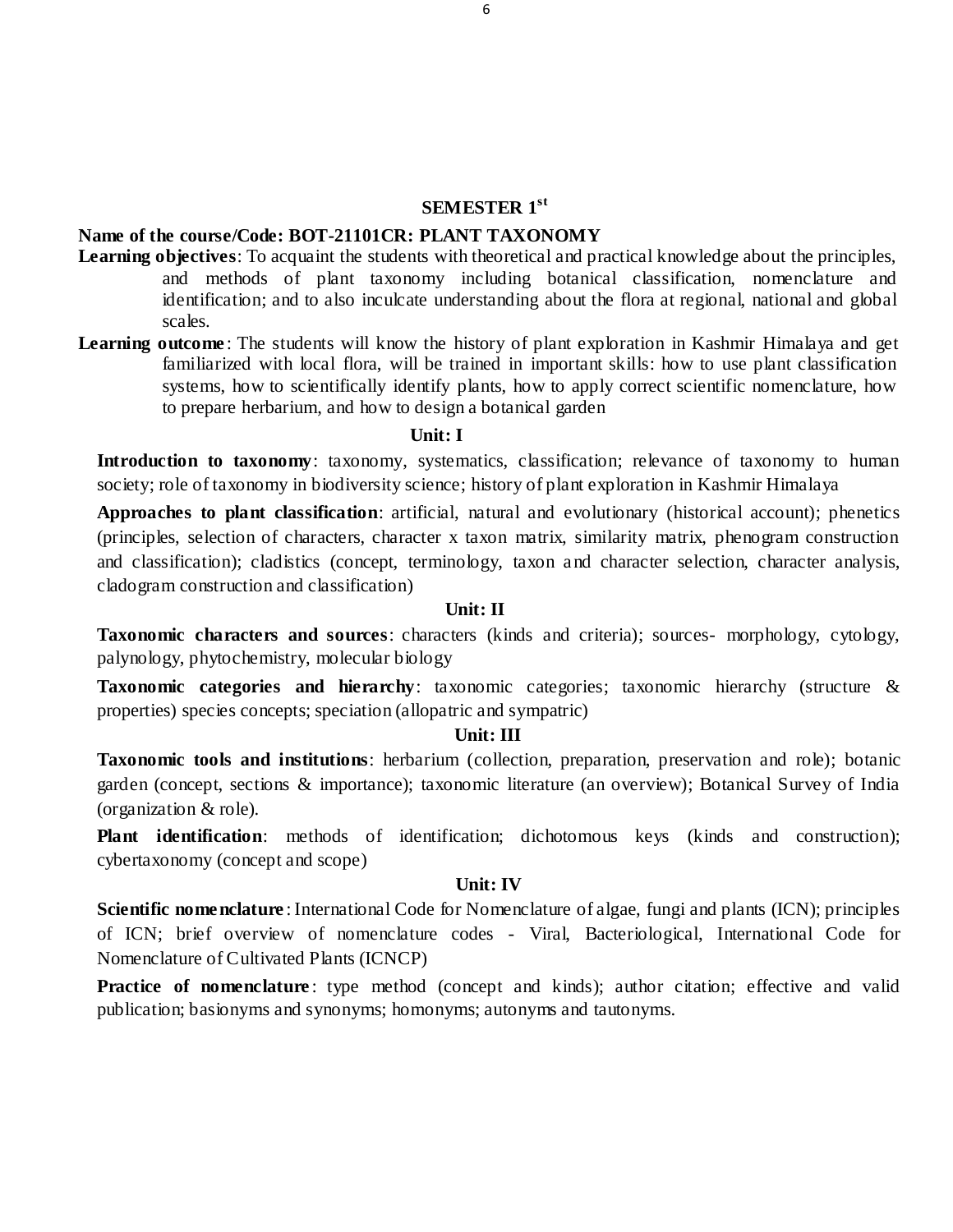# **Name of the course/Code: BOT-21102CR: MICROBIOLOGY, FUNGI AND PLANT PATHOLOGY**

- **Learning objectives**: To provide students basic knowledge about diversity, biology, taxonomy, ecological and economical importance of microbes such as viruses, bacteria, micro and macro fungi and to impart understanding about the etiology, epidemiology resulting losses and control of plant diseases caused by plant pathogens
- Learning outcome: The students will learn about basic concept, diversity, general characteristics and processes of important groups of microbes such as viruses, bacteria, phytoplasma, microfungi and macrofungi, will be able to identify and characterize these microbes and fungi, increase the awareness and appreciation of economic importance of viruses, fungi and bacteria and learn about the structural diversity and reproduction of various divisions of fungi, and will become knowledgeable about the isolation and identification of plant pathogens causing plant diseases and work out management strategies for the control of plant diseases

#### **Unit: I**

**Eubacteria**: origin and evolution, diversity assessment and classification criteria; bacterial growth and nutrition, ultrastuctural details; types of reproduction; ecological and economic importance

**Archaebacteria**: general account, major types (methanogens, extreme halophiles, extreme thermophiles); structural variations (comparison with eubacteria and eukaryotes); evolutionary significance

**Cyanobacteria**: salient features, cyanobacterial symbiosis, endosymbiotic evolution, biological and ecological importance

#### **Unit: II**

**Viruses**: general characteristics; Origin, chemical nature and ultrastructure.

**Replication, tansmission and isolation**: mechanisms of viral replication; difference between DNA and RNA viruses; transmission (ways and vectors); isolation and purification of p lant viruses

**Virus-like agents**: virions, viroids and prions - concept, structural aspects and evolutionary importance; economic importance of viruses.

#### **Unit: III**

**Fungi:** general characteristics, cell ultrastructure; unicellular and multicellular organization; cell wall composition; nutrition (saprobic and biotropic); reproduction (vegetative, asexual and sexual); heterothallism; heterokaryosis, parasexual life cycle; recent trends in classification of fungi

**Structural diversity and mode of reproduction in following groups of fungi:** Myxomycota, Oomycota, Chytridiomycota, Zygomycota, Ascomycota, Basidiomycota and Deuteromycota

Role of fungi with respect to food and medicine; mycorrhizae-types and role

### **Unit: IV**

**Plant Pathology**: introduction, definition of terms used in plant pathology; plant diseases: concept, nature and classification of plant diseases

**Symptoms, etiology, epidemiology and control of following plant diseases**: paddy blast, powdery mildew of cucurbits, black stem rust, apple scab, peach leaf curl, damping off seedlings, black rot of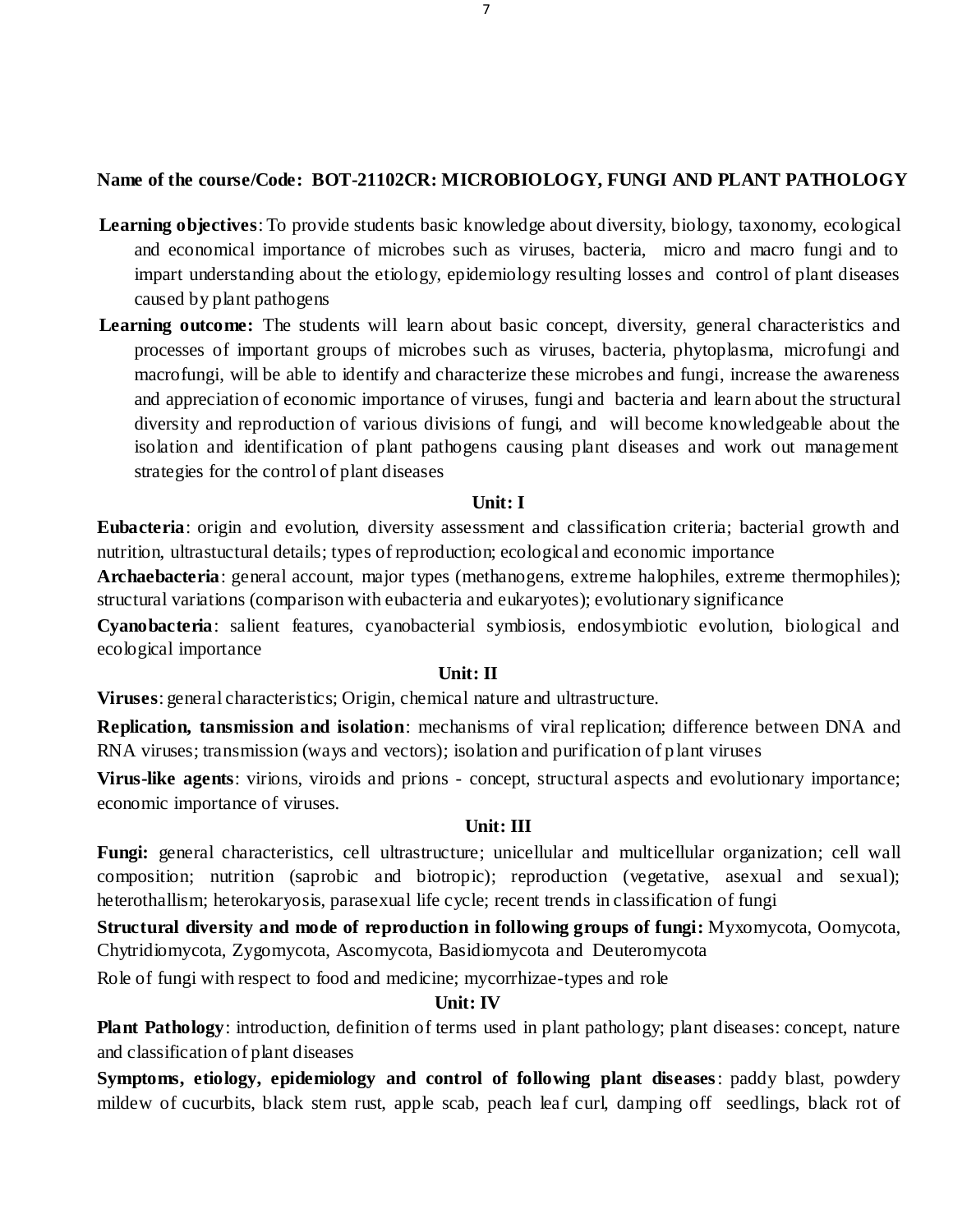crucifers, angular leaf spot of cotton; phytoplasma: general characteristics and role in causing plant diseases; use of fungi as biocontrol agents

# **Name of the course/Code: BOT-21103CR: ALGAE AND BRYOPHYTA**

- **Learning objectives**: To impart students understanding about the diversity, evolutionary origin significance and economic importance of bryophytes and Algae and to acquaint them about the structure, morphology, reproduction of various groups of Bryophytes and algae
- **Learning outcome:** The students will be able to demonstrate an understanding on diversity, morphology, anatomy and reproduction of Bryophytes, know about the significance of algal blooms and role of bryophytes in bioindication and will be able to learn proficiency in the experimental techniques and methods of appropriate analysis of Bryophytes and algae growing in the region

# **Unit: I**

**Algae:** diverse habitats (terrestrial, freshwater, marine); thallus organization; evolutionary relationships; cell ultrastructure; reproduction (vegetative, asexual, sexual); criteria for classification of algae ( pigments, reserve food, flagella).

**Classification and salient features**: Protochlorophyta, Chlorophyta, Charophyta, Xanthophyta, Bacillariophyta, Phaeophyta and Rhodophyta.

# **Unit: Il**

**Algal blooms**: causal factors and dynamics of freshwater algal blooms; physical and chemical means and bio-manipulation (top- down and bottom-up) for controlling nuisance blooms; role of phycoviruses in algal bloom control; algal bio-fouling of ships and its control.

# **Unit III**

**Origin of Bryophytes-** evolution of gametophyte and sporophyte; economic, ecological and microbial importance of bryophytes, symbiotic associations of bryophytes

**Liverwort and Hornworts:** classification, morphology, anatomy and reproduction of Marchantiales, Metageniales, Jungermanniales and Anthocerotales.

# **Unit: IV**

**Mosses:** classification, morphology, anatomy and reproduction of Funariales, Sphagnales and Polytricales.

**Bryophytes in bioindication:** direct and biomonitoring

# **Name of the course/Code:BOT-21104CR: PRACTICAL-1 Laboratory Exercises based on BOT18101CR:**

- $\bullet$ Preparation of herbaria of different types of leaves, inflorescences and fruits.
- $\bullet$ Taxonomic description of various botanical families: Ranunculaceae, Brassicaceae,
- Fabaceae, Rosaceae, Malvaceae, Asteraceae, Apiaceae, Solanaceae, Poaceae, Liliaceae.  $\bullet$
- Study of various Placentation types.
- $\bullet$ Comparative morphology of different species of a genus and different genera of a family.
- Construction of dichotomous keys for identification.
- $\bullet$ Preparation of similarity matrix and construction of dendrograms.
- $\bullet$ Preparation of character-taxon matrix and construction of cladograms.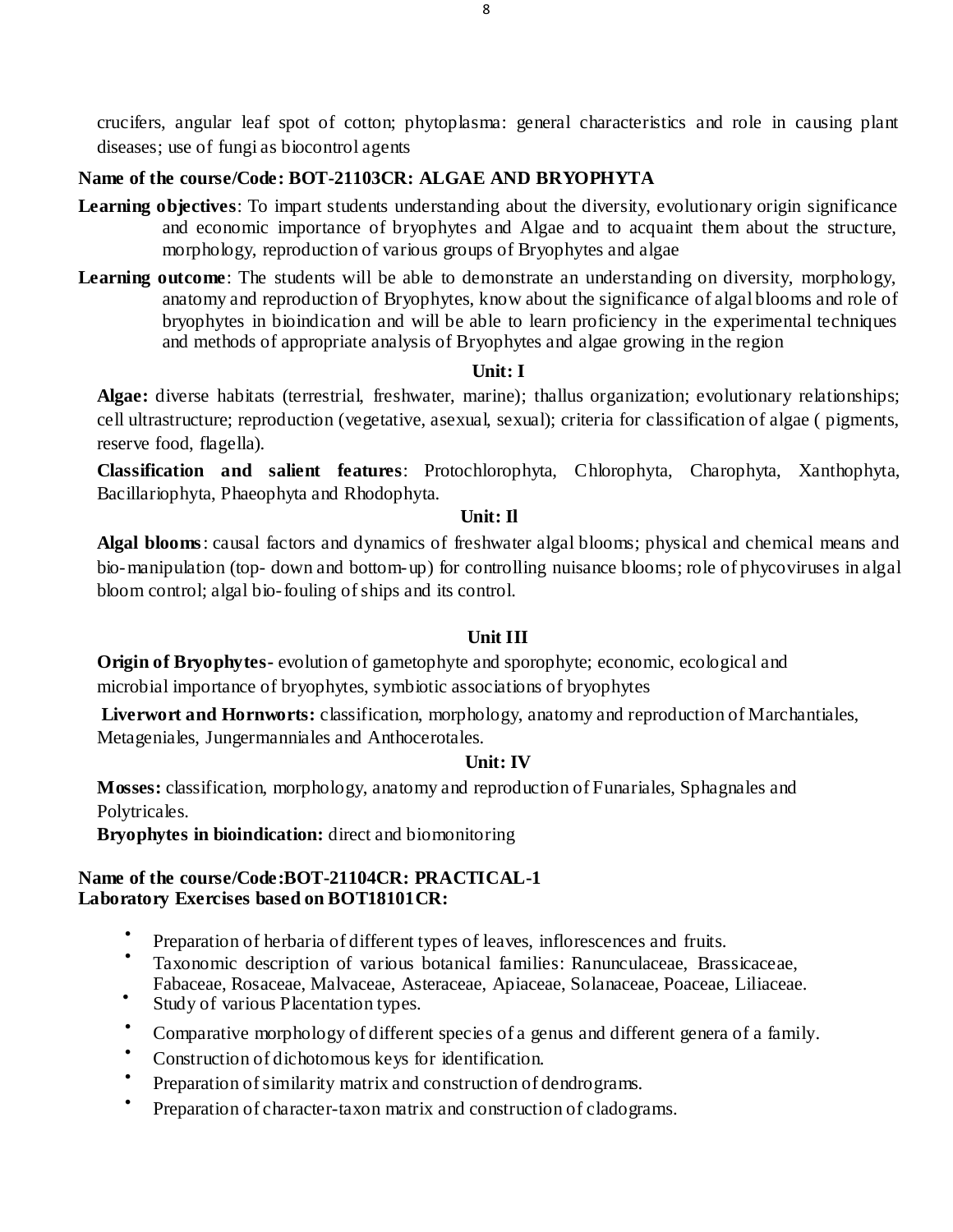#### **Laboratory Exercises based BOT18102CR:**

- $\bullet$ Learning methods of sterilization and techniques of inoculation.
- $\bullet$ Preparation of culture media and aseptic transfer of pure cultures.
- Differential staining of microorganisms to study their morphology and staining reactions.
- Demonstration of the presence of nitrogen fixing organisms (*Rhizobium* sp.) in root nodules of legumes.
- Morphological study and identification of the following representative members of fungi: *Perenospora, Albugo, Mucor, Rhizopus, Ustilago, Polyporus, Morchella, Sacharomyces, Aspergillus, Penicillium, Alternaria, Clletotrichum and Fusarium*
- Preparation of fungal cultures of *Rhizopus, Mucor, Aspergillus, Penicillium, Trichoderma, Alternaria,Verticillium*
- $\bullet$ Sterilization methods (physical and radiation), Preparation of media (PDA, Soil extract Agar, Richards solution, peptone dextrose agar medium.
- $\bullet$ Symptomology and studies of some diseases of Plants: White rust, downy mildew, Powdery mildew, rusts, smuts, wilts, rice blast, apple scab, citrus canker, peach leaf curl, tomato mosaic virus, cauliflower mosaic virus.

# **Laboratory Exercises based on BOT18103CR:**

- Morphological study of the representative members of Algae: *Anabaena, Nostoc, Pediastrum, Volvox, Hydrodictyon, Ulva, Clostridium, Chara, Botrydium, Enteromorpha, Padina, Bulbochaete, Ceramium* and *Batrachospermum*.
- $\bullet$ Study of morphological, anatomical and reproductive structures of various bryophytes viz: *Riccia, Marchantia, Pellia, Porella, Anthoceros, Polytrichum, Andreaea, Bryum, Mnium* and *Funaria*.

#### **SEMESTER 2 nd**

#### **Name of the course/Code: BOT-21201CR:PTERIDOPHYTA AND GYMNOSPERMS**

- **Learning objectives**: To aware students about the diversity, morphology and reproduction, evolutionary origin, significance and economic value of Pteridophytes and Gymnosperms and to provide them understanding about the structural features and evolutionary significance of fossil gymnosperms
- **Learning outcome**: The students will be able to demonstrate an understanding of diversity of Pteridophytes and Gymnosperms, develop critical understanding on morphology, anatomy and reproduction and evolution of Pteridophytes and Gymnosperms and will be able to develop proficiency in the experimental techniques and methods of appropriate analysis of Pteridophytes and Gymnosperms growing in the region

# **Unit: I**

**Pteridophytes**: origin and evolution, telome theory; stelar evolution; classification; economic importance **Fossil pteridophytes:** structural features and evolutionary significance of Psilophytales Lepidodendrales*,*  Calamitales

# **Unit: II**

**Diversity, morphology, anatomy and reproduction in:** Psilopsida (Psilotales), Lycopsida (Lycopodiales, Selaginellales*,* Isoetales), Sphenopsida (Equisetales), Ophioglossales, Eusporangiate ferns (Marattiales), Leptosporangiate ferns (Filicales, Marsileales, Salviniales).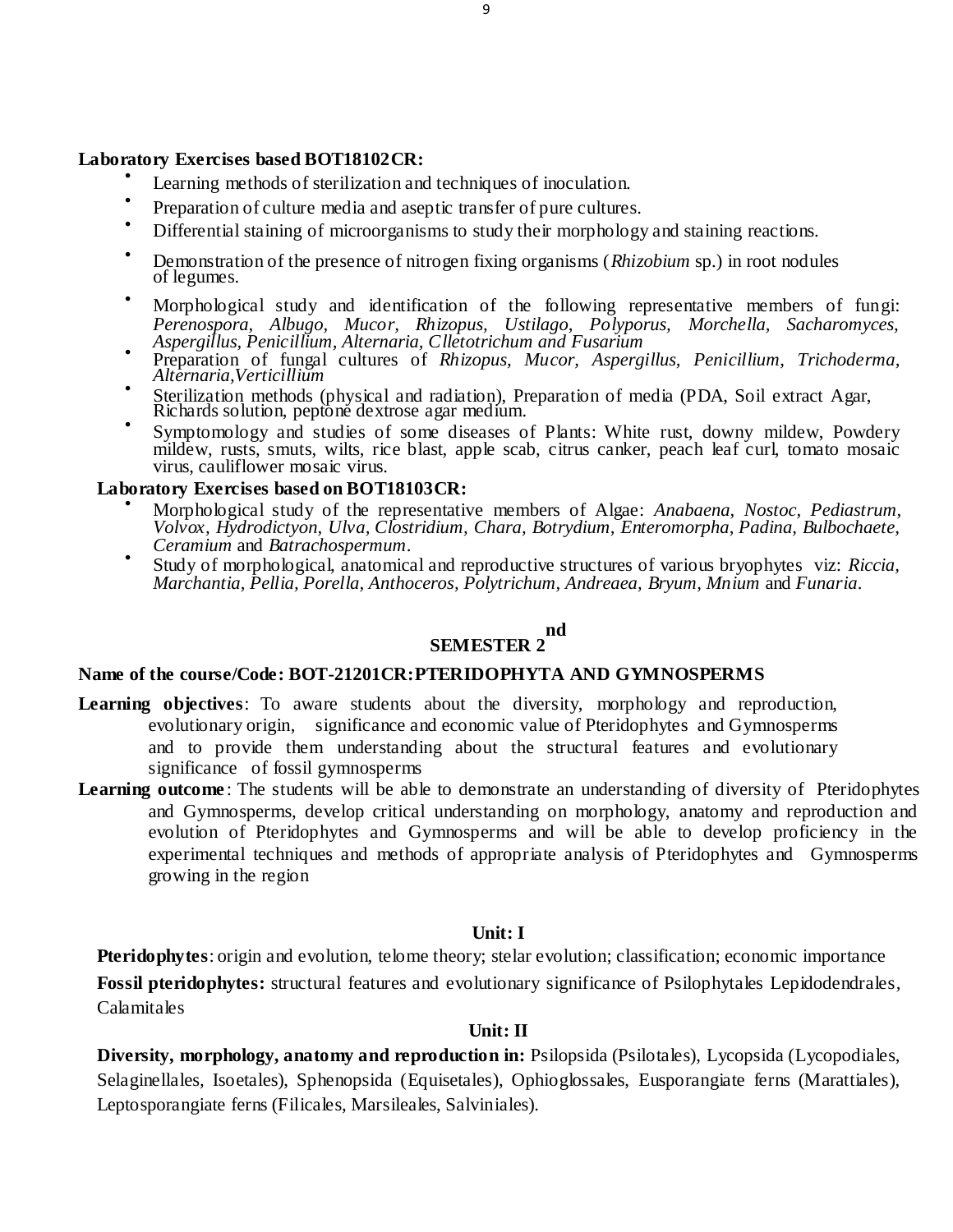#### **Unit: III**

**Gymnosperms**: origin and evolution, classification (Sporne, Christenhuez); economic importance; diversity and distribution in India; gymnosperms of J & K state (an overview)

**Fossil gymnosperms:** structural features and evolutionary significance of Pteridospermales, Cycadeoidales, Cordiatales

#### **Unit: IV**

**Diversity, morphology, anatomy and reproduction in:** Cycadales, Ginkogoales, Coniferales, Taxales, Ephedrales, Gnetales, Welwitschiales

### **Name of the course/Code: BOT-21202CR: ECOLOGY**

- **Learning objectives**: To impart understanding to the students about the structural and functional attributes of ecological organizations at population, community and ecosystem levels and to inculcate in them the conceptual clarity about the evolutionary underpinnings of variation in diversity and abundance of organisms at multiple spatio-temporal scales.
- Learning outcome: The students are expected to have conceptual clarity about ecology and evolution, having an understanding of structural and functional aspects of ecological organization at population, community and ecosystem level, the students would be better positioned to think about the potential ways of handling various ecological issues confronted by the contemporary world

### **Unit: I**

**Population ecology:** population characteristics; population growth curves; population regulation; life history strategies (*r* and *K* selection); concept of metapopulation – demes and dispersal, interdemic extinctions, age structured populations.

**Habitat and niche:** concept of habitat and niche; niche width and overlap; fundamental and realized niche; resource partitioning; character displacement.

**Species interactions:** types of interactions, interspecific competition, herbivory, carnivory, pollination, symbiosis.

# **Unit: II**

**Community ecology:** nature of communities; community structure and attributes; species diversity and its measurement, richness and evenness; edges and ecotones; guilds

**Community development:** temporal changes (cyclic and non-cyclic); mechanism of ecological succession (relay floristics and initial floristic composition; facilitation, tolerance and inhibition models, resource ratio hypothesis); changes in ecosystem properties, concept of climax and its characterization.

**Community stability:** diversity- disturbance, and diversity stability relationships; ecology of plant invasion- process of invasion.

### **Unit: III**

**Ecosystem organization:** biotic component-food chains, food web, trophic cascades; abiotic componentsoil formation, soil profile development, soil horizons and soil classification.

**Ecosystem function:** primary production (gross and net primary production, controlling factors and methods of measurement), energy flow pathways, ecological efficiencies; litter accumulation and decomposition (mechanisms, substrate quality and climatic factors).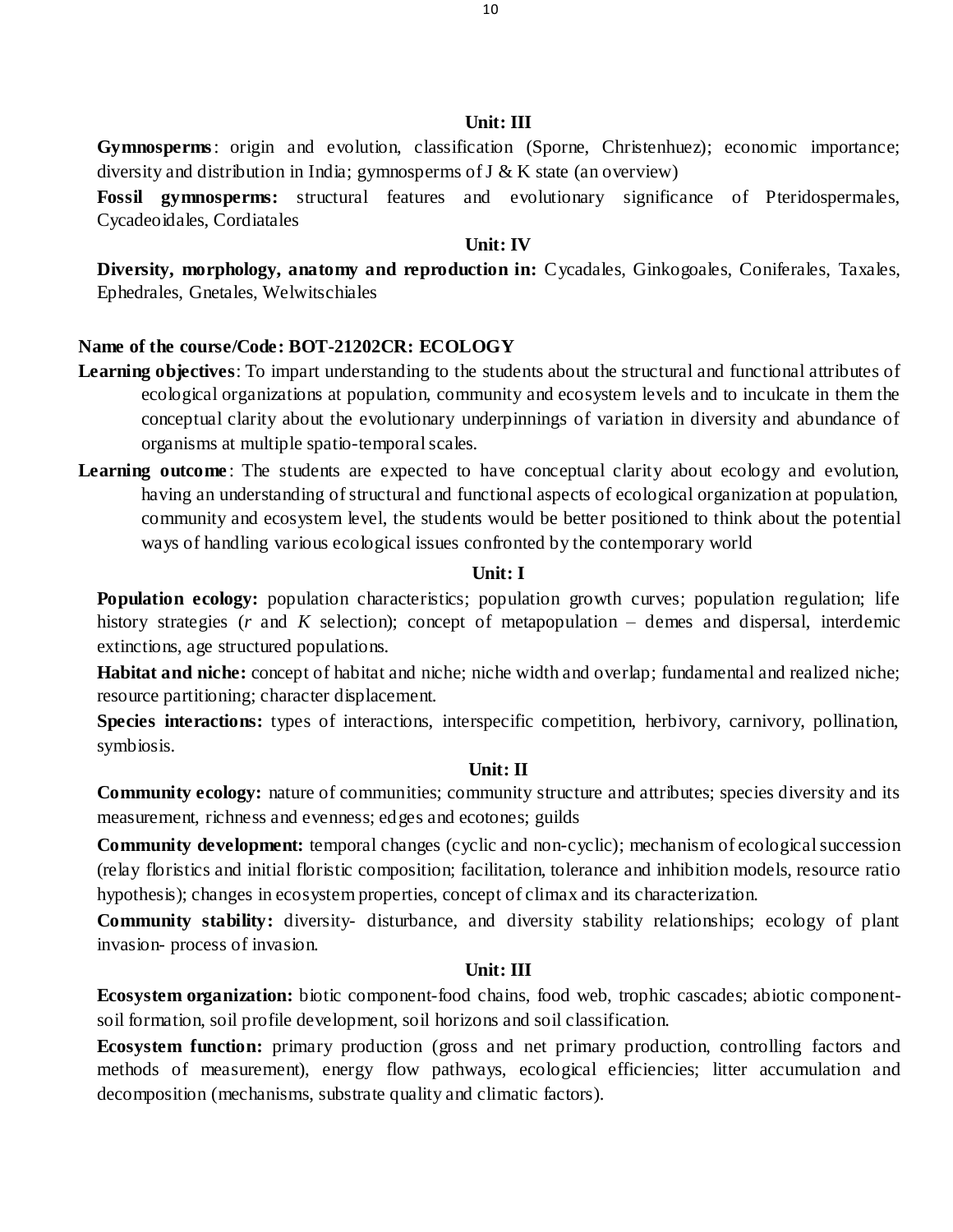**Global bio-geochemical cycles:** biogeochemical cycles of C, N, P and S (pathways, processes, budgets and anthropogenic impact)

# **Unit: IV**

**Diversity Patterns:** species abundance distribution, diversity patterns (latitudinal gradientcontributory factors and explanatory theories)

**Equilibrium Ecology:** Equilibrium and Non-equilibrium Ecology; Characteristics of equilibrium and nonequilibrium systems; Resilience theory and applications.

**Biogeography:** MacArthur and Wilson's Island biogeography equilibrium theory-limitations and modifications; colonization vs. extinction; species area relationship

**Biomes:** types (terrestrial and aquatic), distribution and unique features

# **Name of the course/Code: BOT-21203CR: CELL AND MOLECULAR BIOLOGY**

- **Learning objectives**: To impart students knowledge about structure and function of cell wall and cell membrane and about the structure, organization and function of different organelles of cell and to aware them about the different mechanisms of cell and molecular biology associated with cell and its different organelles.
- **Learning outcome** : The students will understand structure and function of cell wall, cell membrane, cell organelles and learn about the relations and mechanisms involved between these organelles, learn about structure of DNA and RNA, differentiate between prokaryotes, and eukaryotes, understand various steps in gene expression, transcription, protein synthesis and protein modifications

# **Unit: I**

**Cell wall and plasma membrane:** structure and functions; membrane proteins – integral and transmembrane proteins.

**The cytoskeleton**: organization and role of microtubules and microfilaments, motor proteins.

**Nucleus**: nuclear membrane and nuclear pore complex, transport of proteins and RNAs across nuclear membrane.

# **Unit: II**

**Chloroplasts and Mitochondria**: genome organization, protein import, endo-symbiotic origin.

**Golgi complex and ER**: role in protein sorting and transport, Lysosomes – endocytosis and phagocytosis. **The cell cycle**: phases of cell cycle, regulation of cell cycle progression, role of cyclin and cyclindependent kinases.

# **Unit: III**

**DNA:** DNA structure, mechanism of DNA replication, DNA damage and repair mechanisms.

**Transcription:** RNA polymerase, introns and their significance, transcription factors, mechanism of transcription, major differences between prokaryotes and eukaryotes (at transcriptional level).

**RNA processing**: post transcriptional modifications, RNA editing.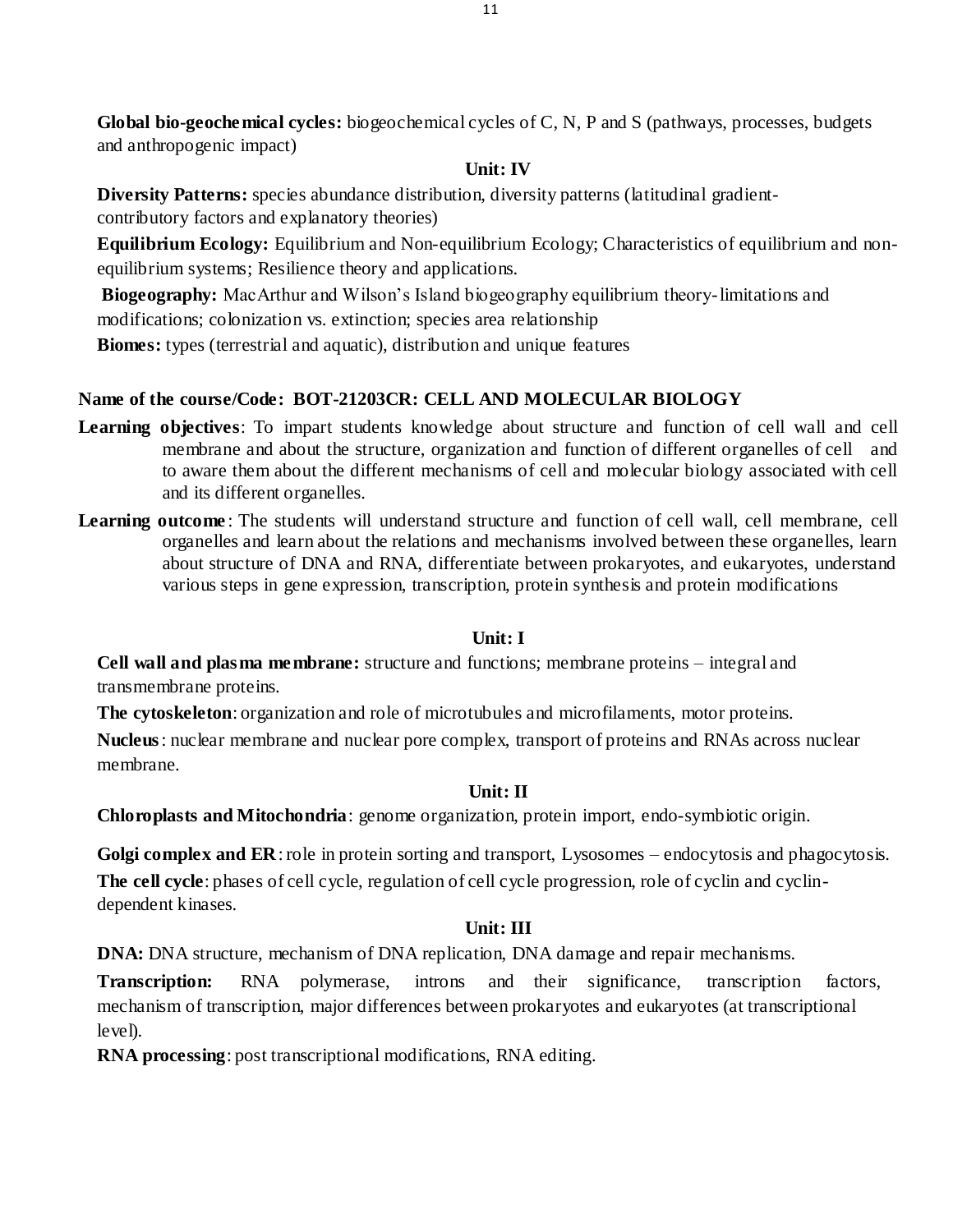**Ribosomes** - structure and assembly, tRNA and genetic code.

**Translation:** mechanism of protein synthesis, initiation, elongation and termination factors, major differences between prokaryotes and eukaryotes (at translational level).

**Regulation of gene expression:** in prokaryotes (Lac operon, tryptophan operon) and eukaryotes (role of promoters, activators, repressors and DNA methylation).

# **Name of the course/Code: BOT-21204CR : PRACTICAL-2**

# **Laboratory Exercises based on BOT-21201CR:**

- Study of morphological, anantomical and reproductive structures of the representative Pteridophytes viz: *Azolla*, *Lycopodium, Psilotum, Ophioglossum, Selaginella, Dryopteris, Equistem, Marsilea* and
- *Pteris*.
- Study of important fossil Pteridophytes from prepared slides.
- Study of morphological, anatomical and reproductive structures of representative Gymnosperms, such as *Pinus, Cedrus, Abies, Picea, Taxus, Cephalotaxus, Araucaria, Taxodium, Gnetum, Ephedra, Ginkgo, Cycas*.

# **Laboratory Exercises based on BOT-21201CR:**

- Types of quadrats (sampling units) and their utility.
- Determination of minimum size and number of quadrats for phytosociological studies.
- Computation of Frequency, Density, Abundance and Cover of constituent species of different communities.
- Computation of Relative Frequency, Relative Density, Relative Abundance and Relative Cover of constituent species of different communities.
- Estimation of IVI of the species in different communities.
- Estimation of species diversity and dominance.
- Comparison between protected and unprotected grasslands using community co-efficient

# **Laboratory Exercises based on BOT-21203CR:**

- Study of DNA replication mechanism
- Demonstration of cell cycle, mitosis and meiosis.
- Identification of different stages of mitosis and meiosis from temporary and permanentslides.
- Study of morphology of metaphase chromosomes from onion root meristems.
- Study of various cell organelles using prepared slides and models
- Cell wall staining with calcoflour
- Preparation of various types of stains for chromosome analysis.
- Demonstration of microscopes (Simple compound microscope, phase contrast, fluorescence, SEM).
- Isolation of plant DNA and its quantification by spectrophotometric method.
- Plant DNA extraction using standard protocols.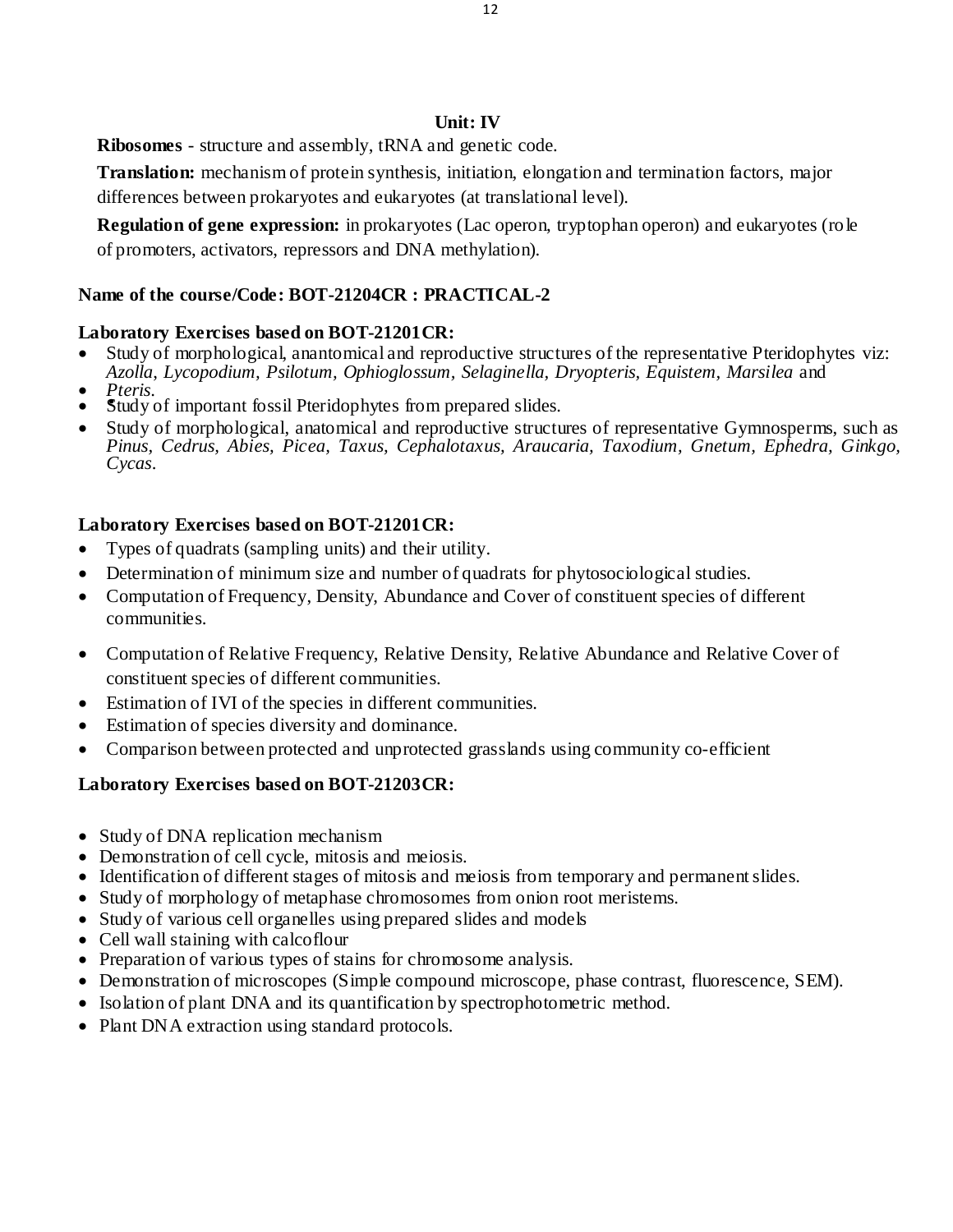#### **SEMESTER 3 rd**

# **Name of the course/Code: BOT-21301CR: REPRODUCTIVE AND DEVELOPMENTAL BIOLOGY OF ANGIOSPERMS**

- **Learning objectives**: To impart student knowledge about the morpho-anatomical features of plant organs, acquaint them about the flower development, microsporogenesis and megasporogenesis, pollination, seed developments and other processes and to make them understand the molecular mechanisms behind development of plant organs, seed development, seed germination and flowering
- **Learning outcome**: The students will develop an understanding of concepts and fundamentals of plant anatomy, embryology, examine the internal anatomy of plant systems and floral organs, and develop critical understanding on the evolution of concept of organization of shoot and root apex and mechanisms behind development of plant organs

# **Unit: I**

**Flower development**: floral evocation, floral organ formation, flowering in perennials, seasonal flowering, polycarpy and biennial bearing.

**Male and female gametophyte**: structure of anther, role of tapetum, micro-sporogenesis and development of pollen, regulation of asymmetric first pollen mitosis, control of second pollen mitosis and sperm cell differentiation, female gametophyte development: initiation, patterning, cell fate specification and maintenance of cell identities of female gametophyte.

# **Unit: II**

**Pollination, pollen-pistil interactions and fertilization**: pollination mechanisms, pollination syndromes, structure of pistil, pollen germination and compatible pollen-stigma interactions, sporophytic and gametophytic self-incompatibility, pollen tube growth and guidance, double fertilization

**Seed development, fruit growth and dormancy**: endosperm development, embryogenesis- landmarks of embryo pattern formation, polyembryony and apomixes, dynamics of fruit growth, importance and types of dormancy, seed dormancy, overcoming seed dormancy, bud dormancy.

# **Unit: III**

**Root development**: organization of root apical meristem (RAM); vascular tissue differentiation; lateral roots, root hairs.

**Leaf growth and differentiation**: determination; phyllotaxy; control of leaf form; differentiation of epidermis with special reference to stomata**,** trichomes, and mesophyll

**Senescence and programmed cell death** (PCD): concept, types of cell death, mechanism of PCD. PCD in the life cycle of plants, metabolic changes associated with senescence

# **Unit: IV**

**Patterns in plant development**: growth, differentiation and development, genetic control and hormonal regulation of development, physiology of hormones in plant development.

**Shoot development**: organization of the shoot apical meristem (SAM); cytological and molecular analysis of SAM; mechanisms of cell division and cell to cell communication; tissue differentiation with reference to xylem and phloem; secretary structures and laticifers

**Wood development** in relation to environmental factors.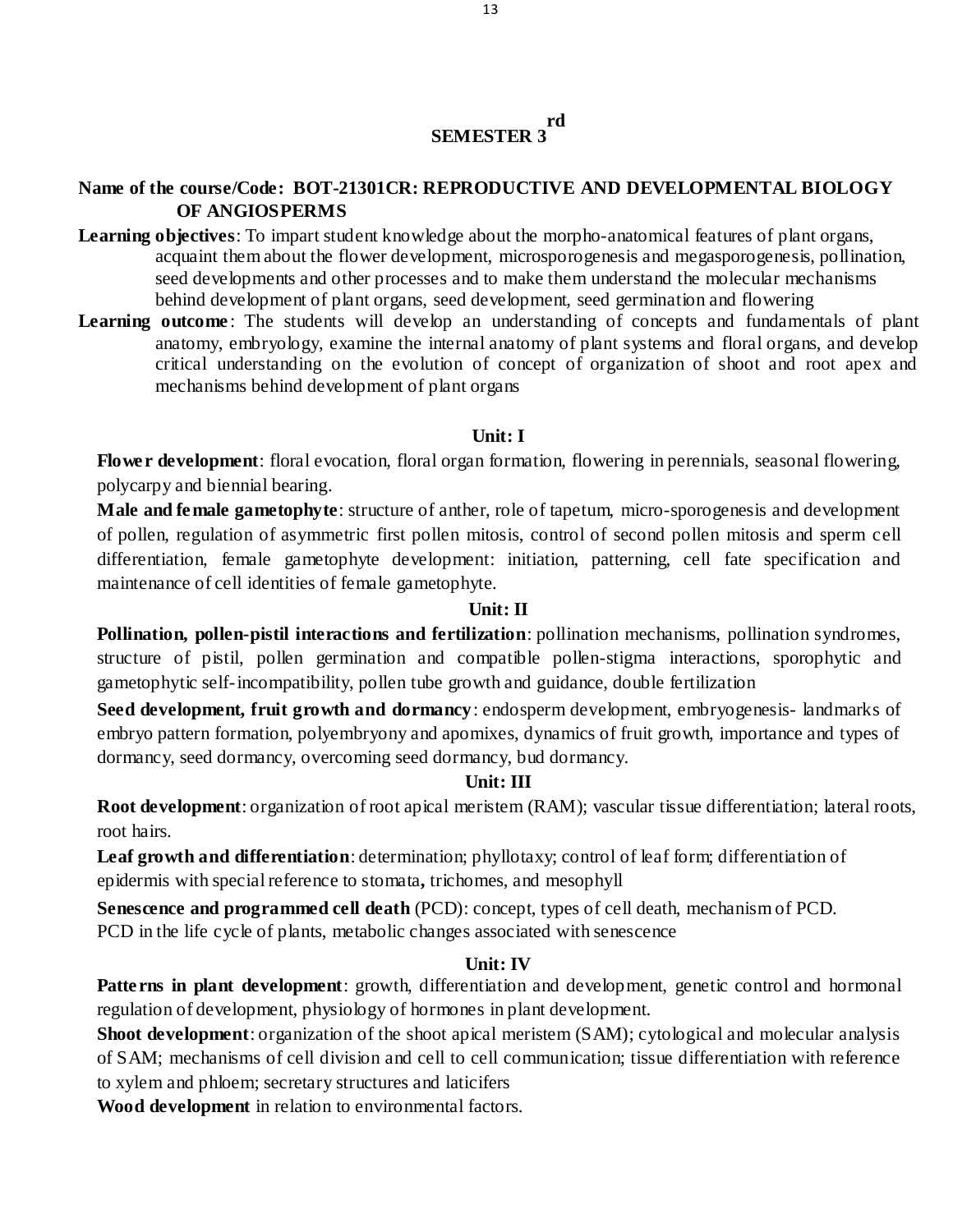### **Name of the course/Code: BOT-21302CR: CYTOGENETICS AND GENETICS**

**Learning objectives:** To give knowledge to the students about structural and functional aspects of genes and chromosomes, consequences of gene and chromosome aberrations such as structural chromosomal changes, aneuploidy, euploidy, gene mutations, etc.

**Learning outcome:** The student will gain knowledge on understanding basic structural and functional aspects of gene and chromosome, behavior of chromosomes during mitosis and meiosis, various abnormalities in humans and plants due to various gene and chromosome aberrations. develop proficiency in the experimental techniques and methods in the field of cytogenetics and genetics

#### **Unit: I**

Principles of inheritance: Dominance, Independent assortment, incomplete dominance, co-dominance, multiple alleles, epistasis.

**Linkage and crossing over:** Concept and types of linkage, crossing over & genetic recombination, recombination frequencies, chromosome mapping (three factor cross).

**Nuclear DNA** content and c-Value paradox, repetitive DNA - types and utility.

**Concept of gene:** Split genes, overlapping genes and pseudo genes.

# **Unit: II**

**Chromosomes:** Chromosome structure and chromatin organization, euchromatin & heterochromatin, organization of centromere and telomere.

**Karyotype – C**oncept, essential features and evolution of karyotype.

**Chromosome banding techniques** (Q, C and G) and their utility.

**B chromosomes** – Origin, characteristics and distribution of B- chromosomes.

**Structural changes**: Origin, meiotic behavior and consequences of deletion, duplication, inversions and translocation, Robertsonian translocation, B-A translocation.

### **Unit: III**

**Euploidy:** Origin, meiosis and breeding behaviour of haploidy, autopolyploids and allopolyploids. Chromosome and chromatid segregation in autopolyploids,

**Crop improvement:** Economic importance of autopolyploids. Role of allopolyploidy in evolution of crop plants (wheat, cotton, triticale, Brassica).

**Aneuploidy:** Types of aneuploids, origin of aneuploids, meiosis and breeding behaviour of aneuploids, aneuploid aberrations in humans.

#### **Unit: IV**

**Mutations-** Spontaneous and induced mutations, types of point mutations, molecular basis of gene mutations, pleiotrophy, back mutations and suppressor mutations, brief account of physical and chemical mutagens.

**Alien gene transfer:** Production and utility of alien addition and substitution lines, transfer of individual chromosome and chromosome segments (examples from wheat).

**Population genetics:** Concept of gene pool and gene frequencies, Hardy-Weinberg law, factors affecting allelic frequencies (selection, mutation, genetic drift).

**Insitu-hybridization:** Brief account of FISH, GISH and McGISH.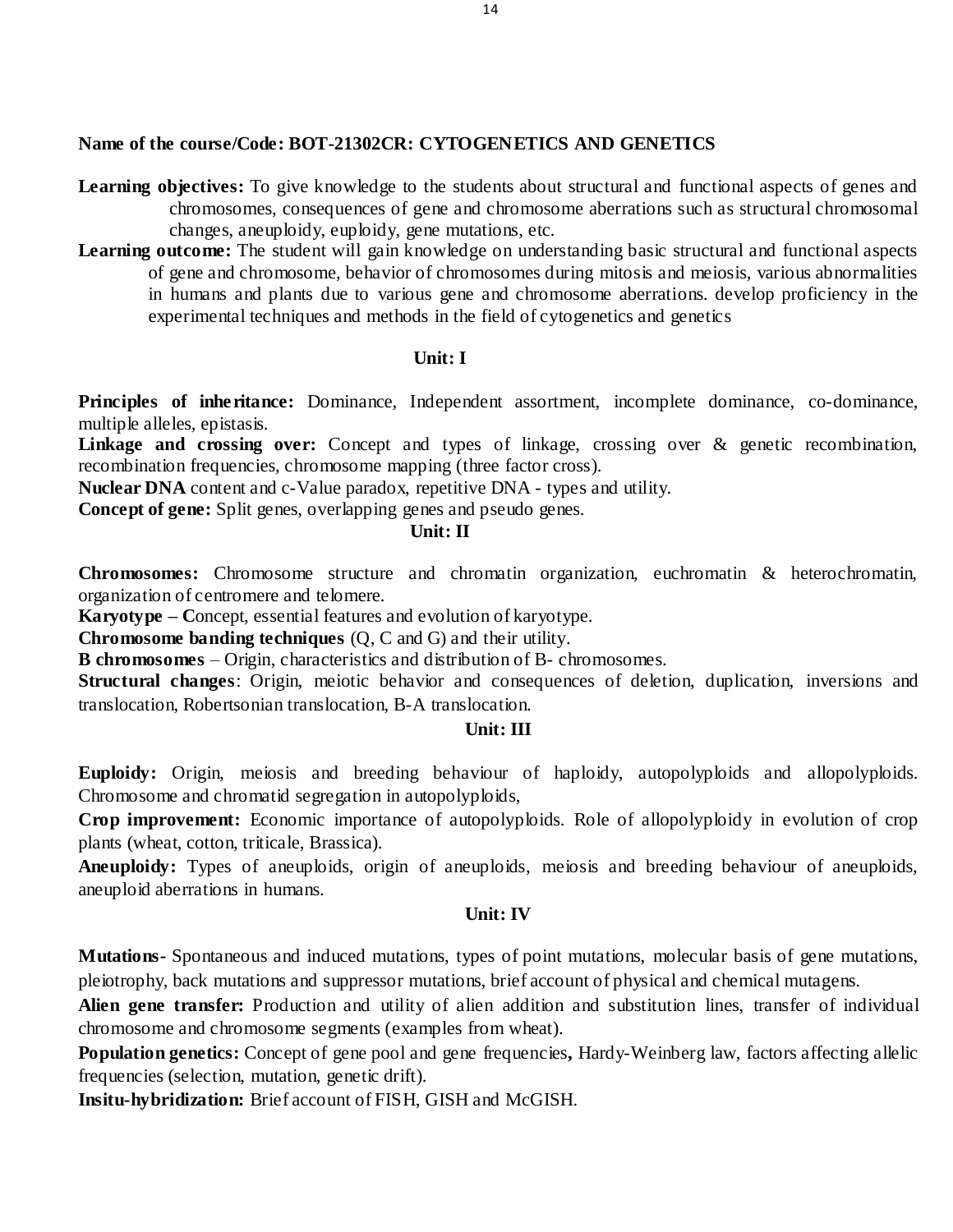# **Name of the course/Code: BOT-21303CR: PLANT METABOLISM**

- **Learning objectives:** To educate the students about the biochemical events, mechanisms and bioenergetics of various metabolic pathways that lead to the synthesis of important biomolecules and their catabolism. The main focus will be upon bioenergetics, enzyme catalysis and the biochemical mechanisms of metabolic processes, such as photosynthesis and the assimilation of carbon, nitrogen, sulphur and lipids
- **Learning outcome**: The students will be able to comprehend different thermodynamic principles in relation to various biological processes, metabolism of nitrogen and sulphur, understand the unique aspects of electron transport system, phosphorylation and role of lipid metabolism in relation to plants and learn the photochemistry of photosynthesis and the assimilation of carbon through various pathways

# **Unit: I**

**Principles of bioenergetics:** bioenergetics and thermodynamics; concept of free energy; biological oxidation-reduction reactions- redox potential and free energy; phosphoryl group transfer and ATP.

**Enzymes:** kinetics of single-substrate enzyme catalyzed reactions- Michaelis-Menton equation and its significance; enzyme inhibition and mechanism of enzyme catalysis; extraction and purification of enzymes (brief account).

#### **Unit: II**

**Nitrogen and sulphur metabolism:** nitrogen in environment; mechanism of nitrate uptake and assimilation; ammonium assimilation; biological nitrogen fixation; nodule formation and nod factors; photorespiratory nitrogen cycle; sulphur uptake, transport and assimilation.

#### **Unit: III**

**Respiration and lipid metabolism:** glycolysis and citric acid cycle (overview and unique features in plants); pentose phosphate pathway; electron transport system; synthesis and release of ATP; alternative oxidase system; cyanide resistant respiration; classification of lipids; fatty acid biosynthesis; oxidation of saturated and unsaturated fatty acids; glyoxylate cycle.

#### **Unit: IV**

**Photochemistry and photosynthesis:** photosynthesis from historical and evolutionary perspective**;**  photosynthetic pigments; components of light reaction; light harvesting complexes; photo-oxidation of water; mechanisms of electron and proton transport; carbon assimilation, Calvin cycle (C3 cycle), C4 Cycle, CAM pathway; characteristics of C3, C4 and CAM plants; photorespiration and its energetics.

# **Name of the course/Code: BOT-21304CR: PRACTICAL-3**

# **Laboratory Exercises based on BOT-21301CR:**

- Study of living shoot apex of *Hydrilla*
- Study of cytological zonation in the shoot apical meristem in double stained permanent slides of
- any suitable plant.
- Study of different leaf arrangements
- Study of C. S. of typical dicot and monocot leaves
- Study of epidermal peels of leaves of appropriate to study various stomatal types
- Study of anatomy of dicot and monoct roots and stems using appropriate materials
- Study of microsporogenesis and gametogenesis in appropriate materials
- Estimation of pollen germination and average pollen tube length *in vitro*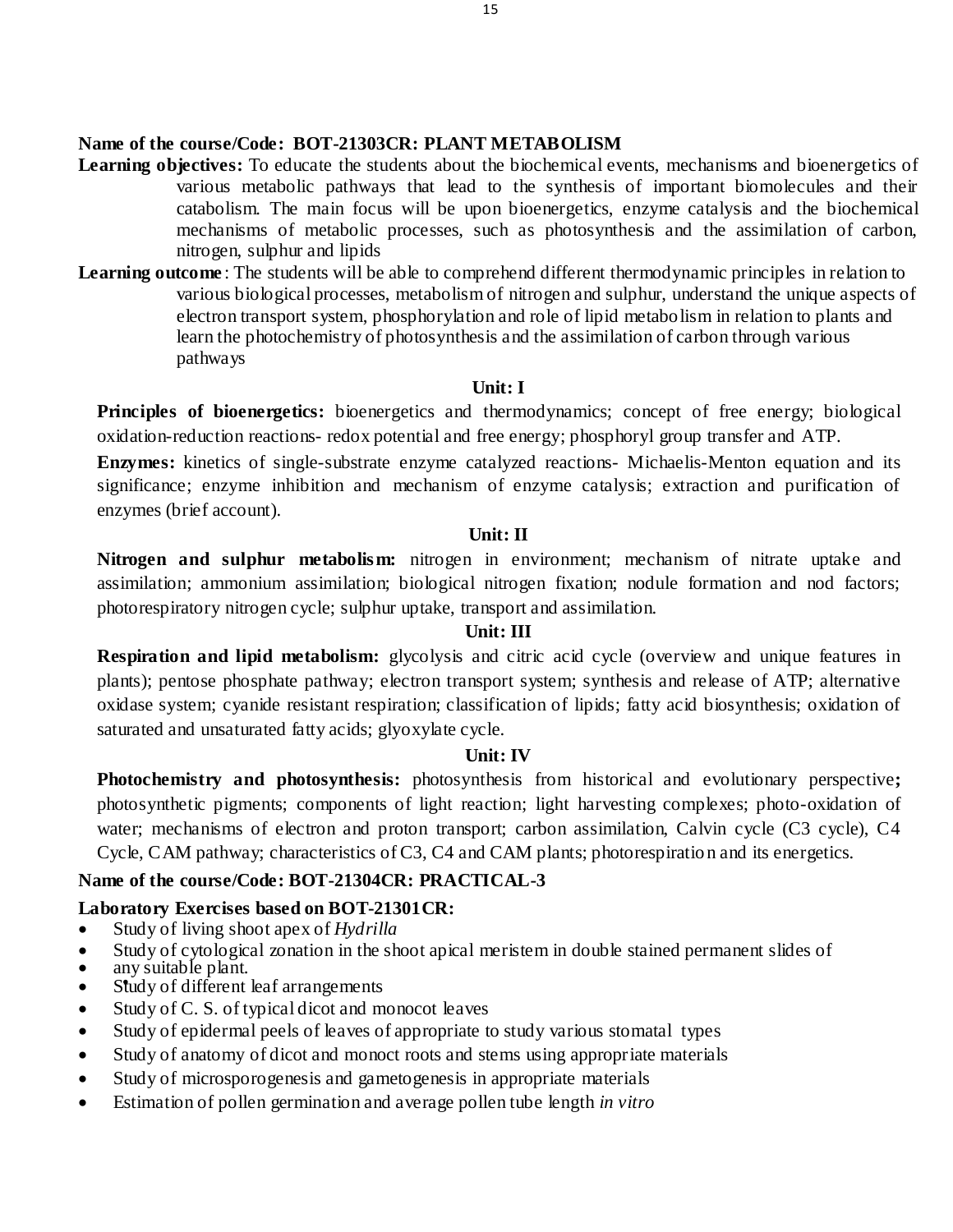- Study of different types of ovules, embryo sacs through examination of permanent slides
- Isolation of monocot and dicot embryos from suitable materials

# **Laboratory Exercises based on BOT-21302CR:**

- Study of mitotic index from suitable plant material.
- Study of meiosis of selected plants through temporary squash preparations
- Techniques of preparation of permanent and semi-permanent slides.
- Carmine, Orcein and Feulgen staining of the chromosomes preparation of stains.
- Characteristics and behavior of B chromosomes using maize or any other appropriate material.
- Study of Mendel's laws through seed ratios, chi-square analysis
- Study the effect of mono and trisomy in humans through permanent preparations (slides, photographs, PPTs).
- Induction of polyploidy using colchicine in different ways.
- Study various chromosomal aberrations (stickiness, laggards, non-disjunction, inversion bridges, translocation rings) using permanent preparations, photographs etc.
- Karyotype analysis and preparation of kario-idiogram.

# **Laboratory Exercises based on BOT-21303CR:**

- Estimation of reducing sugars in a sample by titrimetric method.
- Estimation of total titrable acidity in the plant material.
- Determination of saponification value of a given fat or oil.
- To study the effect of time and enzyme concentration on the rate of reaction(e.g. action of diastase on starch) by spot plate method.
- To study the effect of substrate concentration on the activity of enzyme and
- determination of its Km value.
- Study of enzyme kinetics with respect to the effect of pH.
- Extraction and separation of chloroplast pigments in the plant material bypartitioning
- into different solvent systems.
- Separation of chloroplast pigments by thin layer chromatography.
- Determination of rate of photosynthesis in an aquatic plant by Winkler's method.
- Determination of succinate dehydrogenase activity.
- To study principles of colorimetry and spectrophotometry.
- Extraction of chloroplast pigments from leaves and preparation of absorption spectrum of photosynthetic pigments and anthocyanins.
- Determination of activity of polyphenol oxidase and peroxidase.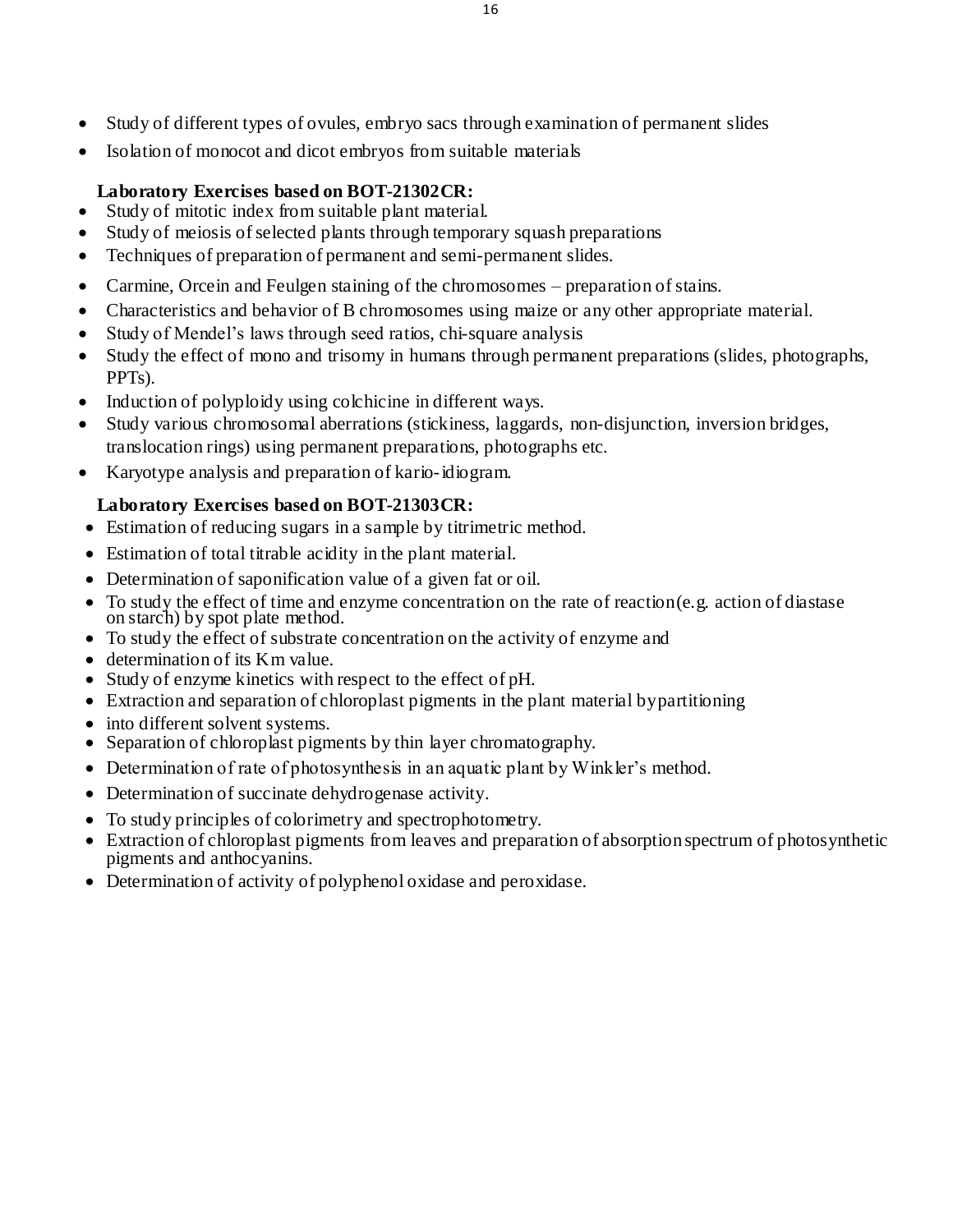# **4 th Semester**

### **Name of the course/Code: BOT-21401CR: PLANT PHYSIOLOGY**

- **Learning objectives:** The objectives of the course are to impart to the students an in-depth understanding of physical (structural), chemical and biological functioning of plants with special emphasis on mechanisms of various physiological processes such as transport processes, signal transduction, flowering, biological rhythms and plant growth and development
- Learning outcome: The students will be able to understand the water relations of plants, mechanisms of various transport processes and various aspects of signal transduction mechanisms, appreciate the role and properties of various photoreceptors and the physiological effects of plant growth regulators and learn about the mechanism of process of control flowering in plants and the role of endogenous clock in various physiological processes

#### **Unit: I**

**Membrane transport, translocation of water and solutes:** plant water relations (water potential and its components); mechanism of water transport through xylem; root– microbe interactions in facilitating nutrient uptake; phloem transport; phloem loading and unloading; membrane transporter proteins and processes.

#### **Unit: II**

**Signal transduction:** general concept; diversity in protein kinases and phosphatases; heterotrimeric Gprotein complex; phospholipid signaling; calcium-mediated signaling; annexins; CyclicAMP (cAMP); specific signaling mechanisms (two component sensor-regulator system in bacteria and plants); sugarsensing and signaling in plants (hexose, sucrose and trehalose signaling).

#### **Unit: III**

**Plant photoreceptors:** light-oxygen-voltage "LOV" sensors, xanthopsins, phytochromes, blue- light sensors using flavin adenine dinucleotide "BLUF", cryptochromes and rhodopsins (A brief overview). phytochromes and cryptochromes: discovery, structure, photochemical and biochemical properties, cellular localization and responses.

#### **Unit: IV**

**Plant growth regulators and elicitors:** mechanism of action and physiological effects of auxins, gibberellins, cytokinins, ethylene, abscisic acid, brassinosteroides, polyamines, jasmonic acid and salicylic acid.

**The control of flowering:** floral evocation (internal and external cues), endogenous clock and its regulation; photoperiodic control of flowering; vernalization and its significance.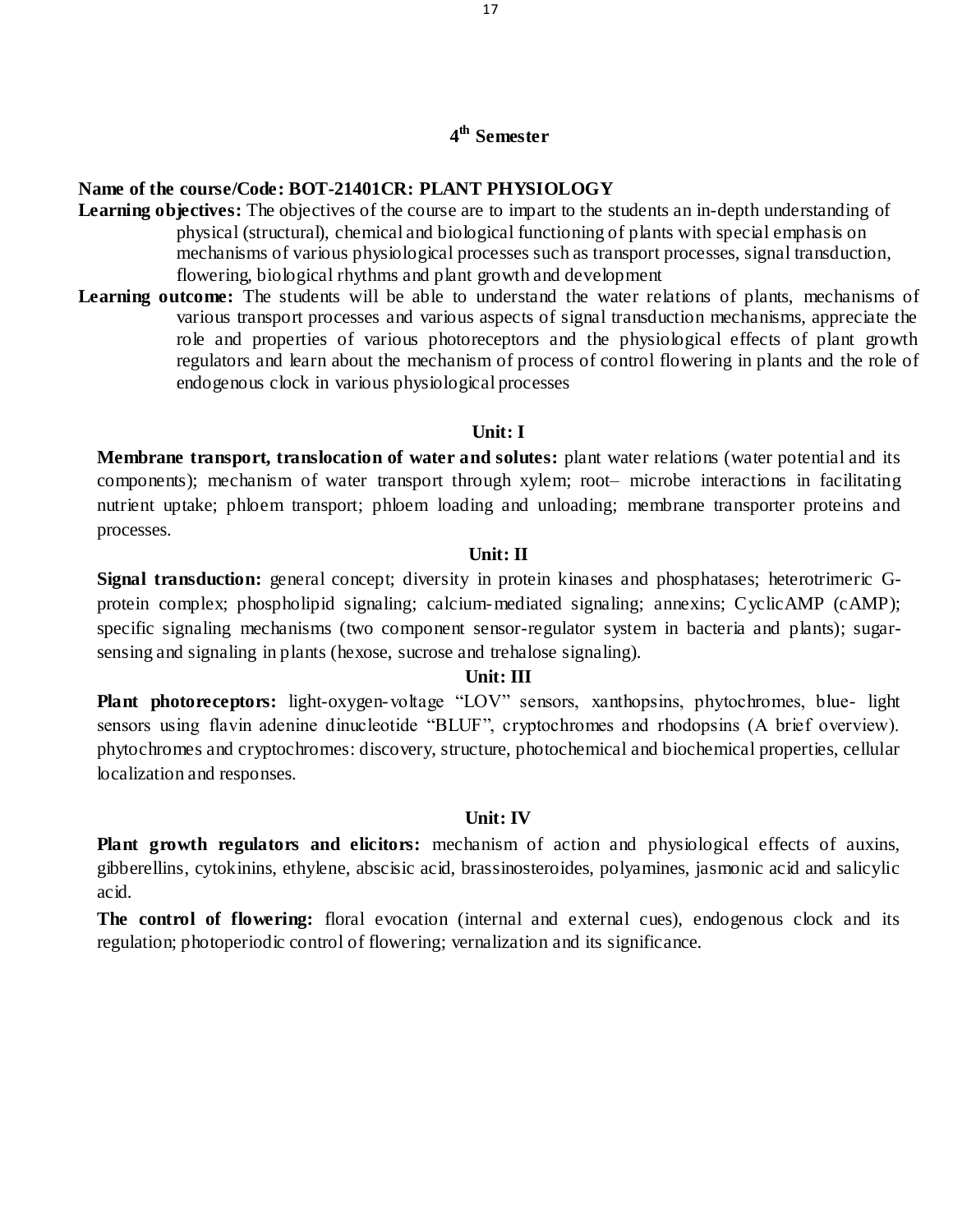# **Name of the course/Code: BOT-21402CR: PLANT TISSUE CULTURE AND GENETIC ENGINEERING**

- Learning objectives: To enable the students to achieve the skills of growing plants using tissue, cell and organ culture under in vitro conditions and to acquaint students about genetic Engineering techniques for the devolvement of genetically improved plants.
- **Learning outcome** : The students will understand the basic knowledge of plant cell and tissue culture, will apply their knowledge of plant tissue culture in various for conservation of economically and medicinally important plants, and will understand various genetically engineering techniques for the development of genetically improved plants

# **Unit: I**

**Introduction**: historical perspective and scope

**Cellular totipotency**: concept, cytodifferentiation and its mechanism

**Cell culture and cell cloning**: isolation of single cells from plant organs and cultured tissues; cell suspension culture, culture of single cells; organogenesis-processes and controlling factors, shoot- bud differentiation and somatic embryogenesis

# **Unit: II**

**Haploids**: androgenic and gynogenic; ontogeny of androgenic haploids, applications of haploids in plant breeding.

**Somatic hybridization**: isolation, culture and fusion of protoplasts; selection, regeneration and utility of hybrids and cybrids.

**Industrial applications**: production of secondary metabolites and their applications, hairy root cultures and bioreactors

**Germplasm conservation**: cryopreservation of plant cells and organs, short term and long term storage.

# **Unit: III**

**Recombinant DNA technology:** gene cloning principles, restriction enzymes characteristics and utility, cloning vehicles and their properties (plasmids, phages,

phagemids and cosmids), artificial chromosomes (YAC), construction of recombinant DNA.

**Isolation of gene of interest** - gel electrophoresis, southern blotting, genomic and cDNA libraries, bacterial transformation and selection of recombinants, polymerase chain reaction (PCR) – principle, technique and applications.

# **Unit: IV**

**DNA sequencing:** Maxam-Gilbert's chemical degredation and Sanger's chain termination method, molecular markers (RAPD, AFLP, SSR  $&$  SNP) – concept and utility.

**Genetic engineering of plants:** Agrobacterium the natural genetic engineer, Ti plasmids, mechanism of gene transfer, applications of transgenic plants.

**Direct methods of gene transfer** (electroporation and biolistics), biosafety - possible ecological risks and ethical concerns of GM crops.

**Genomics and proteomics:** concept and applications, microarray technology and its applications. Brief account of gene silencing; antisense RNA technology and RNA interference (RNAi).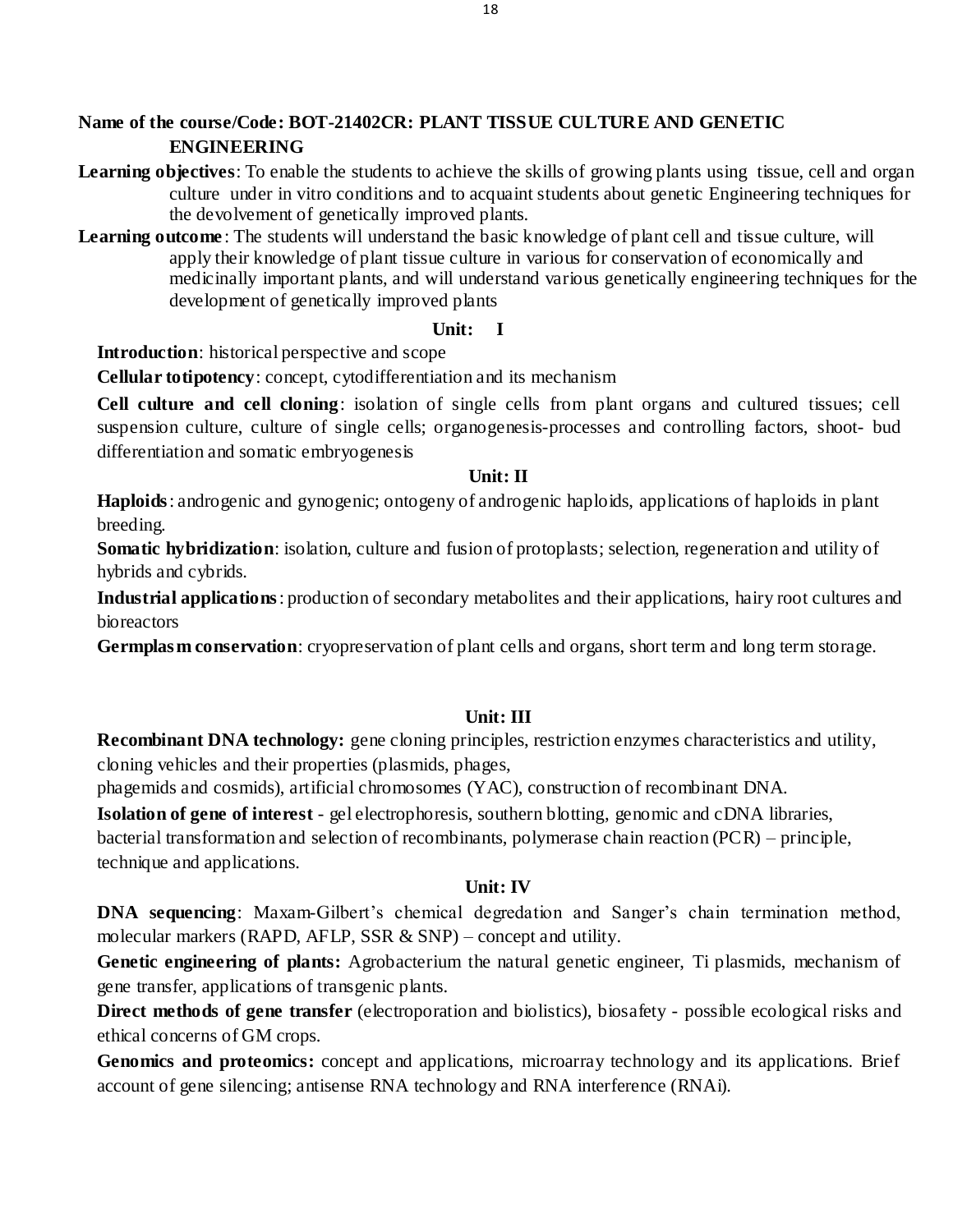# **Name of the course/Code: BOT-21403CR: PLANT RESOURCE UTILIZATION**

- **Learning objectives**: To impart students knowledge about the concept, utilization and role of plant diversity and to acquaint them about the origin, domestication, use and cultivation of economically important plants and to make them understand about the use of these plants for food, fodder and medicine
- Learning outcome: The students will understand concept, role and utilization of plant diversity and critically understand the origin, evolution, domestication, cultivation practices, and uses of food plants, fodder plants, spices, legumes, a oil and starch yielding plants, increase the awareness and appreciation of plants and plant products as food, beverages, rubbers medicines, etc. and get knowledge about traditional medicines

### **Unit: I**

**Plant biodiversity**: concept, utilization and concerns

**Ethnobotany and archaeo-ethnobotany**: concept, scope, and role in tracing origin and evolution of domesticated plants.

**Origin of agriculture**: time and place of origin, archaeological and other evidences

**World centres of origin and domestication of cultivated plants**: Vavilov's and de Candolle's concept, centres and non-centres, secondary centres, plant introduction

# **Unit: II**

**Green revolution**: concept, concerns, benefits and adverse consequences.

**Origin, evolution, domestication and uses of**: food plants **(**maize and buckhwheat), fodder **(**alfalfa), fibre plants **(**cotton)**,** Spices **(s**affron), legumes **(**sources of food), oil yielding plants **(m**ustard and groundnut)

# **Unit: III**

**Beverages**: origin, evolution, domestication and processing of tea and coffee

**Sugars and starch**: origin, evolution, domestication, extraction and utilization of cane sugar and beet sugar; general account of starch yielding plants.

**Rubber**: origin, distribution, production, extraction, processing and utilization of rubber.

**Paper making**: sources of raw material and processing of paper

# **Unit: IV**

**Agricultural innovation** for meeting food demands: agricultural bio-technology, synthetic crops, agriculture in arid zones.

**Psychoactive drugs**: sources, chemistry of action, use and misuse of *Papaver somniferum* and *Cannabis sativa*

**General account of NWFP's**: paper, gums, resins, tannins, dyes, bamboo, rattans.

**Rosaceous fruits of Kashmir**: general account, botany and uses with special reference to apple, pear, plum, cherry, almond and apricot.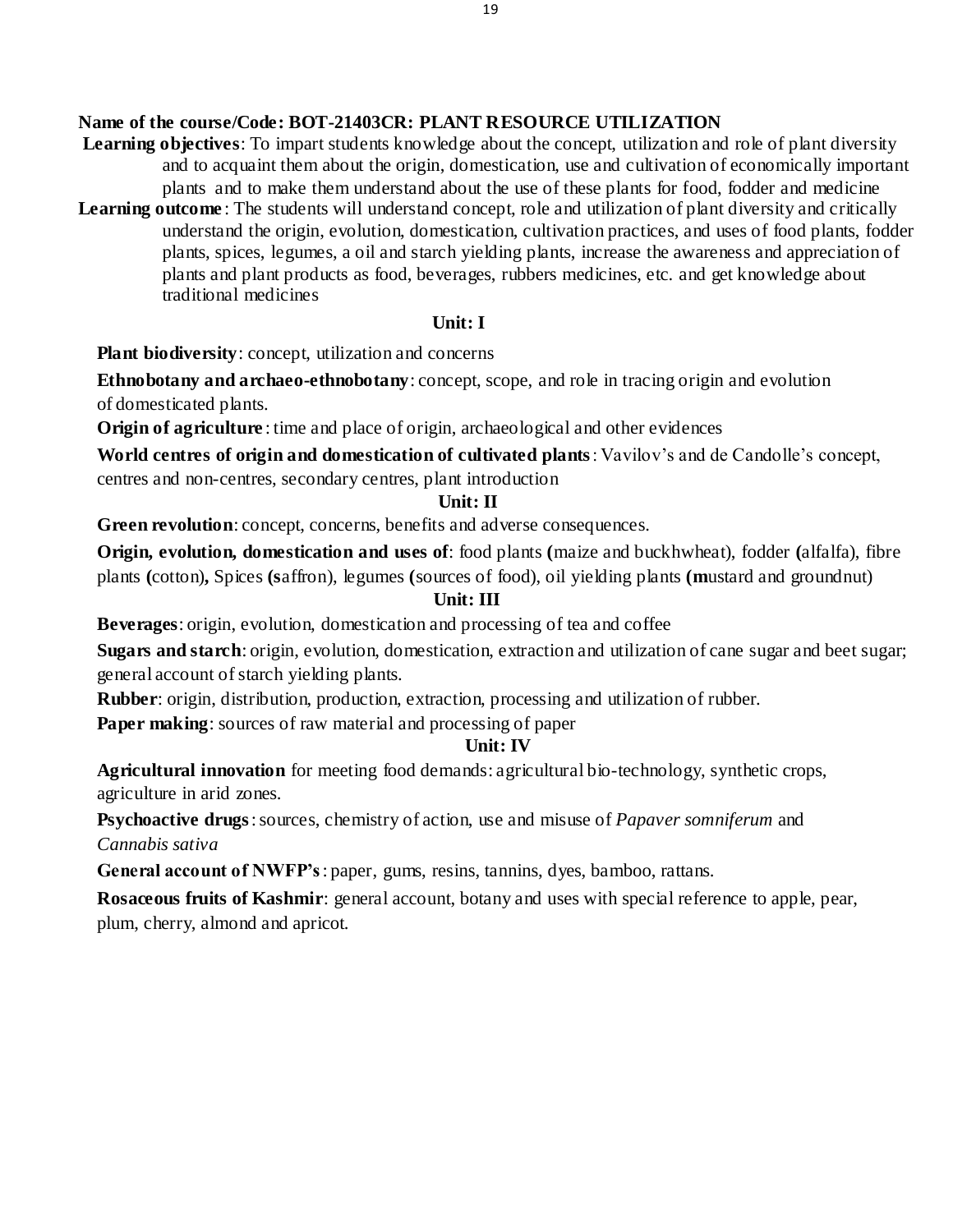# **Name of the course/Code:BOT-21404CR: PRACTICAL-4 Laboratory Exercises based on BOT-21401CR:**

- Determination of water potential of potato tuber tissues by gravimetric method.
- Determination of water potential of potato tuber tissues by Chardakov's falling drop method.
- Determination of osmotic potential of onion epidermal peels by plasmolytic method.
- Determination of Q10 of water absorption of a given plant material.
- Determination of stomatal frequency and stomatal index of a given leaf material.
- Determination of effect of organic solvents on membrane permeability of plant tissues.
- $\bullet$ Study of effect of temperature on membrane permeability of plant tissues.
- To study the physiological effects of auxins, gibberellins and cytokinins.
- Estimation of membrane permeability of a given plant tissue by measuring conductivity of leacheates.

# **Laboratory Exercises based on BOT-21402CR:**

- Washing and sterilization of glassware.
- Techniques for establishment of callus cultures and study of different types of calli viz. Comp act, friable and nodular types.
- Establishment of zygotic embryo cultures.
- In vitro differentiation of roots and shoots in suitable explants.
- Demonstration of rhizogenesis in *Glycine max.*
- DNA extraction protocol and its quantification by UV- spectrophotometric method.
- Restriction digestion of DNA and its analysis by Agarose gel electrophoresis
- Demonstration of DNA sequencing by Sanger's dideoxy method.
- Demonstration of RAPD, SSR and AFLP analysis.
- Isolation of gene of interest using genomic and cDNA library.
- Demonstration of PCR, centrifuge, deep freezer, and gel electrophoresis apparatus
- Gel electrophoresis techniques and analysis

# **Laboratory Exercises based on BOT-21403CR:**

- To study the morphology of the part used of various representative crops like rice, wheat, maize, potato, pulses and fruits
- Study of viability of various crop seeds using germination and T.Z Test
- Study of seed vigour using standard methods
- Study of source spice and condiments (source, part used, active components)
- Study of any five important fodder and forage crops
- Study of various types of fibres viz. cotton. coir, hemp etc.
- Morphology, microscospic study of oil yielding tissues and test for oil ( mustard, groundnut, soybean, linseed, coconut, sunflower, castor, sesame and cashew nut)
- Study of comparative characteristics of the grains of cereals, millets and pulses.
- Study of food reserves in different food crops using microchemical tests.
- Study of methods of cultivation, processing and uses of various rosaceous fruits of Kashmir
- Study of ethnobotanical aspects of various local products.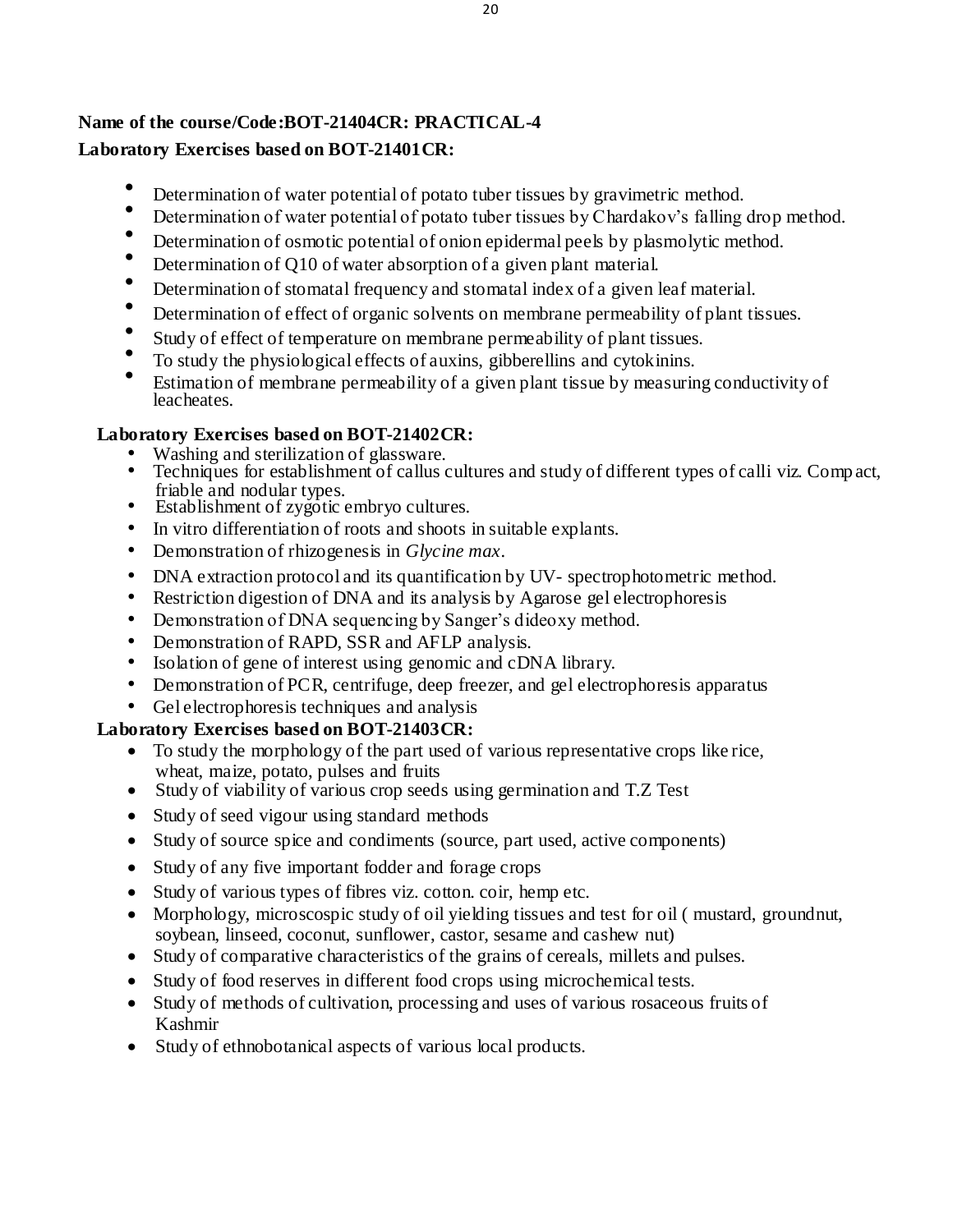### **Name of the course/Code: Bot-Proj.: PROJECT WORK WORTH 8 CREDITS**

- **Learning objectives**: To enable the students learn about various fields of Botany related to their courses of specialization through survey, literature, experimentation and observation, and to inculcate in them the aptitude of research in plant sciences.
- Learning outcome: The students will be able to develop skill of writing dissertation, thesis, reviews, scientific research papers, monographs in different, etc. in different fields of specialization in Botany rd

Project work worth 8 credits is compulsory for the students and will be assigned in 3 semester as component of 3<sup>rd</sup> semester based on choice of the student and space availability in relation to his/her choice as well as choice of the teacher's concerned. However, the number of students per teacher should not exceed five. The project has to be submitted prior to the conduct of  $4<sup>th</sup>$  semester examination so that it can be evaluated and viva voce be conducted prior to declaration of the results.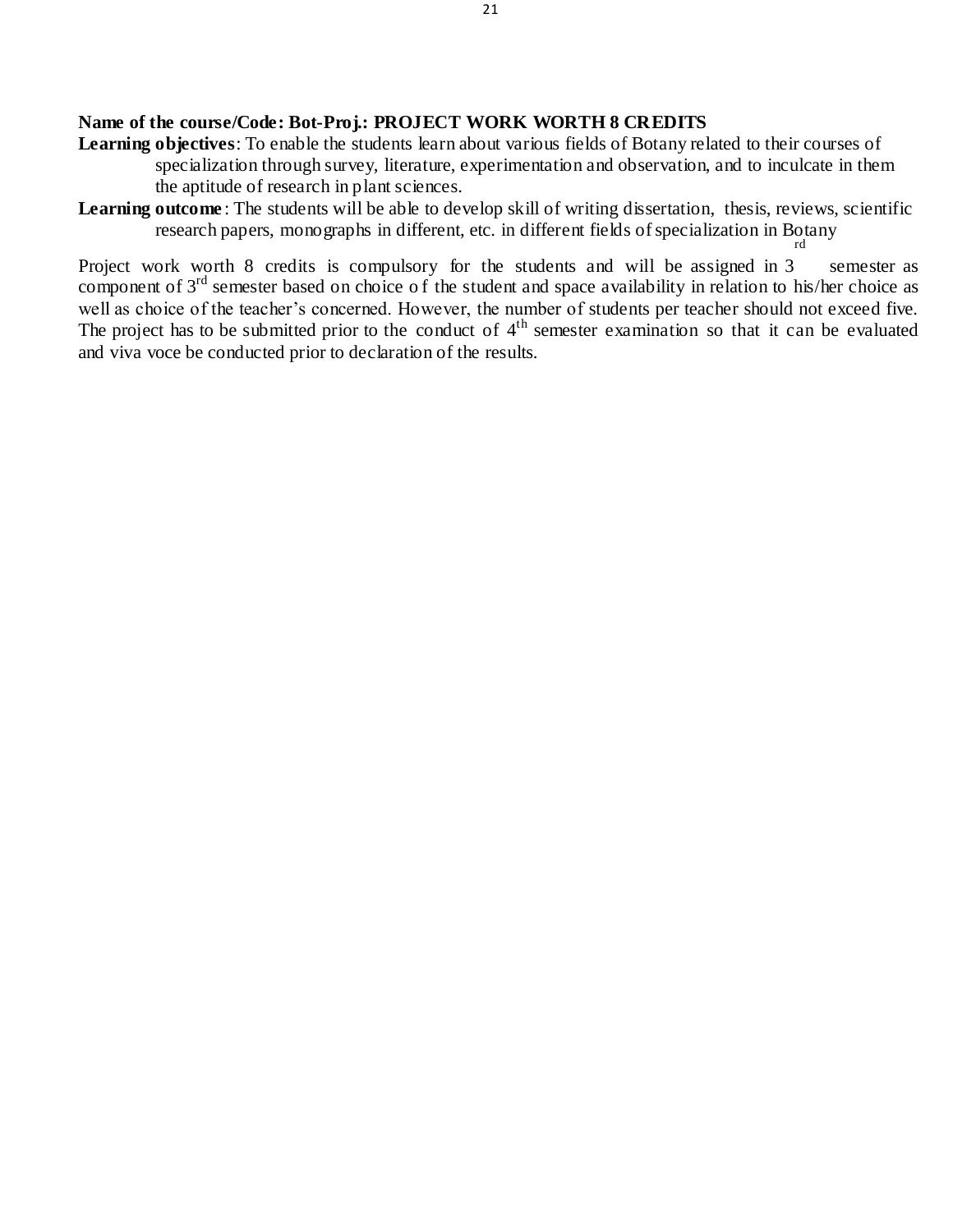# **DISCIPLINE CENTRIC ELECTIVE (Bot-DCE)**

# **Name of the course/Code: BOT-21105DCE: BIOSTATISTICS AND BIOTECHNIQUES**

- **Learning objectives:** The objectives of the course are to impart to the students an in-depth understanding and training of collection, analysis, interpretation and presentation of data; hypothesis testing through statistical tests, sampling techniques, designing of experiments and the correlation and regression; and the applications of various bio-techniques.
- **Learning outcome**: The students will be able to comprehend the types, collection and analyze the data, learn the sampling techniques, will be able to design experiments in biology, test the hypothesis through statistical tests and will be able to understand the principles and application of various scientific techniques like chromatography, electrophoresis, centrifugation etc. in biology

# **Unit: I**

**Data types and collection:** data types- data on ratio, interval, ordinal and nominal scales; continuous and discrete data; methods of primary and secondary data collection and their limitations; frequency and cumulative frequency distributions.

**Processing and analysis of data:** measures of central tendency- arithmetic mean, mode, median; measures of dispersion- mean deviation, variance, standard deviation, coefficient of variation.

# **Unit: II**

**Sampling techniques:** principles and various steps in sample survey; procedures and practices involved in simple, systematic, stratified, cluster and multistage random sampling.

**Design and analysis of experiments:** principles of experimentation; experimental designs- layout, analysis of variance and comparison of treatments in completely randomized design, randomized complete block design and factorial experiments.

# **Unit: III**

**Testing of hypothesis:** basic concepts, procedure for hypothesis testing; test difference between two means (independent and paired samples); test of proportions and test of goodness of fit.

**Simple correlation and regression:** basic idea, scatter diagram, calculation of an estimated correlation coefficient, significance tests for correlation coefficients; simple linear regression- calculation of regression coefficient, standard errors and significance test.

# **Unit: IV**

**Chromatography:** principles and applications of paper, thin layer, HPLC, ion exchange and gas liquid chromatographic techniques.

**Electrophoretic and Centrifugation Techniques: G**el electrophoresis; ultra-centrifugation **Biophysical methods:** concepts of spectroscopy, laws of photometry, Beer-Lambert's law, use of various

spectroscopic techniques like UV-Visible in biology

**Radio-labeling Techniques**: properties of different radio-isotopes and their applications in biology, Safety guidelines.

# **Laboratory Exercises:**

• Collection of raw data on different parameters and classification of ungrouped data into grouped data (discrete and continuous series) i.e. frequency distribution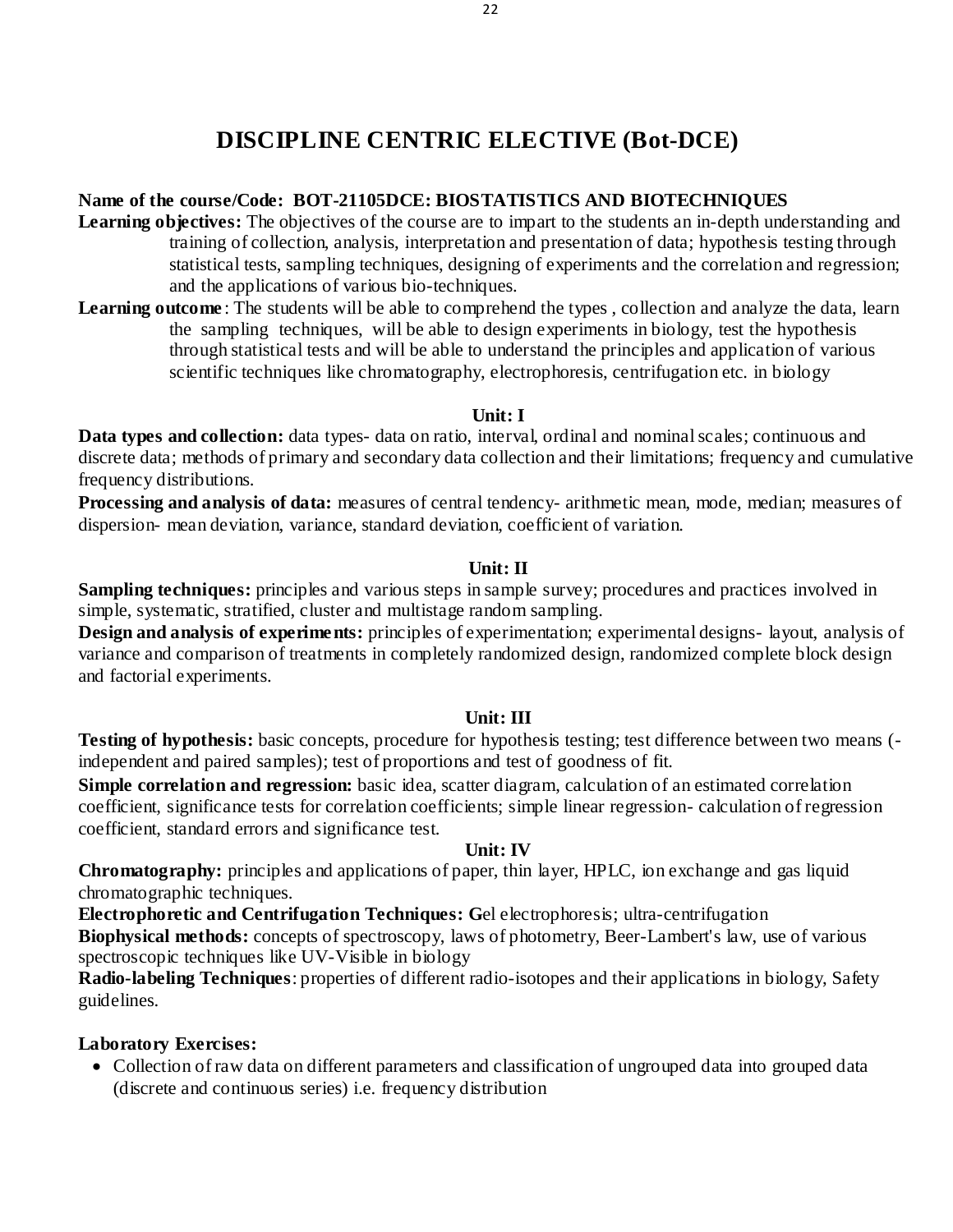- Frequency distribution table and Construction of Simple bar chart, Histogram and Scatter plot.
- To find the various measures of central tendency (mean, mode and median) of the given data.
- To find the various measures of dispersion (mean deviation, standard deviation, variance and coefficient of variation) of the given data.
- Drawing of a sample from a given population by various sampling techniques (simple random, systematic and stratified sampling)
- Drawing of a sample from a given population by lottery method and random number table method
- To perform the t-test of two paired and independent samples
- To perform One-way ANOVA and Two-way ANOVA of the given data sets.
- To estimate the correlation (though scatter diagram and correlation coefficient) and linear regression between variables
- Gel electrophores is techniques and analysis.
- Paper and thin layer (TLC) chromatography.

# **Name of the course/Code: BOT-21106DCE: MUSHROOM CULTIVATION TECHNOLOGY**

**Learning objectives**: To provide students knowledge of biology and diversity of Mushroom flora of Kashmir Himalaya and to acquaint students about nutritional, medicinal and commercial value of mushrooms and train them in cultivation of some edible or medicinal mushrooms.

**Learning outcome**: The students will be able to identify various types and categories of mushrooms, demonstrate various types of mushroom cultivation technologies for edible and medicinal mushrooms, and will examine various types of processing food technologies associated with mushroom industry and mushroom economics

# **Unit: I**

**Mushroom:** introduction; general morphology of mushrooms; magnitude of mushroom species; mushroom biology: components of applied mushroom biology: mushroom science, mushroom biotechnology and mushroom mycorestoration

**Nutritional and medicinal value of mushrooms**: poisonous and non-poisonous mushrooms; edible mushrooms and cultivation in India and world; Medicines from mushrooms; mushroom production and consumption; world mushroom development industry movements

# **Unit: II**

**Mushroom cultivation technology**: steps in mushroom cultivation: compost: materials used in composting and different formulation used in composting; compost preparation, methods of compost preparation

**Spawn**: definition, kinds of spawn, spawning and spawning technique, spawn running, post spawning management and handling during spawn running; equipment used for spawn production laboratory; Preservation and maintenance of mushroom culture

# **Unit: III**

**Casing**: raw materials used for casing, preparation and sterilization of casing materials, qualities of an ideal casing material, care after casing, mushroom crop management: management at different stages of crop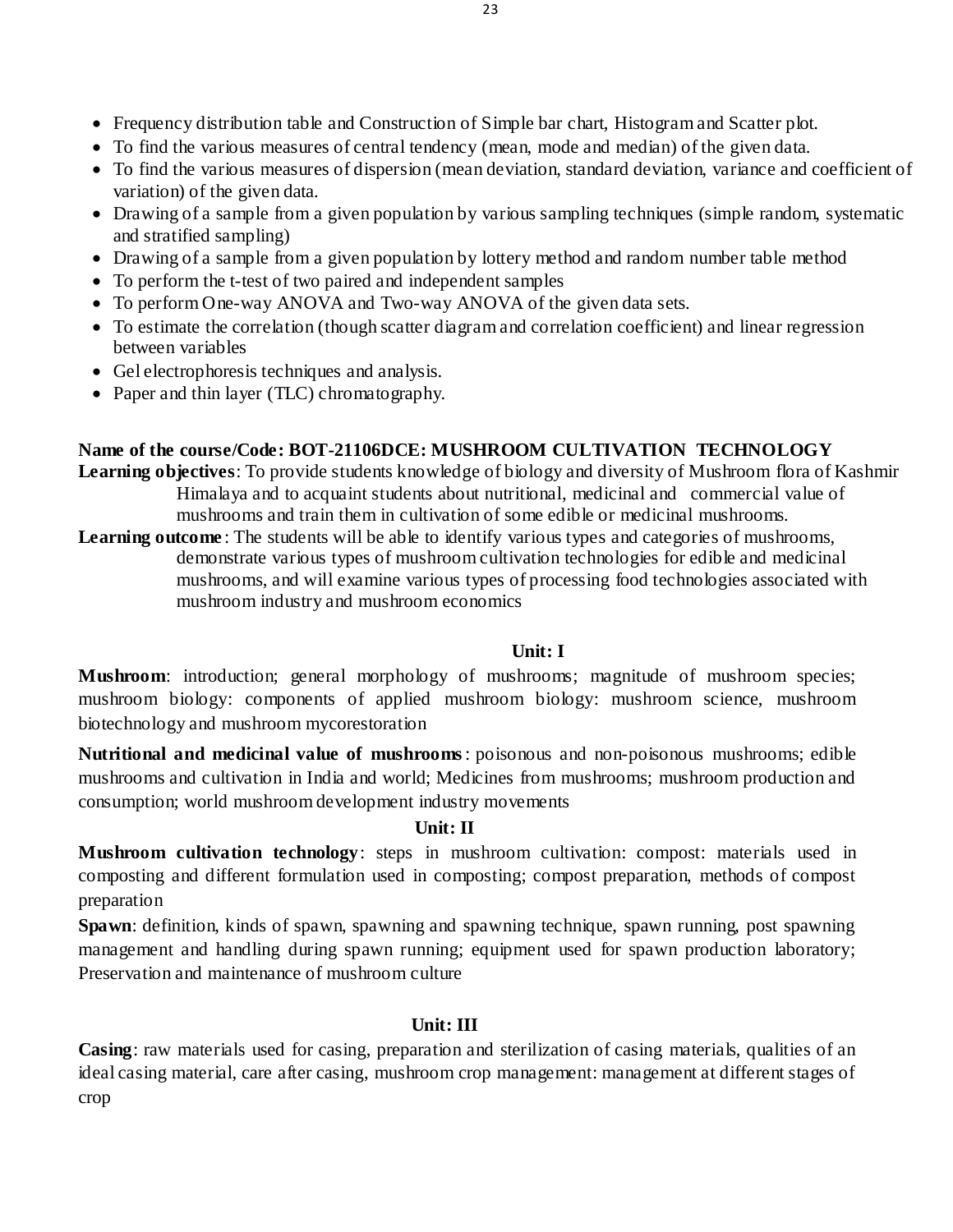**Pests and pathogens of mushrooms and their management**: management of pests and diseases of button mushroom and Oyster mushroom; important sanitation during various stages of mushroom cultivation

# **Unit: IV**

**Cultivation of important mushrooms**: general process for the cultivation of the white button mushroom (*Agaricus bisporus*), the oyster mushroom (*Pleurotus sajor-caju*), paddy straw mushroom (*Volvariella* sp.), black ear mushroom (*Auricularia* sp.)

**Medicinal mushrooms**: general process for the cultivation of shitake mushroom (*Lentinus* sp.) and reishi mushroom (*Ganoderma lucidium);* harvesting, postharvest handling, preservation and processing of mushrooms, and marketing of mushrooms

# **Laboratory Exercises:**

- Morphological studies and identification of the local mushroom flora and of preserved specimen of mushrooms
- Sterilization of media and glass ware, preparation of culture of some local mushroom fungal species
- Preparation of culture media/substrate: Potato dextrose agar(PDA), Rice bran medium**,** Richard's solution, Grain spawn substrate, Sawdust spawn substrate, preparation of Agar slants
- Preparation of different types of compost and some compost formulations.
- Preparation of different types of spawns
- Cultivation procedures for Button mushroom and Oyster mushroom Picking and haunting of Mushrooms.
- Study of fungal pathogens and nematode pests of mushrooms

# **Name of the course/Code BOT-21107DCE: MEDICINAL PLANTS AND HERBAL RESOURCE MANAGEMENT**

**Learning objectives**: To help the students to understand diversity, conservation, uses and applications of medicinal plants of Kashmir Himalaya.

**Learning outcome** : The students will understand origin, evolution, domestication, cultivation and utilization of economically important plants for food, fodder, spices, condiments and medicines, and will understand use of plants and plant products encountered in everyday life and appreciate the diversity of plants and plant products in human use

# **Unit: I**

**History of herbal medicine**: documentary and archaeological evidences supporting the traditional theme of plants as a natural herbal resource

**Herbal systems of medicine** : world scenario with emphasis on- concept, status and potential at Regional, National and International level:

- European
- American
- African
- Chinese and Tibetan
- $\bullet$  Unani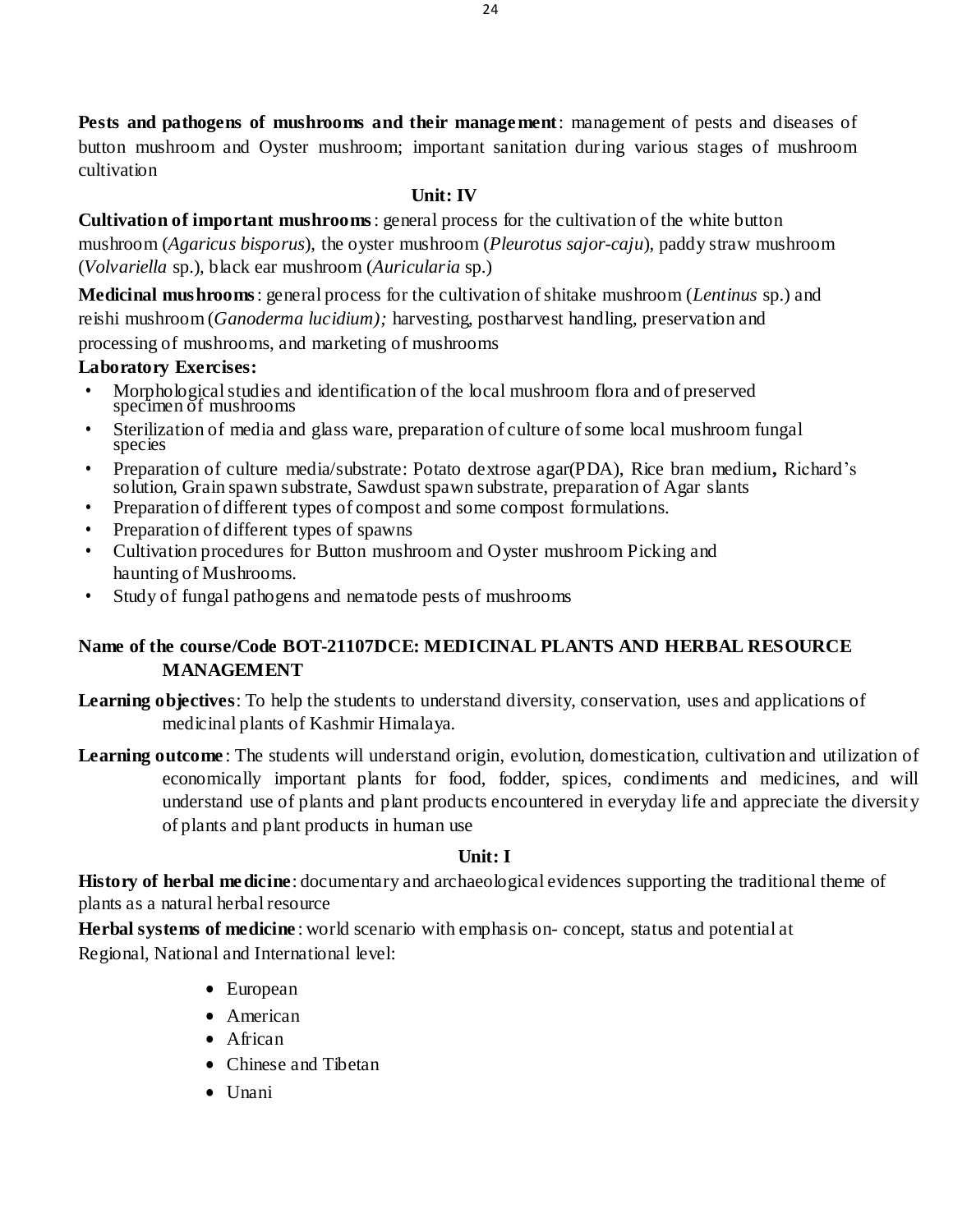- Ayurvedic
- Sidhi

**Traditional usage of ethno-medicine in Jammu and Kashmir**: history, status and potential

# **Unit: II**

**Diversity and distribution** of medicinal plants (MP's) in J & K

**Different threats:** causes and concerns of Kashmir Himalayan MP diversity

**Assessment of population status:** MP's of J & K in accordance with IUCN guidelines

**Data collection**: methods, documentation and exchange, importance of threat assessment of MP's.

# **Unit:III**

**Commercial potential of** MP's in Kashmir Himalaya **Role of MP's** in World pharmaceutical industry

**Assessment of** status of genetic diversity and its role in conservation of MP'S

**Linkage between traditional knowledge holders, policy makers and industry** : NGO's and their role in commercialization of MP's based on traditional knowledge

# **Unit: IV**

**Spices and condiments**: medicinal aspects in relation to modern theme of herbalism

**Economic valuation:** techniques used to estimate the monetary values and to educate the tribals and locals for facilitating herbal medicine commercialization

**Bio-prospecting**: the systematic search for new sources of chemical compounds, genes, proteins,

microorganisms that have potential medicinal value as a biotic resource

# **Labotaoratory Exercise**

- Studies on MP's of Kashmir with respect to status, distribution pattern, adaptability and threats, if any
- Survey of various tribal areas of Kashmir valley to compile an inventory of important medicinal plant species of the region (name, local name, part used, uses, method of use, degree of popularity and precautions, if any)
- Assessment of resource allocation and resource partitioning of important MP's of Kashmir Himalaya
- Assessment of reproduction biology as a means of domestication and conservation of MP's
- Analysis of active components in relation to commercial usage of important MP's of Kashmir
- Developing vegetative and sexual parametres for commercialization of important
- MP's of Kashmir
- Preparing a herbarium of atleast 30 important medicinal plants with all detailes related to habit, habitat, density and diversity and status

# **Name of the course/Code: BOT-21205DCE: BIODIVERSITY AND CONSERVATION BIOLOGY**

- **Learning objectives**: To acquaint the students about the concept, concerns and conservation of biodiversity; to understand the values of biodiversity for human welfare; and to get knowledge about the hitherto untapped potential of biodiversity in sustainable regional development
- **Learning outcome**: The students will get familiarized with local biodiversity, its economic and ecological value for regional sustainable development and will be trained in quantitative metrics of biodiversity, conservation strategies for threatened biodiversity, policy tools and sustainable management of bioresources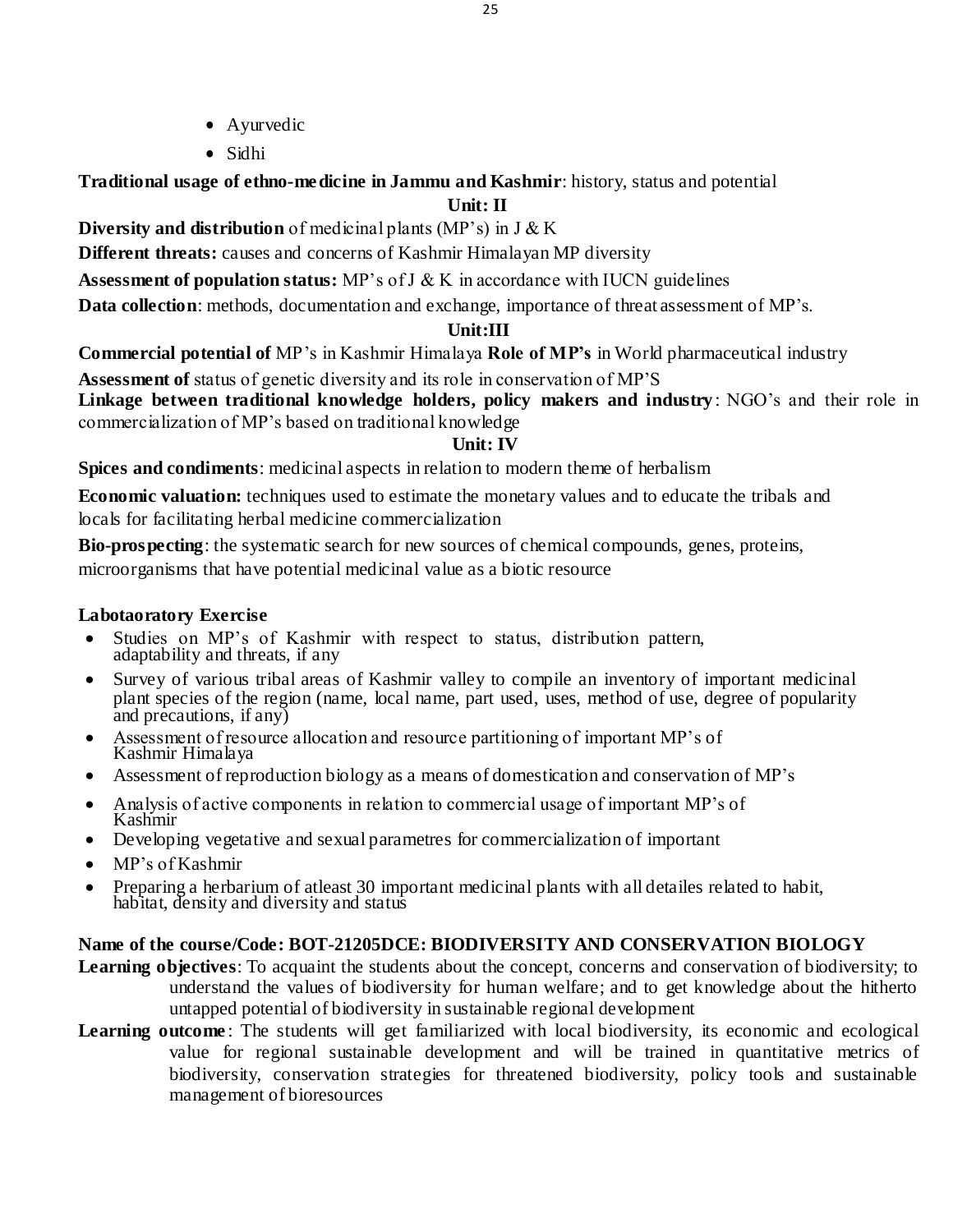#### **Unit: I**

**Biodiversity**: concept of biodiversity (a historical perspective); components of biodiversity (species richness and evenness); levels of biodiversity – organizational (genetic, species and ecosystem), spatial (alpha, beta, gamma); values of biodiversity (direct use, indirect use, option and existence values); magnitude of biodiversity (global, national, J&K)

### **Unit: II**

**Conservation biology**: principles and characteristics; genetic variation (magnitude, loss and its consequences); concept of species extinction, causes of species extinction - ultimate and proximate; the IUCN scheme of threatened species, summary of latest IUCN Red list; IUCN scheme of threatened ecosystems; ecosystems at risk (tropical rain forests, coral reefs, wetlands).

#### **Unit: III**

**Conservation strategies and policies**: in-situ conservation strategies (concept of protected areas network); IUCN's scheme of protected area management categories; National Parks and Wildlife Sanctuaries in India (an overview); Biosphere Reserve (concept, design and distribution in India); ex-situ conservation strategies (botanical gardens, field gene banks, seed banks, in vitro repositories, cryobanks, DNA banks); biodiversity hotspots (concept, criteria and conservation implications)

#### **Unit: IV**

**Monitoring and management of biodiversity:** biodiversity measurement (sampling unit shape, size and number); phylogenetic and functional diversity (concept and scope); biodiversity surrogates (types and use); role of remote sensing and GIS in biodiversity management; biodiversity informatics (concept and applications), Global Biodiversity Information Facility (GBIF); global conservation efforts (organizations & conventions); Indian conservation efforts (organisations & legislations)

#### **Laboratory Exercises:**

- $\bullet$ Preparation of an inventory of RET (Rare, Endangered and Threatened plants) in KUBG.
- Measurement of species diversity by using various biodiversity indices.
- Measurement of species evenness and similarity index.
- Measurement of alpha, beta and gamma diversity.
- $\bullet$ Field demonstration of GPS (Global Positioning System) and its utility in biodiversity studies
- $\bullet$ Study of various economically and ethno-botanically important plants ofKashmir Himalaya
- $\bullet$ Field study of various threatened endemic plants of Kashmir Himalaya.
- $\bullet$ Field demonstration of *in situ* and *ex situ* conservation strategies through visit to the national parks, sanctuaries, botanical garden, herbaria, zoos, museums.

# **Name of the course/Code: BOT-21206DCE: APPLIED PHYCOLOGY**

- **Learning objectives**: To impart understanding to students about exploitation of algae for production of biofertilizers, bio-fuels, food, fodder and in pharmaceutical industries
- Learning outcome: The students will develop understanding about the cultivation of fresh water algae, cyanobacteria and will understand the role of algae as a source of bio-energy, indicators of pollution, phytoremediation, will learn about the role of algae as source of biomolecules, polysaccharide and in pharma industry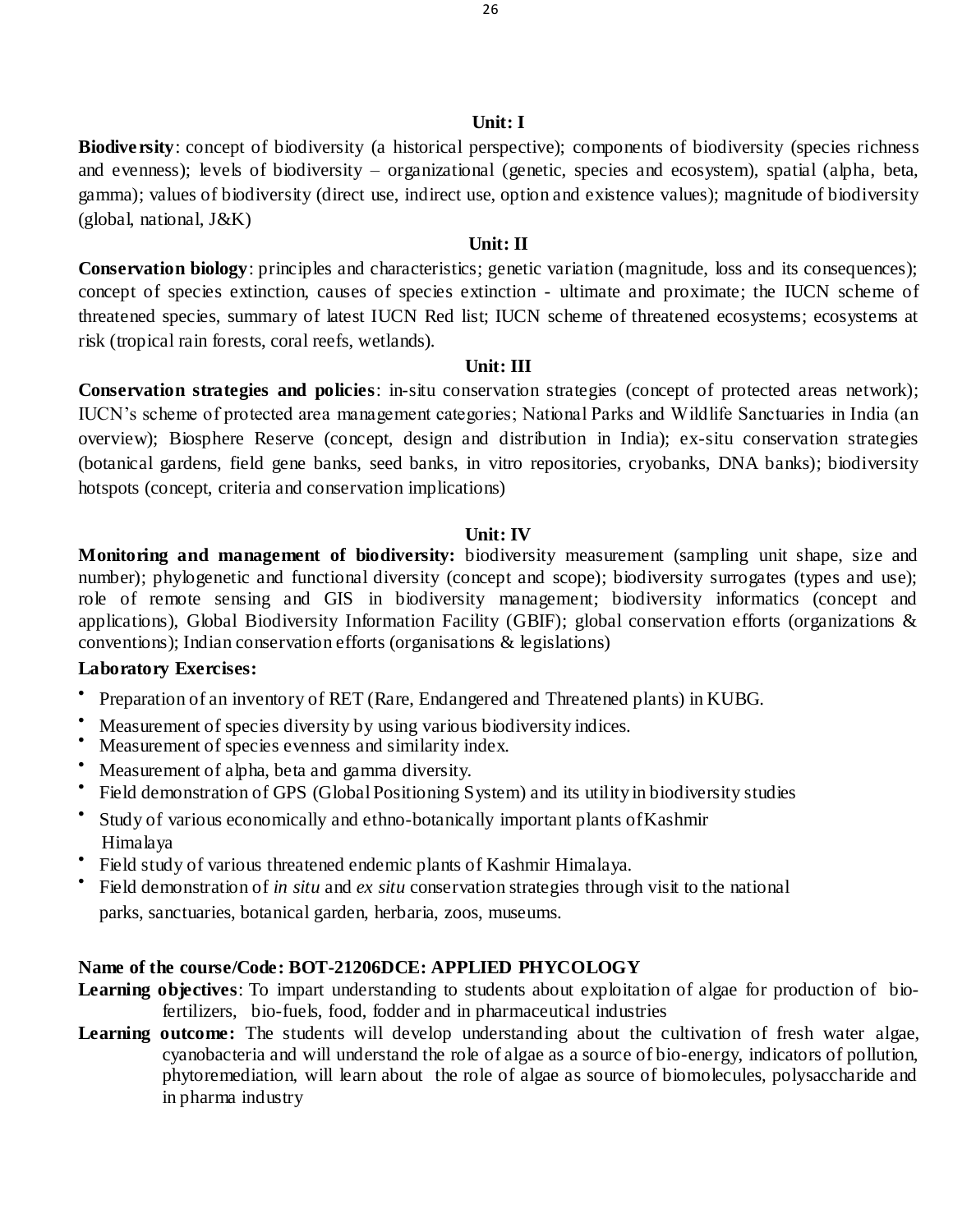#### **Unit: I**

**Algal biomass**: Monod and Droop models of nutrient-regulated phytoplankton growth; culture and cultivation of economically important freshwater algae; mass cultivation of cyanobacteria under outdoor and indoor conditions.

### **Unit: II**

**Algal biofuels and biofertilizers**: energy and chemicals; biodiesel and hydrogen production- mechanism, progress and prospects; mechanism of biological nitrogen fixation by cyanobacteria; cyanobacteria as bio fertilizer for paddy cultivation; reclamation of usar lands.

### **Unit: III**

**Algae and pollution**: eutrophication and pollution; algae as indicator of pollution; high rate algal ponds for the treatment of waste waters and sewage, immobilized and inactivated algal biomass for metal and nutrient removal.

#### $\textbf{I}\text{Init}\cdot\textbf{1}\textbf{V}$

**Algae as a source of food, fodder and its role in industry**: algae as source of carbohydrates, proteins, vitamins, lipids and minerals, as as cattle fodder and poultry fodder, polysaccharides (agar agar, carageenan and alginic acid); algae in pharmaceutical industries.

### **Laboratory Exercises:**

- Preparation of temporary mounts and Identification of phytoplankton belonging to different classes of algae
- Culture of some important micro-algae
- Cultivation of cyanobactaria under indoor conditions
- Preparation of biodiesal from vegetable oils

# **Name of the course/Code: BOT-21207DCE: APPLIED PLANT PATHOLOGY**

- **Learning objectives**: To provide students knowledge about principles of plant pathology and acquaint them about the biology, epidemiology, etiology and management of plant diseases caused by different plant pathogens.
- Learning outcomes: The students will be able to understand principles of plant pathology and pathogenesis, role of enzymes, microbial toxins in pathogenesis, mechanism of defense mechanisms in plants against pathogen attack, develop an understanding about diagnosis, etiology, epidemiology and management of plant diseases caused by microbial pathogens and will be able to demonstrate skills in laboratory, field and glasshouse work related plant pathology

### **Unit: I**

Pathogenecity and nature of disease: pathogens and pathogenesis. Koch,<sup>s</sup> postulates, disease: definition and classification; mode of development: inoculum and inoculation, penetration and colonization of pathogen within infected plant

**Plant disease epidemiology**: elements of plant disease epidemics, host factors and pathogen fac tors affecting epiphytotic development; diseases forecasting in plant epidemics, examples of disease forcasting system and farmers warning system

# **Unit: II**

**Pathogens attack on host:** role of enzymes and toxins in pathogenesis; aflatoxins, major types and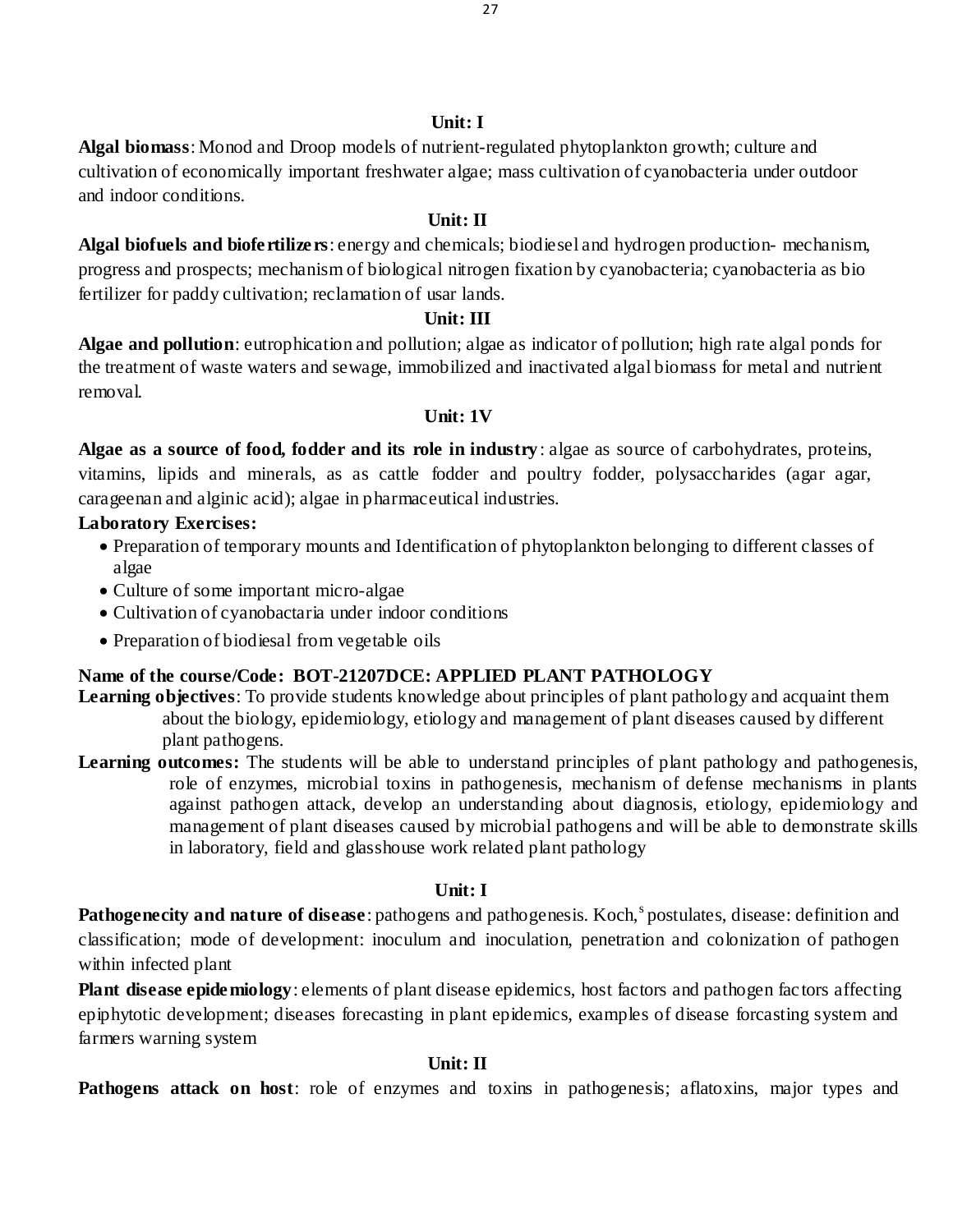importance

**Plant defense against pathogens**: structural or morphological defense and metabolic or biochemical defence induced by attaching pathogens; Phytoalexins

# **Unit: III**

**Plant diseases:** symptomology of fungal and bacterial infections of plants; fungal diseases: symptoms, etiology and control of club root of crucifers, *Rhizopus* rot of fruits and vegetables, loose smut of wheat; bacterial disease: general characteristics; etiology and control of citrus canker, fire blight of apples and pears **Viral and viroid disease**: general characteristics of viruses; cucumber mosaic virus, cauliflower mosaic virus, potato spindle tuber; nematodes disease: general characteristics of plant-parasitic nematodes; symptoms, biology and control of root knot disease of plants, ufra disease of rice: mycoplasma diseases: general characteristics of MLO΄S; symptoms, causal organism and transmission of sandle spike disease

# **Unit: IV**

**Pest management:** regulatory methods: quarantine and inspection; cultural methods; physical methods; chemical methods: types of chemicals, inorganic and organic chemicals, antibiotics

**Biological methods**: use of fungi, bacteria, entomopathogenic nematodes, organic amendments and antagonistic plants as biocontrol agents; biopesticides, types, advantages and limitations, general concept of integrated pest management (IPM) in disease control

# **Laboratory Exercises:**

- Morphological studies and identification of the following fungi through temporary and permanent mounts-*Peronospora, Mucor, Rhizopus, Penicillium, Aspergilus* and *Alternaria, Albugo, Polyporus, Phoma*
- Symptomology and studies of some local diseased plant materials through temporary and permane nt mounts: powdery mildew of cucurbits and composites, smuts, leaf spot diseases
- Sterilization of media and glass ware, preparation of culture of some local fungal flora
- Preparation of culture media, peptone dextrose agar (PDA), soil extract agar, Richard's solution Czepek's solution, Coon's medium ,noculation of fungi by dilution plate method
- Isolation of plant pathogens from infected tissue by tissue segment method
- Preparation of some fungal stains
- Demonstration of cell wall degrading enzyme production by *Rhizopus and Mucor* on potato tuber
- Acquaintance with fungicides, bio-control agents and spray equipment<sup>s</sup>
- Isolation of nematodes by Cobb's sieving and decanting techniques
- Isolation and purification of viruses by density gradient centrifugation

# **Name of the course/Code: BOT-21305DCE: APPLIED ECOLOGY**

- Learning objectives: To extend the knowledge of ecology for its application in monitoring, managing and mitigating the environmental problems such as habitat degradation biodiversity depletion, pollution and climate change
- **Learning outcome**: After learning this course the students are expected to have first-hand understanding of major ecological and environmental problems, regionally and globally, and prompt them for a better approach towards their mitigation

# **Unit: I**

**Environmental monitoring:** Environmental monitoring - importance and approaches; microbes in relation to monitoring and mitigation of organic pollution and metal pollution, biosensors - types and role in pollution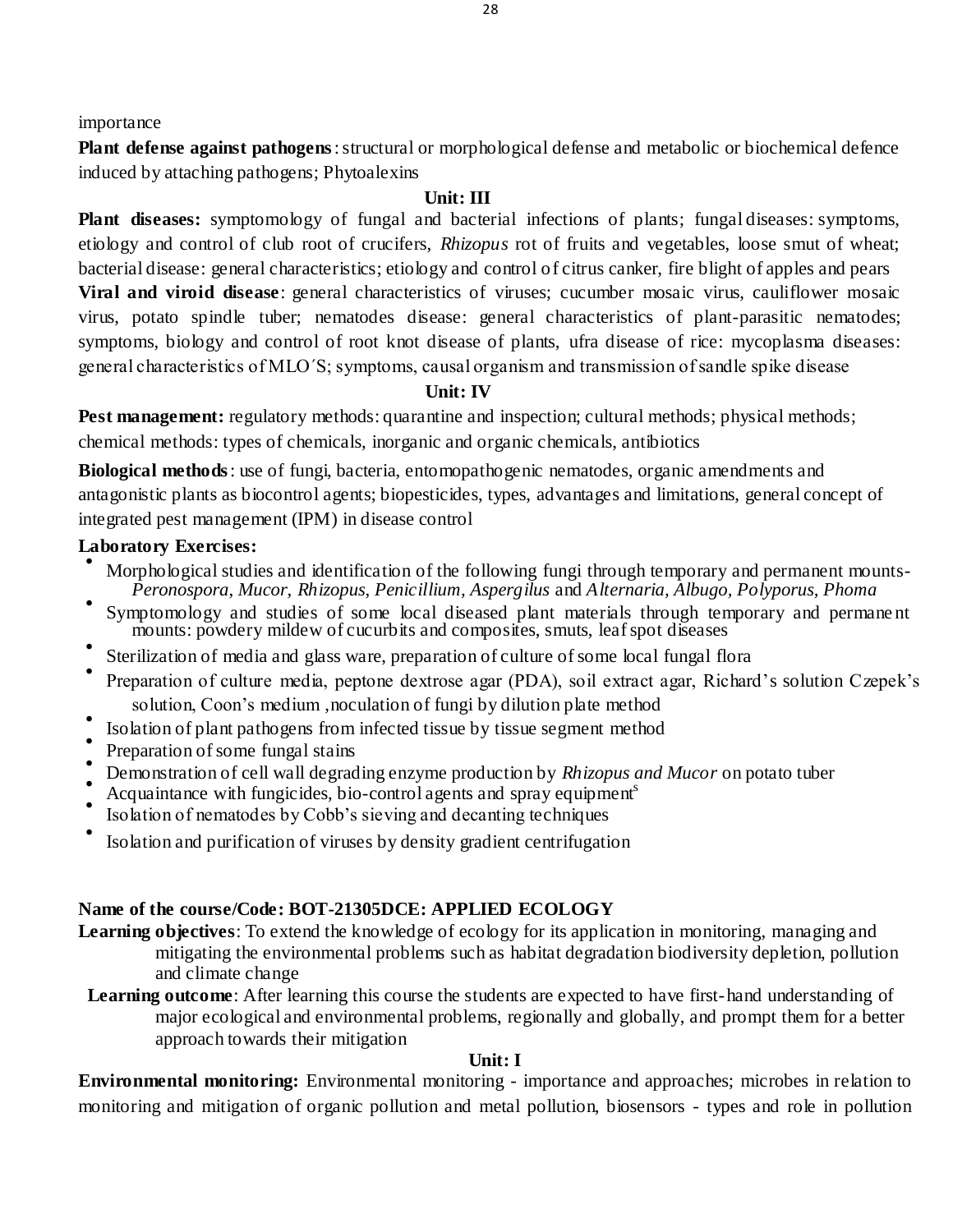monitoring; microbes as bio-indicators, standards and criteria for indicators

**Environmental pollution:** Kinds and sources of pollutants; impact of SO<sub>2</sub> on plants; eutrophication of aquatic ecosystems- sources and impacts; Ozone depletion; ozone hole, UV radiation and their impact, response of plants to tropospheric ozone; acid precipitation- components and impacts.

### **Unit: II**

**Global climate change:** Climate change (causes and consequences); greenhouse gases- sources, trends and role; global warming, CO<sub>2</sub> fertilization; Climate change mitigations- methods and means, costs and benefits, international treaties and strategies

**Ecosystem management**: nature of environmental problems and societal response; environmental impact assessment (EIA) conceptual framework, contents, methodology and role in environmental conservation- and of EIA

# **Unit: III**

**Bioremediation:** bioremediation (principles and strategies); Phytoremediation - process of phytoremediation (phytoextraction, phytostabilization, phytotransformation) ; applications of phytoremediation.

**Microbes and waste management**: microorganisms and wastewater treatment; commercial blends of microbes and enzymes in wastewater treatment; role of microbes in solid waste management

### **Unit: IV**

**Restoration ecology**: concept, concerns, strategies and planning; biodiversity- ecosystem function relationship (BEF)

**Sustainable development and Environmental ethics**: concept of sustainable development and indicators of sustainability; Environmental ethics - introduction to environmental ethics; ecological footprint analysis (an overview); traditional ecological knowledge (context, practices and challenges)

# **Name of the course/Code: BOT-21306DCE: INVASION BIOLOGY**

**Learning objectives**: To acquaint students about the biology, ecology and management of invasive species **Learning outcome:** The students will have better understanding of the mechanism of plant invasions, their environmental impacts and idea about their management.

### **Unit: I**

**Introduction to invasion biology:** Historical perspective of invasion biology, critique of invasion Biology (SPRED ecology – Species REDistribution)

**Process of invasion:** Introduction (intentional and accidental), Pathways and vectors, Rapid evolution, Hybridization, Biotic resistance, Propagule pressure, Residence time, Tens rule, Establishment, Naturalization, Spread, Invasion meltdown

# **Unit: II**

**Species invasiveness**: Allelopathy, Phenotypic plasticity, Escape from enemy, Evolution of Increased Competitive Ability, Darwin's naturalization hypothesis

**Community invasibility**: Empty niche hypothesis, Diversity–invasion dilemma and predator relationship, Intermediate disturbance hypothesis

# **Unit: III**

**Invasions and global environmental change**: Effect of change in temperature, atmospheric  $CO<sub>2</sub>$ concentration, nitrogen deposition, disturbance regimes, and habitat fragmentation on species invasions **Ecological and economic impacts**: Biotic homogenization, impact of invasions on community structure,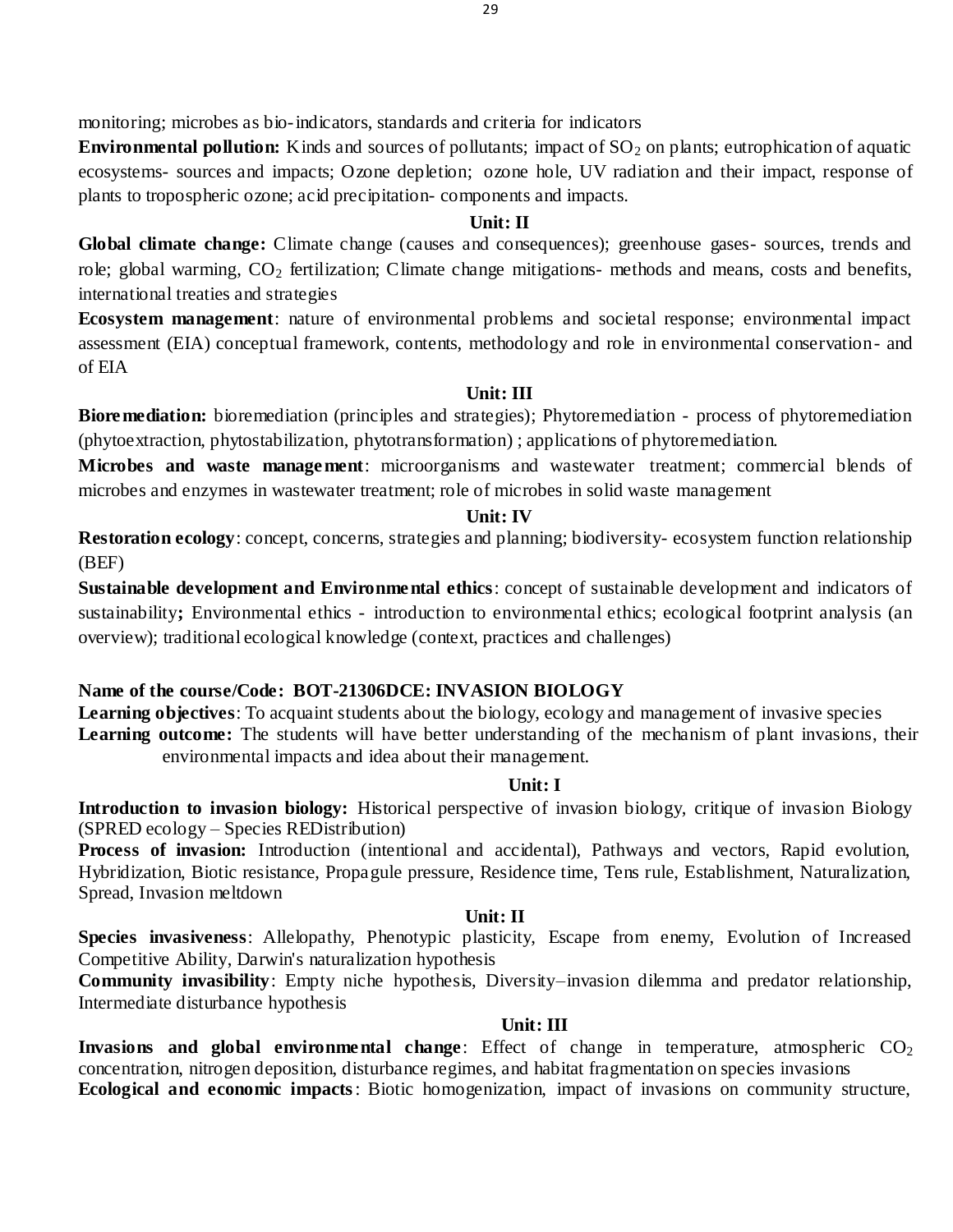30

trophic levels, Nutrient cycling, Hydrology and Fire regimes, Invasion debt and alteration in total economic value (TEV) of biodiversity

# **Unit: IV**

**Invasion prediction and risk assessment**: Prediction of invasive species, Weed Risk Assessment, Species distribution modeling (GARP, MaxEnt), Quarantine measures **Management of invasive species**: Early detection and rapid response, Physical, Chemical and Biological control (advantages and disadvantages), Indicators and policy

# **Laboratory Exercises:**

- Determine the stage of invasion of the particular plant species in the given area.
- Determine allelopathic potential of the given plant species by point quadrat method
- Demonstrate the effect of leachate of an invasive species on seed germination of a native species
- Determine the risk of invasion using WRA

# **Name of the course/code: BOT-21307DCE: Plant Stress Biology and Molecular Genetics**

- **Learning objectives:** To acquaint the students with knowledge about how different how plants respond to different environmental cues at morphological, physiological and molecular levels.
- **Learning outcome:** The students will have better understanding of environmental impact on plants, will learn how resistant crops/plants tolerate different environmental stresses and biotic stresses and will understand the role of transcription factors in stress tolerance

# **Unit: I**

**Introduction to different stresses and effect on crop productivity** : Physiologcical response by plants to different stress: Osmotic adjustments; role of Glycine betaine, mannitol, proline, polyamines; Reactive oxygen species (ROS) and antioxidant pathway; Role of phytochromes; Acquired and innate immunity in plants; Hypersensitive response; Systemic acquired resistance; Pathogenesis related proteins;

# **Unit: II**

**Role of transcription factors in stress tolerance**; Role of proteins in stress tolerance in plant: Late Embryogenesis proteins (LEA), Heat shock proteins, Dehydrins, antifreeze proteins, etc. Role of phytohormones in plant stress; ethylene response pathway; the abscisic and regulatory network;

# **Unit: III**

**Genetics of plant-microbe interaction**: genetic transformation, conjugation and transduction and their role in mapping of bacterial genes Plasmids – general properties and regulation of replication (control of copy number) Genetic engineering approaches for insect resistance (Bt approach);

# **Unit: IV**

**Interaction of Plants with Viruses** – RNA-interference and viral infections; Virus-induced gene silencing; Development of transgenic virus resistance in crops. molecular basis of lytic and lysogenic life cycle; genetic recombination in phage; deletion mapping Concept of gene and allele, Cis-Trans/complementation test, genetic fine structure (r-II locus)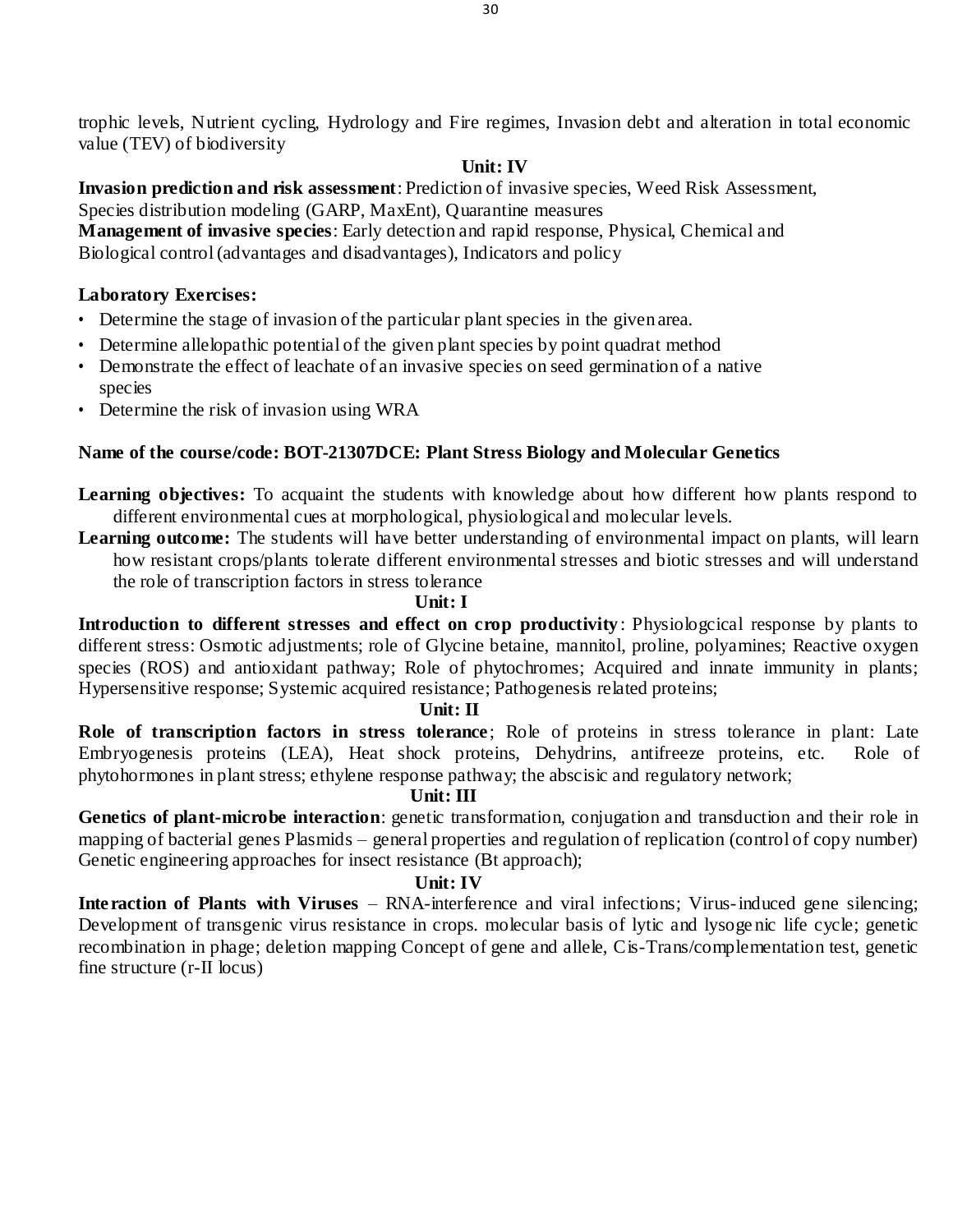### **Name of the course/Code: BOT-21308 DCE: CROP GENETICS AND MOLECULAR BREEDING**

- **Learning objectives**: To aware students about the basic techniques and methods of crop improvement and learn about the production of desirable transgenic plants using basic and advanced molecular techniques and Genetic Engineering techniques.
- **Learning outcome**: The students will understand role of plant breeding in crop improvement in cross pollinated and self pollinated plants and have critical understanding about the concept, development and application of transgenic plants

### **Unit: I**

**Aims and Objectives of plant breeding**: concept of germplasm and gene pool, mechanisms promoting self and cross pollination, genetic and cytoplasmic male sterility.

**Methods of crop improvement in self pollinated crops**: genetic composition of self-pollinated crops, progeny test, pureline theory, mass selection, pure line selection, backcross method, merits and demerits, achievements.

# **Unit: II**

**Methods of crop improvement in cross pollinated crops**: heterosis and inbreeding depression - genetic basis, wide hybridization and its utility in crop improvement.

**Population improvement method** - progeny selection (ear to row method), recurrent selection for general and specific combining ability, production of hybrid varieties - concept and utility,

**Quantitative traits:** polygenic inheritance and role of environment.

# **Unit: III**

**Concept and development of transgenic plants**–agrobacterium mediated gene transfer, direct gene transfer (particle bombardment)

**Applications of transgenic plants in crop improvement** - disease and insect resistance, drought tolerance, nutritional quality, male sterility, edible vaccines, golden rice

**Biosafety:** ecological risks and ethical concerns of genetically modified crops.

# **Unit: IV**

**Molecular markers:** types and utility of molecular markers in genetic diversity analysis in crop plants (RAPD,AFLP, SSR and SNP)

**Marker assisted selection in crop plants**- marker assisted back cross breeding,

**QTL mapping** and its applications in crop plants

# **Laboratory Exercises:**

- Field demonstration of self and cross pollinated plants with suitable examples.
- **•** Study of hybridization techniques in the field.
- **•** Study of floral modifications that favour inbreeding and out breeding.
- **•** Mitotic chromosome analysis using suitable plant material (onion)
- **•** Meiotic chromosome analysis using suitable plant material.
- **•** Induction of polyploidy by colchicine treatment.
- **•** Karyotype analysis and preparation of kario-idiogram.
- **•** Analysis of pollen to ovule ratio as an index of the nature of breeding system in some crops.
- **•** Study of different chromosomal aberrations and their effect on fertility.
- **•** Demonstration of Restriction digest analysis, RAPD and SSR analysis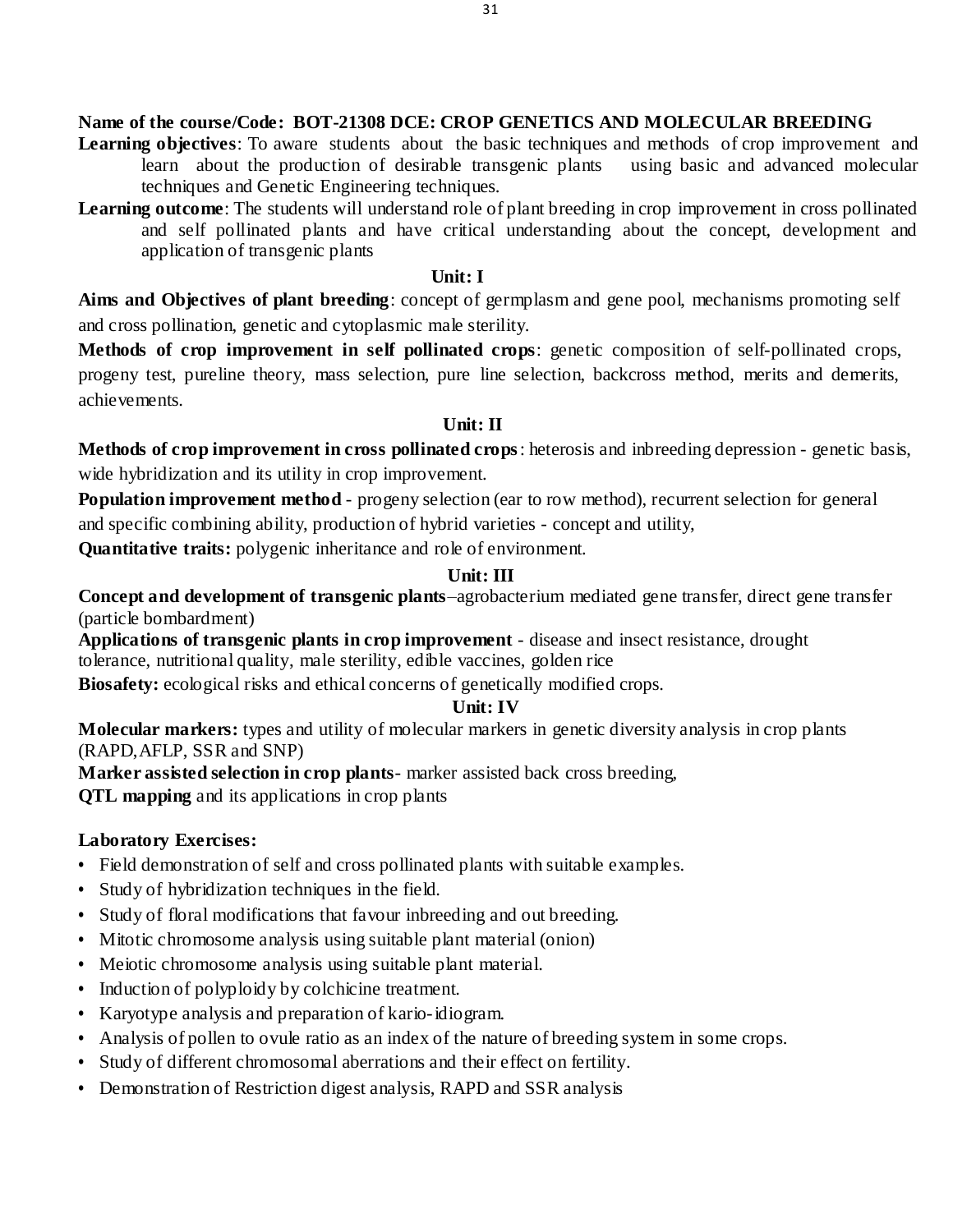32

# **Name of the course/Code: BOT-21309 DCE: APPLIED CROP PHYSIOLOGY**

- **Learning objectives:** To impart students knowledge about basic and applied concept of water relations and mineral nutrition of plants, different processes and mechanisms of photosysthesis, principles and practices of plant growth analysis and to acquaint them about chemical control of growth regulators in agriculture and horticulture
- Learning outcome: The students will be able to understand the water relation of crops, transpiration, plant nutrition, effect of environmental factors on photosynthesis and will also understand and analyze the relationship between growth and yield and appreciate the role of growth regulators in agriculture and horticulture

#### **Unit: I**

**Water relations and mineral nutrition:** Movement of water through soil-plant-atmosphere continuum; stomatal transpiration, role of transpiration; water use efficiency and crop productivity; plant nutrient responses.

### **Unit: II**

Photosynthesis and crop productivity: Photosynthesis in crop plants at organ, plant and canopy level; improving photosynthetic efficiency for greater yield; effect of environmental factors on photosynthesis (light, temperature, carbon dioxide); leaf factors and photosynthesis; photorespiration and its significance in crop plants.

#### **Unit: III**

**Growth analysis and crop yield:** Principles and practices of plant growth analysis; concepts & computation of growth analytical parameters: net assimilation rate (NAR), leaf area ratio (LAR), leaf weight ratio (LWR), relative growth rate (RGR), leaf area index (LAI), crop growth rate (CGR) and specific leaf area (SLA); dry matter partitioning into various parts of plant and its impact on source-sink relationship; relation between growth and yield (harvest index).

#### **Unit: IV**

**Chemical control of plant growth:** Role of plant growth regulators (PGRs) (auxins, gibberellins, cytokinins and ethylene) in agriculture and horticulture; plant growth retardants (mode of application and their uses in ornamental horticulture)

# **Laboratory Exercises:**

- Preparation of calibration curves for the estimation of following tissue constituents in the plant material:
- reducing sugars b.) total starch content c.) soluble proteins d.)  $\alpha$ -amino acids
- e.) total phenolics f.) inorganic phosphorus
- Separation and estimation of photosynthetic pigments (chlorophyll-a, chlorophyll-b, total chlorophyll, carotenoids) and anthocyanins.
- Analysis of growth and yield:
- Dry matter partitioning into roots, leaves and branches.
- Computation, assessment and comparison of important growth parameters: a.) net assimilation rate (NAR) b.) leaf area ratio (LAR) c.) leaf weight ratio (LWR) d.) relative growth rate (RGR) e.) harvest index (HI) f.) biomass duration (BMD) g.) leaf area duration (LAD)
- Study of the physiological effects of the following growth regulators: auxins ii.) gibberellins iii.) cytokinins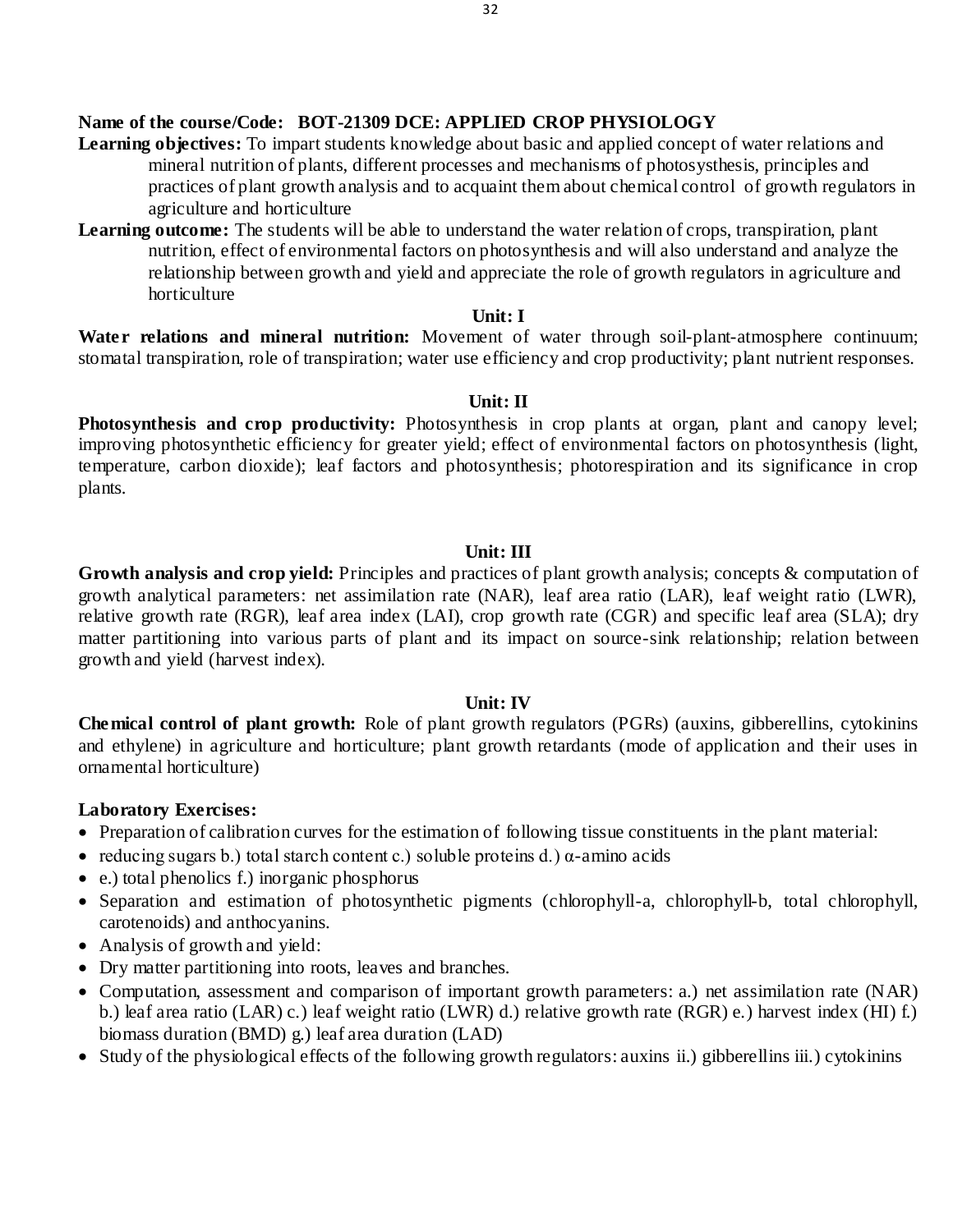# **Name of the course/Code: BOT-21310 DCE: SOIL SCIENCE AND PLANT NUTRITION**

- **Learning objectives:** The objective of the course is to build the fundamental knowledge and skills of students within the different areas of Soil Science and Plant Nutrition to enhance their understanding of the soil and its management for better plant growth
- **Learning outcome:** The students will understand and appreciate the processes that lead to formation of soil from various kinds of parent materials, would get to know the morphological, physical, chemical/colloidal and biological properties of soils and their role in plant growth, would have an understanding of macro- and micronutrients required by plants and factors that influence their availability and will also be able to relate the knowledge about soil with soil testing and development of an appropriate nutrient management plan

# **Unit: I**

Soil definition: Pedological and edaphological approaches; Soil formation: Nature and classification of parent materials; Weathering-Physical, chemical and biological weathering; factors affecting weathering; soil formation.

Soil profile: Master and transitional horizons, subordinate distinctions of horizons.

Soil physical properties-Soil texture, soil structure, soil porosity, soil aggregate stability in relation to plant growth.

Soil classification (characteristics of various types of soil orders)

# **Unit: II**

Soil water: Structure and related properties of water, types of soil water movement, factors affecting soil water movement and retention; soil water and plant growth

Soil air and temperature: Soil aeration, factors affecting soil aeration; soil temperature, specific heat of soils, soil temperature and plant growth.

Soil reaction: Acidity and alkalinity, classification of soil acidity, sources of soil acidity, colloidal control of soil reaction, buffering and use of lime; soil reaction and nutrient availability

# **Unit: III**

Types of soil colloids; layer silicate clays and their structure; constant and pH dependent charge.

Ion exchange: Cation and anion exchange; mechanism of ion exchange in soils, factors affecting ion exchange. Ion exchange and nutrient availability for plant uptake

# **Unit: IV**

Soil Biology: Microorganism and macroorganisms in soil-types and functions, microbial toxins; role of microorganism in nitrogen, carbon and sulphur transformations in soil.

Biochemical composition and biodegradation of soil organic matter, humus formation-theories of human biosynthesis.

Organic wastes and their use for production of manures in the soil; biofertilizers-definition, classification, and role in plant growth.

Soil degradation: Causes and consequences

# **Laboratory Exercises**

- Soil texture and particle size distribution analysis of soils
- Measurement of aggregate stability, bulk density and porosity of soils.
- Measurement of soil-water content by different methods.
- Measurement of soil pH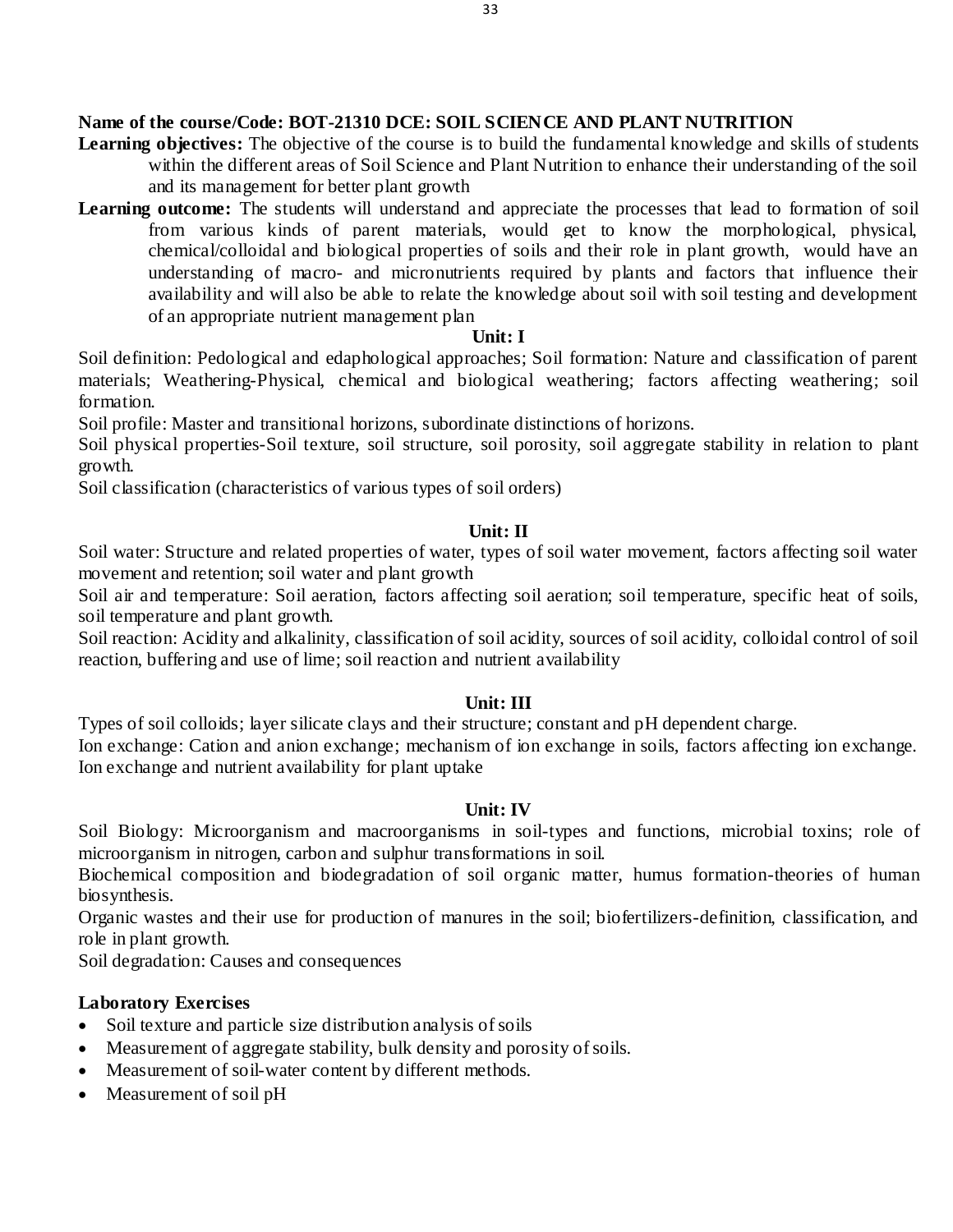- Measurement of cation exchange capacity
- Study of various types of organisms in the soil
- Analysis of soil samples for nutrient analysis

# **GENERIC ELECTIVE COURSES**

### **(Each worth 2 credits)**

# **Name of the course/Code: BOT-21001GE: PRINCIPLES OF GENETICS**

**Learning objectives**: To provide basic knowledge to students about inheritance of traits and genes and structural features about genetic material and it function

**Learning outcome**: The students will understand basics of cell cycle, laws of inheritance, structure of chromosome, structural and numerical changes in chromosome, DNA structure and will learn about the concept of gene and gene mutation and its significance

# **Unit: I**

**Beginning of genetics:** cell cycle – mitosis and meiosis, difference between mitosis and meiosis.

**Concepts of inheritance**- chromosomal theory of inheritance

**Mendel's laws of inheritance** - principle of segregation and independent assortment, concept of monohybrid and dihybrid cross

**Multiple alleles**- gene interactions (complimentary, duplicate, epistatic interactions

**Concept of linkage**- sex linked traits.

**Structural and numerical changes in chromosomes** – brief concept

**Unit: II**

**Morphology and organization** of eukaryotic chromosome

**Genetic material:** DNA as genetic material (experimental proof)

**Structure of DNA** (Watson & Crick model), mechanism of DNA replication (Semi- conservative).

**Concept of gene and allele**, euchromatin and heterochromatin, genetic code and its properties

**Gene mutations** – concept and types of point mutations, molecular basis of gene mutation

**C-value paradox** and its significance.

# **Name of the course/Code: BOT-21002GE: URBAN ECOLOGY**

**Learning objectives**: To provide knowledge about different types of ecosystems, ecosystem services emanating thereof and approaches towards sustainable cities

**Learning outcome**: The students are expected to develop basic understanding of the ecological fallouts of urbanization and enable them think critically about how to make our cities sustainable and healthy for larger human wellbeing

# **Unit: I**

**Urban Ecology:** Definition; Principles of urban ecology; urban population growth and urbanization; effect of urbanization on climate, urban heat island effect

**Urban Soils**: Characterization and characteristics; urban biodiversity, urban green spaces **–** types and benefits effect of urbanization on water cycle and hydrology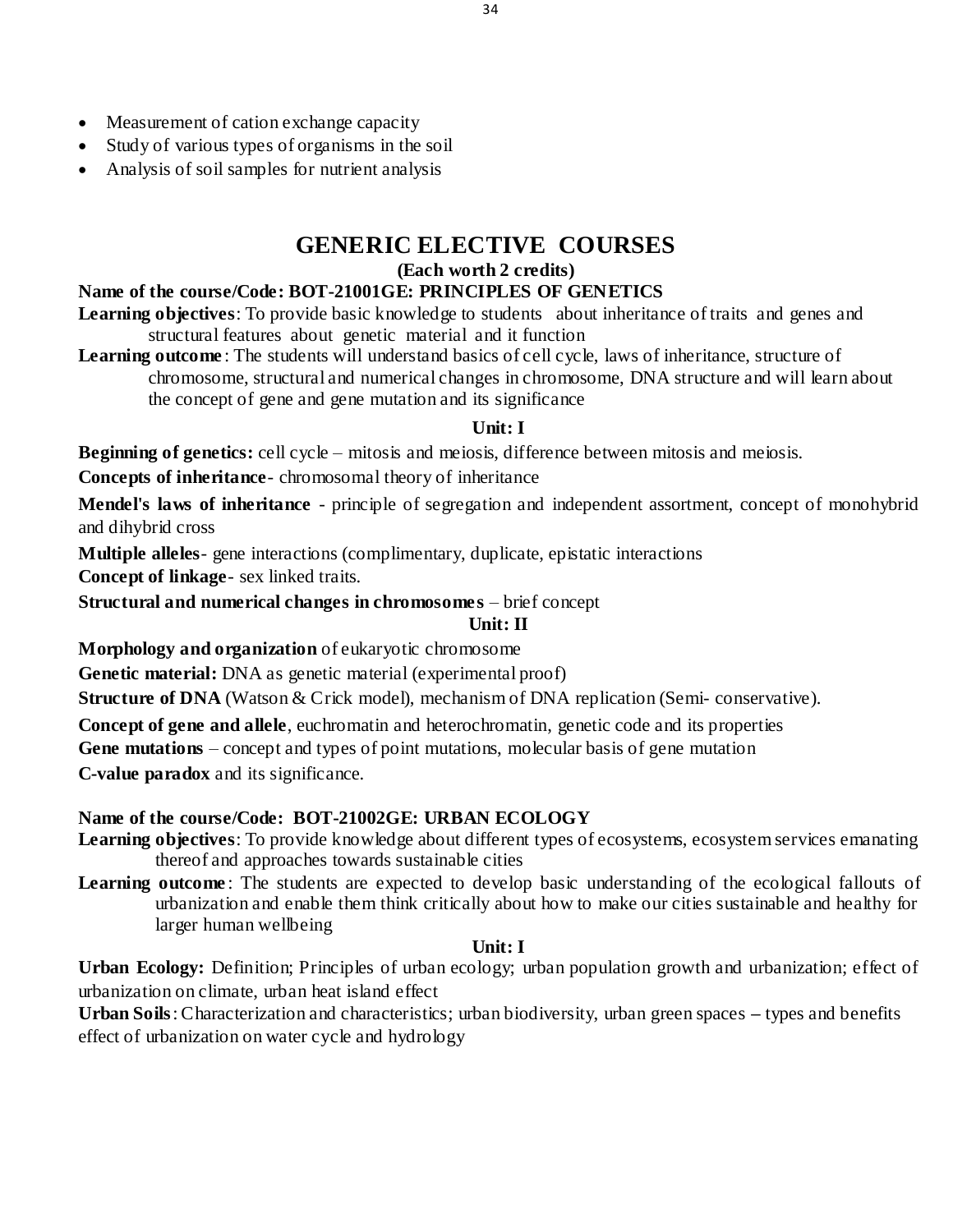### **Unit: II**

**Urban biodiversity and Ecosystem services**: Urban biodiversity, urbanization and biological invasions; conservation in an urbanization context; impact of urbanization on ecosystem services

**Urbanization and sustainability:** sustainable urban design; green infrastructure; smart and healthy cities in relation to human wellbeing; People's participation in monitoring and management of urban environment

### **Name of the course/Code: BOT-21003 GE: BASICS IN PLANT BIOLOGY**

- **Learning objectives**: To provide knowledge to students about basics of plant biology and different metabolic and physiological process in plants
- **Learning outcome**: The students will understand the structure, organization, different processes, and mechanisms operative in plants. The information provided will set a platform for the preparation of students for further studies and appearing in different competitive exams

#### **UNIT I**

**Plant form and function**: organization of plant body, plant tissues, roots as anchoring and absorption structures, external and internal structure of stem, role of modified stems, leaf: structure and importance.

**Transport in plants**: transport mechanisms, water and mineral absorption, xylem transport, rate of transpiration, water stress responses, and phloem transport.

#### **UNIT II**

**Plant Reproduction**: Floral meristem, floral evocation, floral developmental genes, range of breeding system, cross and self-fertility, separation of floral organs, control of sex expression, self-incompatibility. **Sensing and responding to the environment**: Phytochrome, photoperiodism and photomorphogenesis, tropisms, nastic responses, abscission, stress avoidance and adaption.

#### **Name of the course/Code: BOT-21004 GE: COMMERCIAL PLANT PROPAGATION**

- **Learning objectives**: To enable students to know about the various techniques in plant propagation and its commercial utility
- **Learning outcomes:** Students will understand about the propagation of plants through various methods like vegetative propagation, propagation through seeds and other plant propagules and will learn about the propagation of high yield and virus free plants through tissue culture techniques and will also get to know about the application of in-vitro micropropogation

### **Unit: I**

#### **Vegetative propagation**

**Propagation by cuttings, layering, grafting and budding**: stem cuttings, leaf cuttings, leaf bud cuttings, root cuttings, factors influencing the rooting of cuttings; layering types: tip layering, simple layering, mound layering, air layering grafting types, graft incompatibility, effect of rootstock on growth and development of the scion cultivar

# **Micropropagation (Tissue Culture)**

**Clonal propagation**: Introduction, Orchid propagation, General techniques of micropragation, Factors affecting in vitro stages of microprogation, applications of micropropagation

**Production of virus free plants**: introduction, virus elimination by meristem-tip Culture. Factors affecting virus eradication by meristem-tip culture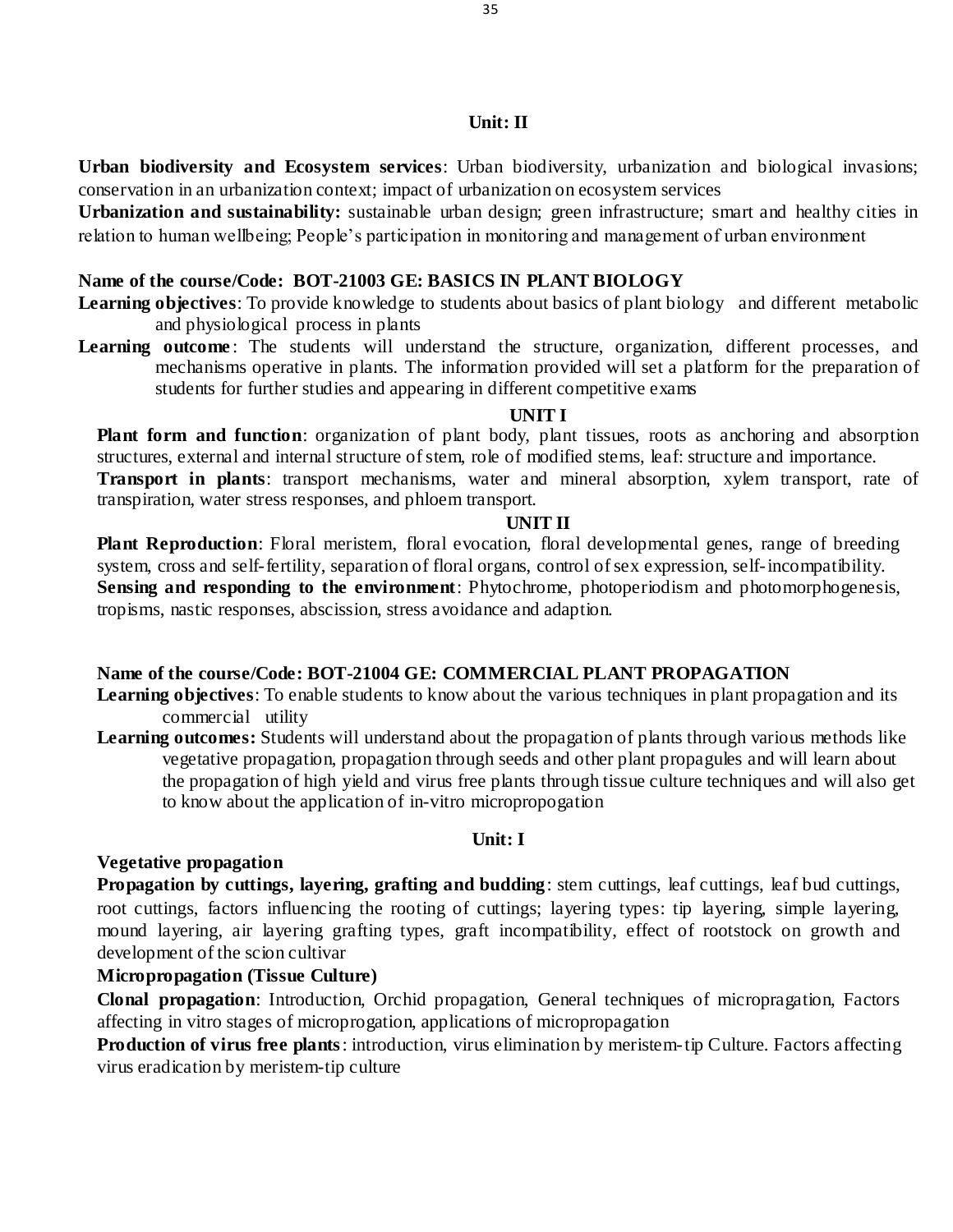### **Propagation through seeds and other propagules**

**Seed production and storage** : breeder seed, foundation seed, registered seed, certified

seed; seed storage and viability tests: Cut test, Float test, X-ray photographs

**Seed germination and dormancy**: germination tests (tetrazolium and excised embryo test), environmental factors influencing seed germination; types and methods of overcoming seed dormancy

**Other plant propagules**: propagation by- runners, suckers, crowns, bulbs, corms, stem tubers, tuberous roots, rhizomes.

### **Name of the course/Code: BOT-21005 GE: WEED MANAGEMENT**

**Learning objectives**: To aware students about biology of weeds and their management through cultural, biological, mechanical and chemical methods

**Learning outcomes**: The students will understand different types of weeds that hamper the growth of plants and will learn about the management of weeds through integrated and coordinated weed management strategies

#### **Unit: I**

**Terminology**: Definition, concept and characteristics of invasive, naturalized, causal, indigenous weeds **Physical and cultural weed control:** Smoother crops, crop rotation, hand pulling, hoeing, water management, machine tillage for weed control.

**Biological control:** Definition, history and development; ecological basis for biological control; Biotic agents for weed control, biological control of some terrestrial and aquatic weeds.

**Chemical Control:** Brief History, classification, herbicide families-their characteristics and practical importance, Entry of herbicide into plants and mode of action

#### **Unit: II**

**Prediction and risk assessment**: Weed risk assessment, species distribution modeling (GARP, MaxEnt), quarantine measures; early detection and rapid response

**Revegetation of weed-infested landscapes:** Determining revegetation needs based on site characteristics; approaches for revegetation and restoration; selecting species for revegetation; methods for establishing weed resistant communities

**Integrated and coordinated weed management strategies:** Integrated weed management; interdisciplinary requirements; making plans - setting goals; monitoring progress; coordinated weed management planning and coordinated weed management areas; weed management in CRMP (Coordinated Resource Management Planning) context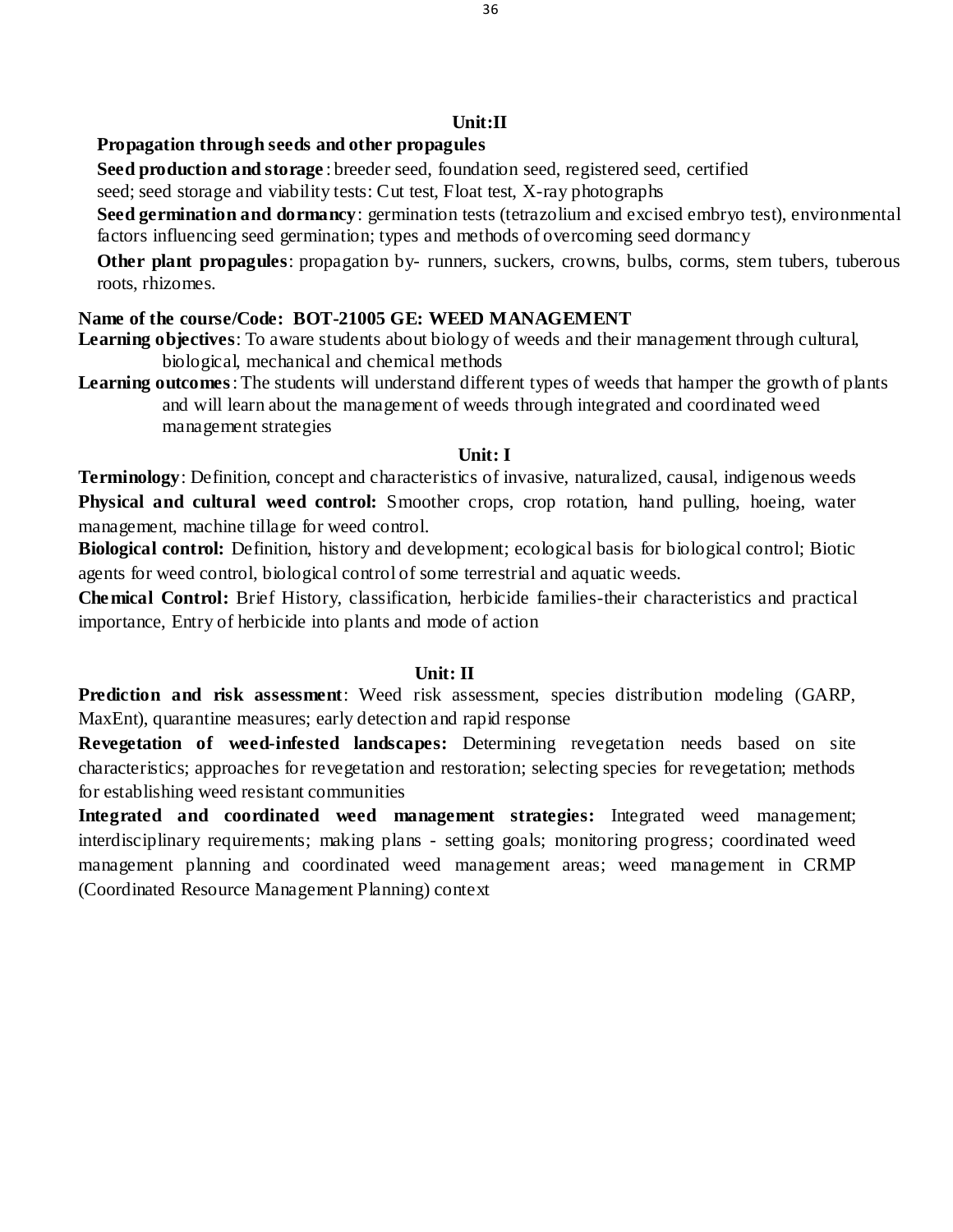### **Name of the course/Code: BOT-21006GE: AQUATIC ECOSYSTEM MANAGEMENT**

- Learning objectives: To provide knowledge to students about types of freshwater ecosystems, ecology and zonation pattern of lakes and wetlands, threats, challenges and management of aquatic ecosystem
- **Learning outcome** : The students will understand the concept of structure and function of lakes and wetlands of Kashmir Himalaya, will learn about the valuation of aquatic ecosystems, will know about the threats and challenges to lakes and welt lands of Kashmir Himalaya and will be able to work out strategy for the restoration and management of these wet lands and lakes

#### **Unit: I**

**Structure and function:** lakes and wetlands (definition, types and distribution); zonation (principles and patterns); aquatic plants (growth forms and distribution pattern); hydrology, trophic status and nutrient dynamics of lakes and wetlands with special reference to Kashmir Himalaya.

**Values and valuation:** economic goods and ecosystem services (provisioning, regulating, cultural, supporting); valuation of aquatic ecosystems - framework and approaches of valuations, types of values (ecological, socio-cultural, economic).

### **Unit: II**

**Threats and challenges:** threats to lake and wetland ecosystems with special reference to Kashmir Himalaya; biological invasion in lakes and wetlands; aquatic invasive plants (traits and impacts); eutrophication, catchment deterioration; climate change and aquatic ecosystems.

**Restoration and management**: ecosystem resilience and stability; restoration strategies; ecosystem approach to management; monitoring, prediction and management of invasive aquatic plants.

# **Name of the course/Code: BOT-21007GE: TECHNIQUES IN LIFE SCIENCE**

**Learning objectives**: To aware students about scientific, analytical techniques and methods and to aware them about the use of microscope and it types in everyday life

Learning outcome: The students will learn about different basic and advanced techniques and their application in the estimation and characterization of biomolecules and will learn about plant tiss ue culture techniques for development of improved desired plants

### **UNIT I**

**Chromatographic Techniques** : Principles and applications of Thin Layer Chromatography, Ion exchange chromatography, Adsorption Chromatography, Gas Chromatography, HPLC, Gel Chromatography.

**Electrophoresis** : Principles and types of Electrophoresis and their applications for proteins, nucleic acids, including gradient gel and pulse-field gel electrophoresis, gel matrices-polyacrylamide, agarose etc. critical parameters for optimum separation and resolution.

**Microscopic Techniques** : Resolving power of different microscopes, Principles and applications of Light microscope, scanning and transmission microscopes, fixation and staining techniques for electron microscope.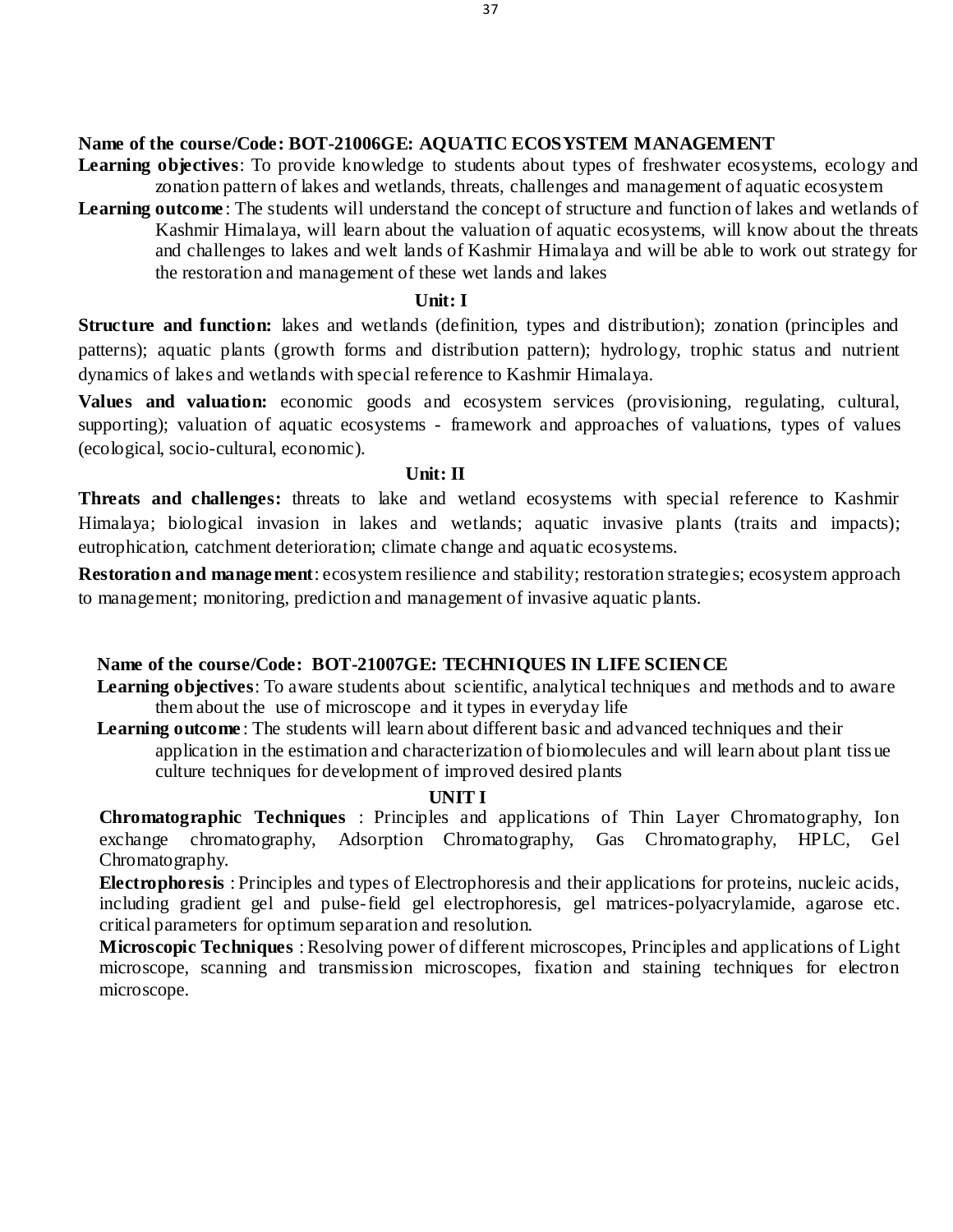#### **UNIT II**

**Radiolabelling Techniques** : Detection and measurement of different types of radioisotopes, Nature of radioactivity and its interaction with matter, applications and safety aspects of radioisotopes.

**Centrifugation**: Principles and types, simple and differential, Ultracentrifugation-preparative and analytical.

**Plant Tissue Culture Techniques** : General techniques of Plant Tissue Culture, Tissue Culture Media, Applications of plant tissue culture, Ovule Culture, Ovary Culture, Embryo Cloning, Somatic embryogenesis, synthetic seed production, factors affecting synthetic seed production.

- **Name of the course/Code: BOT- 18008 GE: BIOLOGICAL SYSTEMATICS AND BIODIVERSITY**
- Learning objectives: To acquaint the students about the basic concepts of systematics, modern trends and its crucial role in biodiversity science; and to understand the emerging issues and challenges in biodiversity at regional, national and global level.
- **Learning outcome:** The students will get familiarized with the basic tools of systematics (classification, identification, nomenclature) and its relevance for biological sciences; and also get to know the local biodiversity, its values, conservation strategies and policy planning for sustainable management of bioresources

#### **UNIT: I**

**Biological Systematics**: biological classification (a historical account); phases of systematics (alpha, beta, gamma, omega); taxonomic categories and hierarchy; concepts of species; speciation (sympatric and allopatric); scientific identification; scientific nomenclature (princ ipals & practice); phylogenetic systematics; molecular systematics, DNA barcoding; cybertaxonomy (concept and scope); relevance of systematics to human society; role of systematics to biodiversity.

#### **UNIT: II**

**Biodiversity**: concept of biodiversity (a historical overview), magnitude of biodiversity (global, India, J & K); current status of biodiversity (IUCN Red List), values of biodiversity (direct and indirect use values);; biogeographical zones of India; threats to biodiversity; conservation strategies (in situ & ex-situ); biosphere reserves (concept & design); biodiversity hotspots (concept, criteria & distribution); global conservation efforts (organizations & conventions); Indian conservation efforts (organisations & legislations)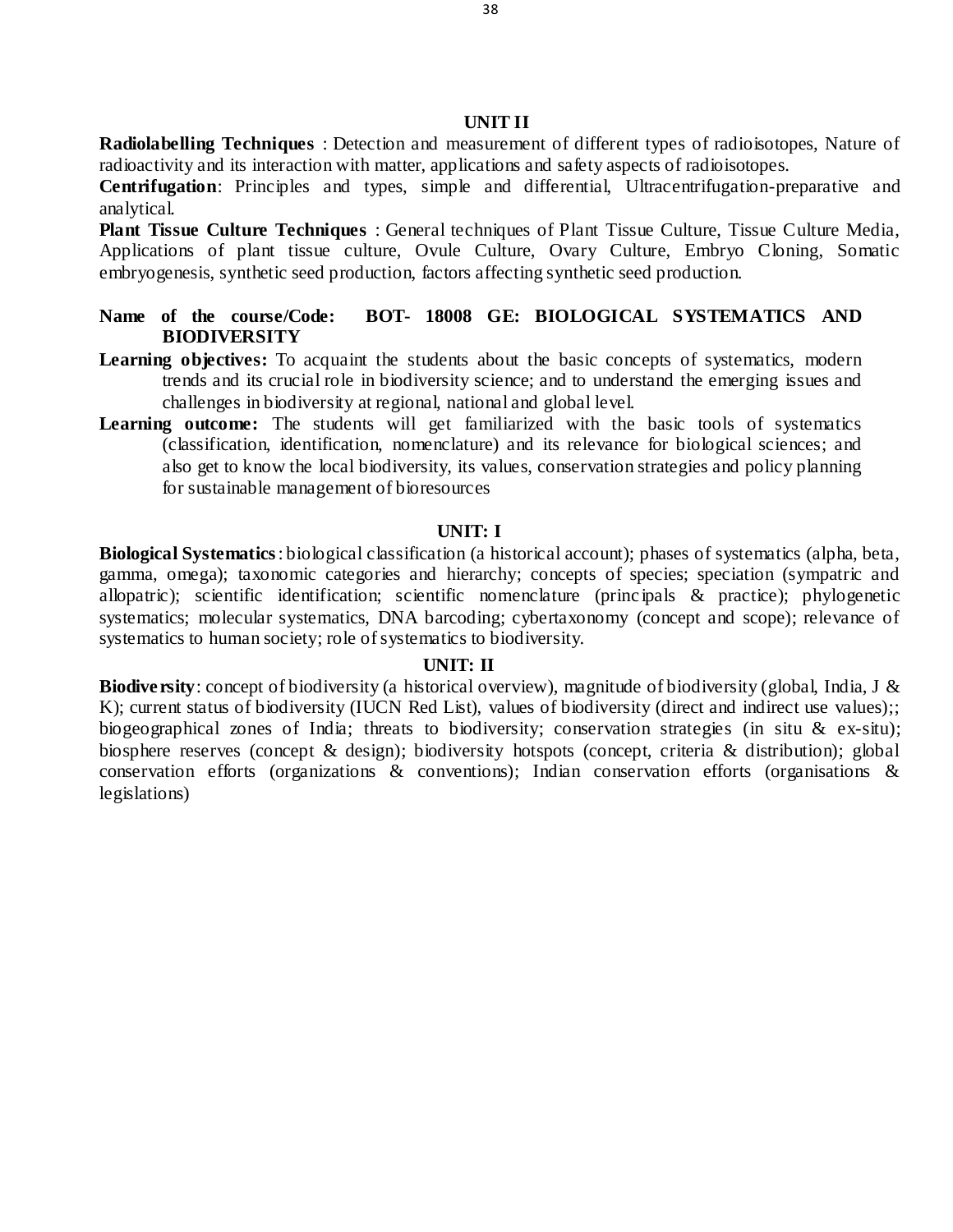**Name of the course/Code: BOT-21009GE: BIO-FERTILIZERS AND ORGANIC FARMING IN SUSTAINABLE AGRICULTURE**

**Learning objectives**: To impart knowledge to the students about significance of using organic farming and biofertilizers for sustainable agriculture

**Learning outcome**: The students will be able to understand use and concept of organic farming and biofertilizers and will be about to learn about types of biofertilizers, vermocomposts and different methods of their preparation

#### **Unit: I**

**Biofertilizers**: Concept, potentials and prospects and types of Biofertilizers.

**Fungal and Bacterial bio-fertilizers**: Morphology, life cycle, isolation, cultivation, taxonomy, association, role and methods of application of Mycorhizae, *Rhizobium*

**Blue green algae and Azolla as biofertilizers**: Introduction, types, occurence, morphology,

taxonomy, life cycle, association, cultivation, inoculation and scope Mass production and quality control of bio-fertilizers.

#### **Unit: II**

**Organic farming**: Basic concepts, principles, perspective and components of organic farming,

organic farming verses conventional farming and need for organic farming.

**Vermicompost:** Methods of vermicomposting, vermicomposting materials, Advantages of vermicomposting; **Method of preparation of different types of solid composts:** Vermiculture Phospho composting, Microbe

mediated composting, Dal weed composting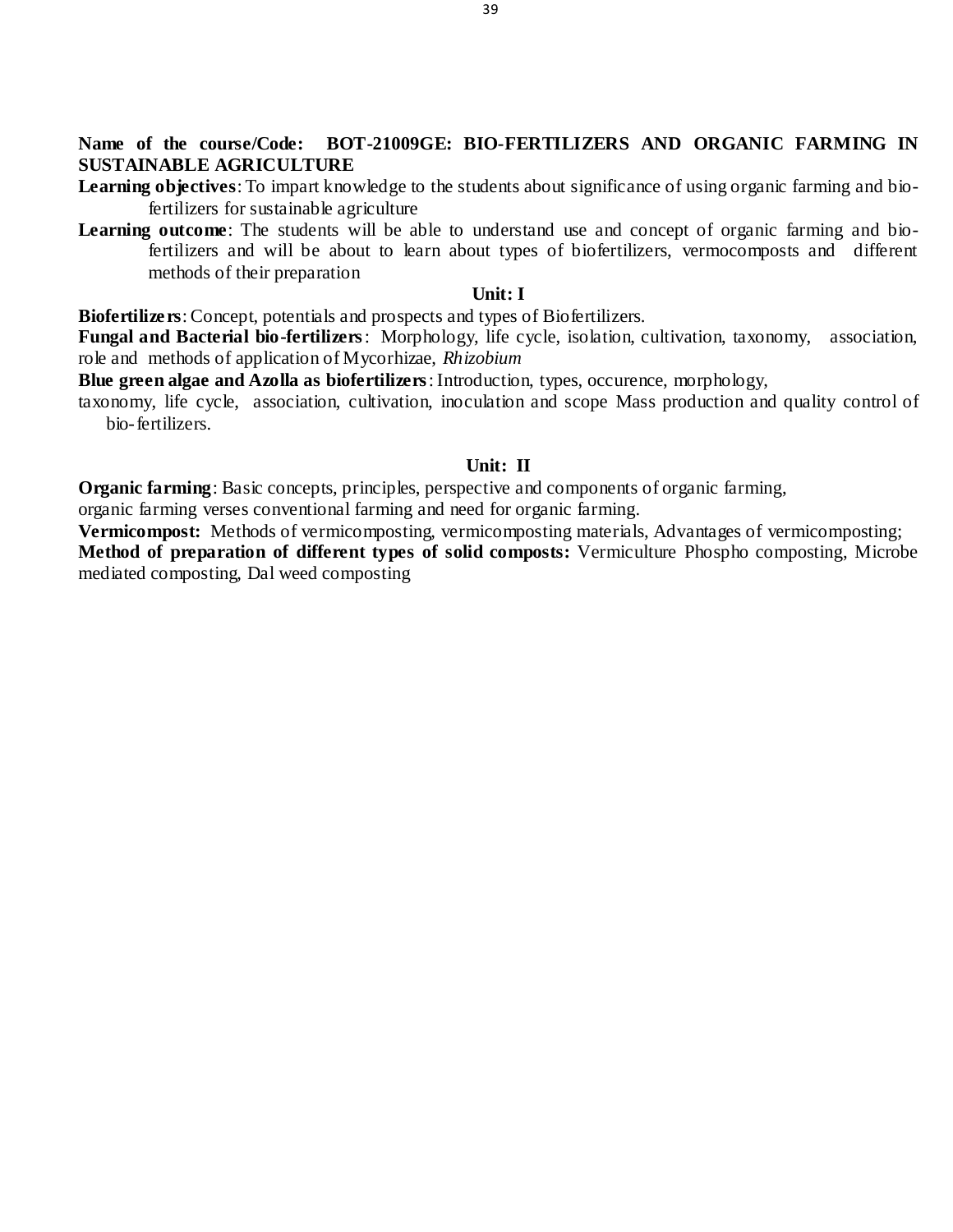# **OPEN ELECTIVE COURSES**

# **(Each worth 2 credits)**

# **Name of the course/Code: BOT-21001OE: BASICS OF BIODIVERSITY**

- **Learning objectives**: To introduce the students to the basic concepts of biodiversity, to make them understand its precious values for humanity, to create awareness about the conservation strategies and policies in order to mainstream biodiversity for sustainable development.
- **Learning outcome** : The students with diverse background from different Schools in the University will get familiarized with the basic concepts of biodiversity, and become aware about the issues and challenges for mainstreaming biodiversity in public policy

### **Unit: I**

**Fundamentals of biodiversity:** concept of biodiversity (historical account); components of biodiversity; levels of biodiversity; magnitude of biodiversity (global, India, J & K); threats to biodiversity (habitat loss, invasive species, overexploitation, climate change); values of biodiversity (direct and indirect values); current status of biodiversity (IUCN Red List)

#### **Unit: II**

**Management of biodiversity**: conservation strategies (in-situ & ex-situ); non-formal conservation efforts; biodiversity hotspots (concept, criteria and distribution); Mega-biodiverse Countries; convention on biological diversity; national Biodiversity Act, 2002, National biodiversity authority, Biodiversity management committees, People's biodiversity register; National biodiversity action plan (India); Biodiversity and sustainable development Goals; Post-2020 Global biodiversity framework

### **Name of the course/Code: BOT-21002OE: COMMERCIAL FLORICULTURE**

- **Learning objectives**: To impart student knowledge about the aesthetic, economic and environmental role of ornamentals, and the importance of advanced technology in the commercial cultivation, handling and marketing of quality flowers to get better returns. The main aim is to train students about nursery management practices and pre and post-harvest technology of cut flowers, and encourage them to grow floral crops for commercial purpose.
- Learning outcome: The students will be able to appreciate the role of ornamentals in improving environment and quality of life, evaluate the economic importance of flowers and the role of advanced technology in the cultivation and marketing of quality flowers and will be able to learn various nursery management practices and pre and post-harvest technology of cut flowers

#### **Unit: I**

**Floriculture industry**: lifestyle horticulture, ornamental floriculture in improving the environment and quality of life, global floriculture (international scenario and trade),status and scope of commercial floriculture in India and J&K, loose flower market in India, dried flowers and flower parts, potted flowers for indoor gardening, bedding and landscape plants, oils and natural dyes from flowers.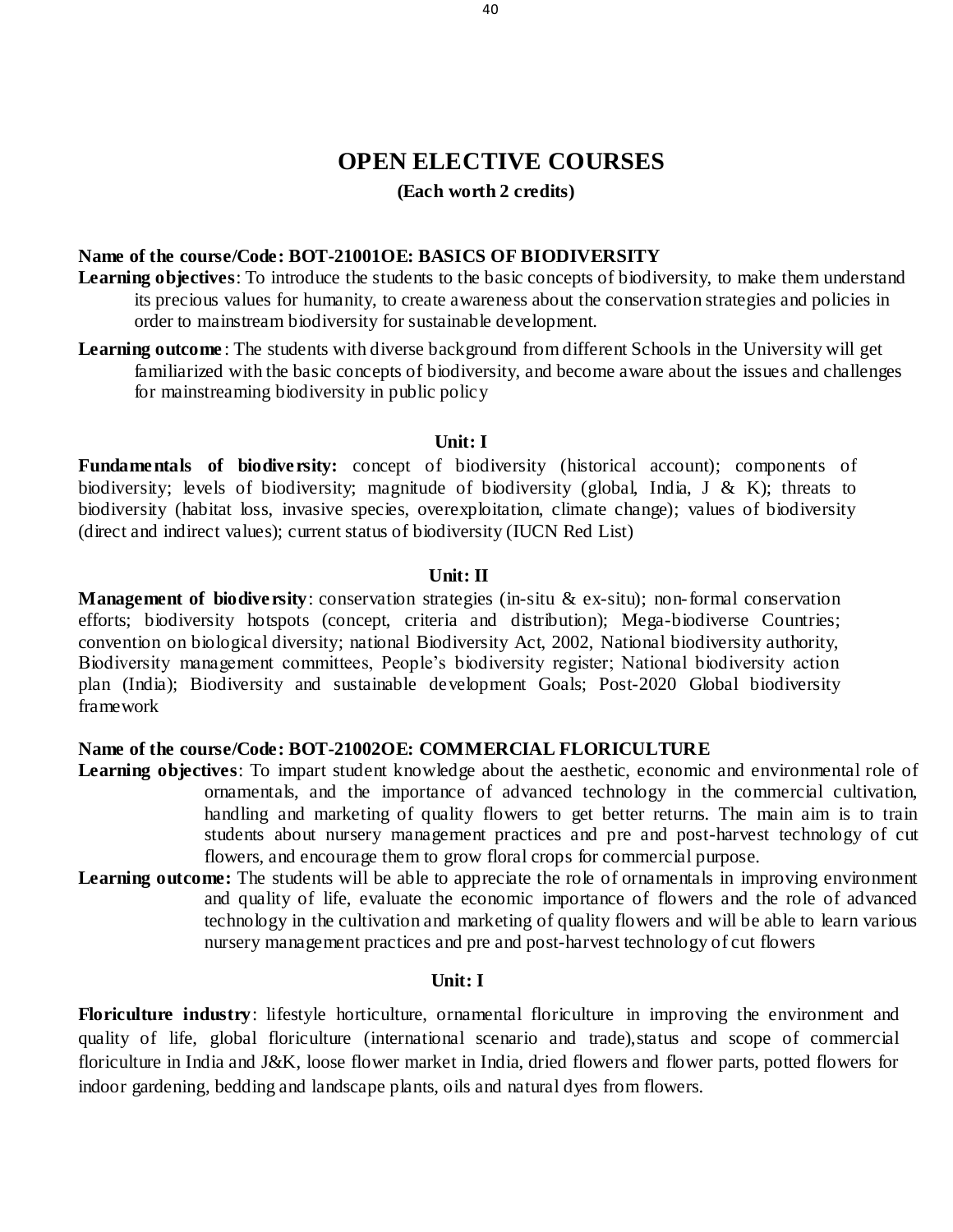#### **Unit: II**

**Hi-tech floriculture** : concept, fertilizers and manures for commercial floriculture, methods and efficiency of fertilizer application, use of organic manures and biofertilizers in floriculture, ornamental plant nursery and seed production, production of bulbous plants, cut flower production and trade (storage, packaging, transport and marketing of cut flowers).

### **Name of the course/Code: BOT-21003OE: BIOENERGY**

- **Learning objectives:** To impart students knowledge about the different resources of bioenergy and acquaint them how to develop different bio-based energy resources such as biodiesel, biofuel, bioalcohol, bioethanol, etc. from plant bioresources
- **Learning outcome:** The students will get awareness about the concept of producing alternate ecofriendly liquid and gaseous biofuels from plant bioresources and get to know about the importance of using these biofuels in protection of environment

#### **Unit: I**

**Sources of Energy** - Renewable energy, Non-renewable Energy; **Short supply of fossil fuels**: Global energy outlook; Environmental impact of fossil fuels **Biofuels**: Introduction, history, classification of biofuels

#### **Unit: II**

**Bio-renewable liquid fuels:** Bioalcohols; Bioethanol and biodiesel **Gaseous biofuels**: Introduction, Biogas production; landfill gas; **Introduction to biofuel policy**: Biofuel and biodiesel in India; Global biofuel projections

# **Name of the course/Code: BOT-21004OE: BASICS OF LIFE SCIENCE**

- **Learning objectives** : To make the students understand the basic structure of unit of life and aware them about various forms of life like bacteria , virus and plants and their role in human life
- Learning outcome: The students from a non-science background will be enlightened about structure and organization of different levels of life; processes and mechanisms occurring within living organisms, will know about different diseases and human disorders caused by microbial agents and will get knowledge about the pros and cons of pathogenic microbes

### **UNIT:I**

**In Search of Truth:** conflict between science and religious orthodoxy. Science and steps scientific research.

**From Molecules to Cell:** cell structure, prokaryotic and eukaryotic cells.

**From Inanimate to Animate** : origin of life.

**The Mother of All Cells:** fertilization and cleavage of zygote, stem cells and their importance.

**Cells out of Control:** characteristics of cancer cells, forms of cancer, treatment and preventive measures.

**On Life's Fringes:** viruses, criteria for classification of viruses, viral life cycle. transmission. examples of viral diseases.

## **UNIT: II**

**A Friend and Foe:** bacterial cell structure, bacteria as friend and a foe, transmission of bacteria.

**The Mouldy World:** fungi, general structure, reproduction, human diseases caused by fungi.

**Do Microbes Possess Consciousness:** basic idea of consciousness, examples of consciousness beyond "brain consciousness" paradigm,

**Nature's Clocks:** basic idea of chronobiology, internal clocks of humans (basic idea), importance of internal clocks.